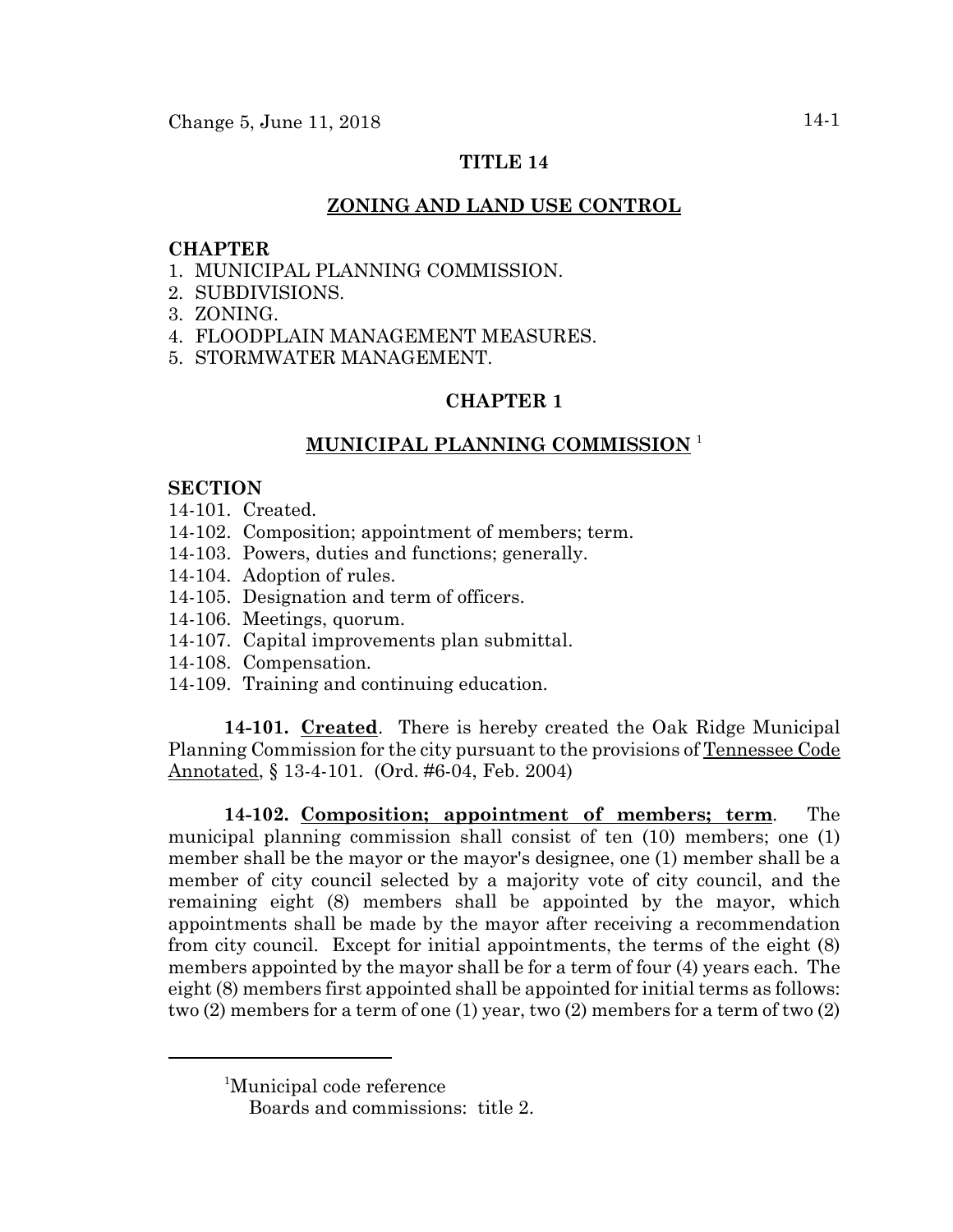years, two (2) members for a term of three (3) years, and the remaining two (2) members for a term of four (4) years, so that the term of two (2) members will expire each year. The term of the mayor or the mayor's designee shall run concurrently with the mayor's term of office. The term of the city council member serving on the commission shall be two (2) years, or at the expiration of the member's city council term of office, whichever occurs first. Any vacancy in an appointed membership shall be filled for the unexpired term by the mayor in the same manner as regular appointments are made. Members of the Oak Ridge Municipal Planning Commission may be removed for any or no cause by the mayor after receiving a recommendation of city council. (Ord. #6-04, Feb. 2004)

**14-103. Powers, duties and functions; generally**. The powers, duties and functions of the municipal planning commission shall be as prescribed by state law for municipal planning commissions, located in Tennessee Code Annotated, title 13, chapter 4. (Ord. #6-04, Feb. 2004)

**14-104. Adoption of rules**. The municipal planning commission shall adopt rules for the conduct of its authorized activities, insofar as such rules are not in conflict with the laws of the State of Tennessee, the city's charter and the ordinances of the city. If required by city charter, such rules, including any bylaws, shall not be effective unless approved by city council. (Ord. #6-04, Feb. 2004)

**14-105. Designation and term of officers**. The municipal planning commission shall elect from its membership a chairperson, a vice-chairperson and a secretary. The term of the chairperson shall be one (1) year with eligibility for reelection. (Ord. #6-04, Feb. 2004)

**14-106. Meetings, quorum**. The municipal planning commission shall hold public meetings at such regular intervals and places as it may designate. A majority of the commission shall constitute a quorum for the transaction of business, and all actions shall require the concurring vote of a majority of the members present. (Ord. #6-04, Feb. 2004)

**14-107. Capital improvements plan submittal**. The municipal planning commission shall submit to city council, in accordance with the city charter, a long-term capital improvement program with recommendations as to the priority of individual projects and the methods of financing them. (Ord. #6-04, Feb. 2004)

**14-108. Compensation**. All members of the municipal planning commission shall serve without compensation, but may be reimbursed for necessary expenses incurred in official duties. (Ord. #6-04, Feb. 2004)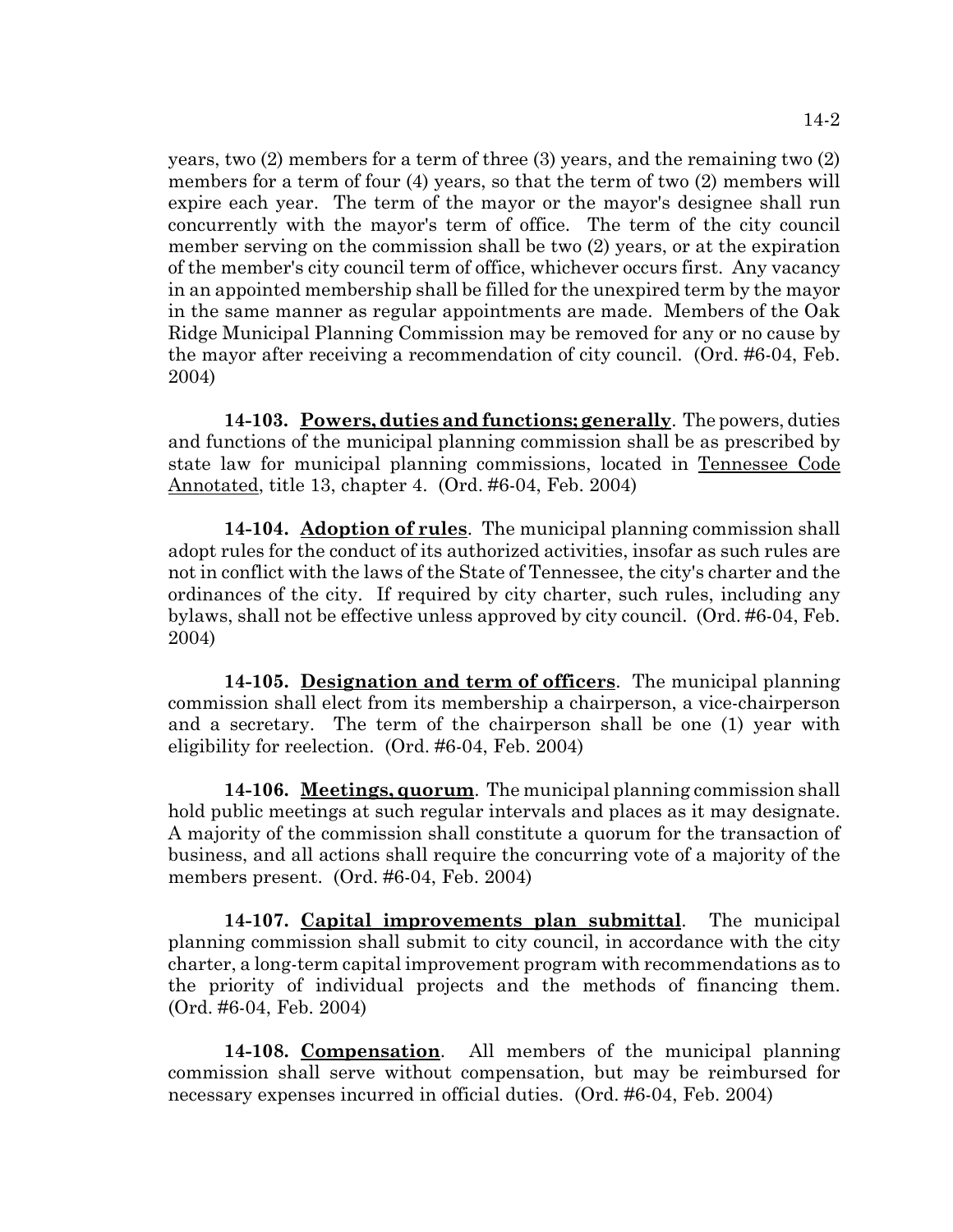**14-109. Training and continuing education**. The members of the municipal planning commission shall comply with the training and continuing education requirements set forth in Tennessee Code Annotated, title 13, chapter 4. (Ord. #6-04, Feb. 2004)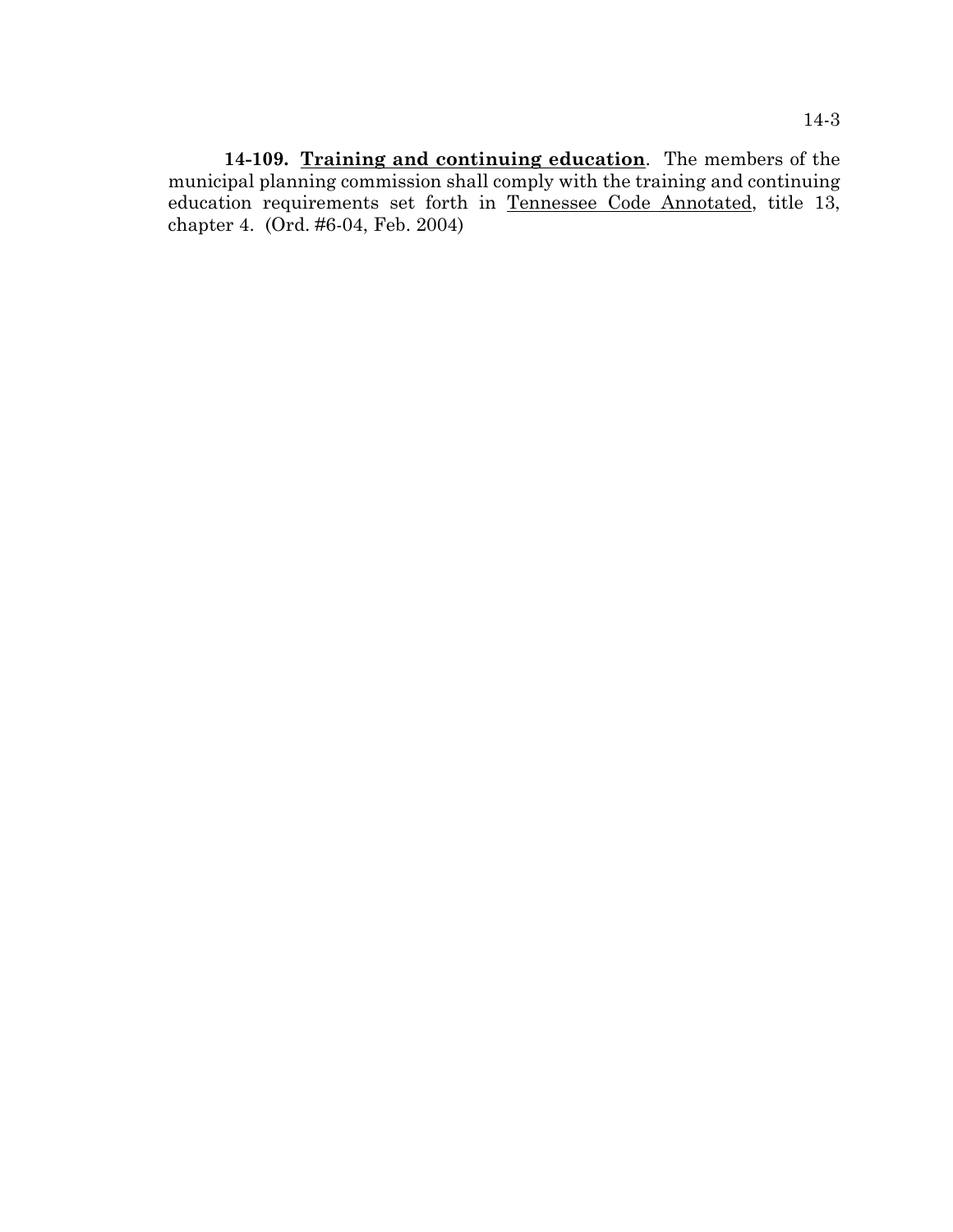#### **SUBDIVISIONS**

#### **SECTION**

- 14-201. Planning commission regulations--continued in effect.
- 14-202. Planning commission regulations--copies to be on file in the city clerk's office.

**14-201. Planning commission regulations--continued in effect**. Nothing in this code or the ordinance adopting this code shall be deemed to affect the validity of the subdivision regulations and industrial subdivision regulations promulgated by the Oak Ridge Municipal Planning Commission and approved by ordinances of the city council, or any amendments to such regulations approved by ordinance, and such regulations and ordinances are hereby recognized as continuing in full force and effect. (1969 Code, § 21-1, as amended by Ord. #6-04, Feb. 2004)

**14-202. Planning commission regulations--copies to be file in the city clerk's office**. A certified copy of the regulations referred to in § 14-201 shall be kept on file in the office of the city clerk where they shall be available for public inspection and use at all times during the business hours of such office. (1969 Code, § 21-2)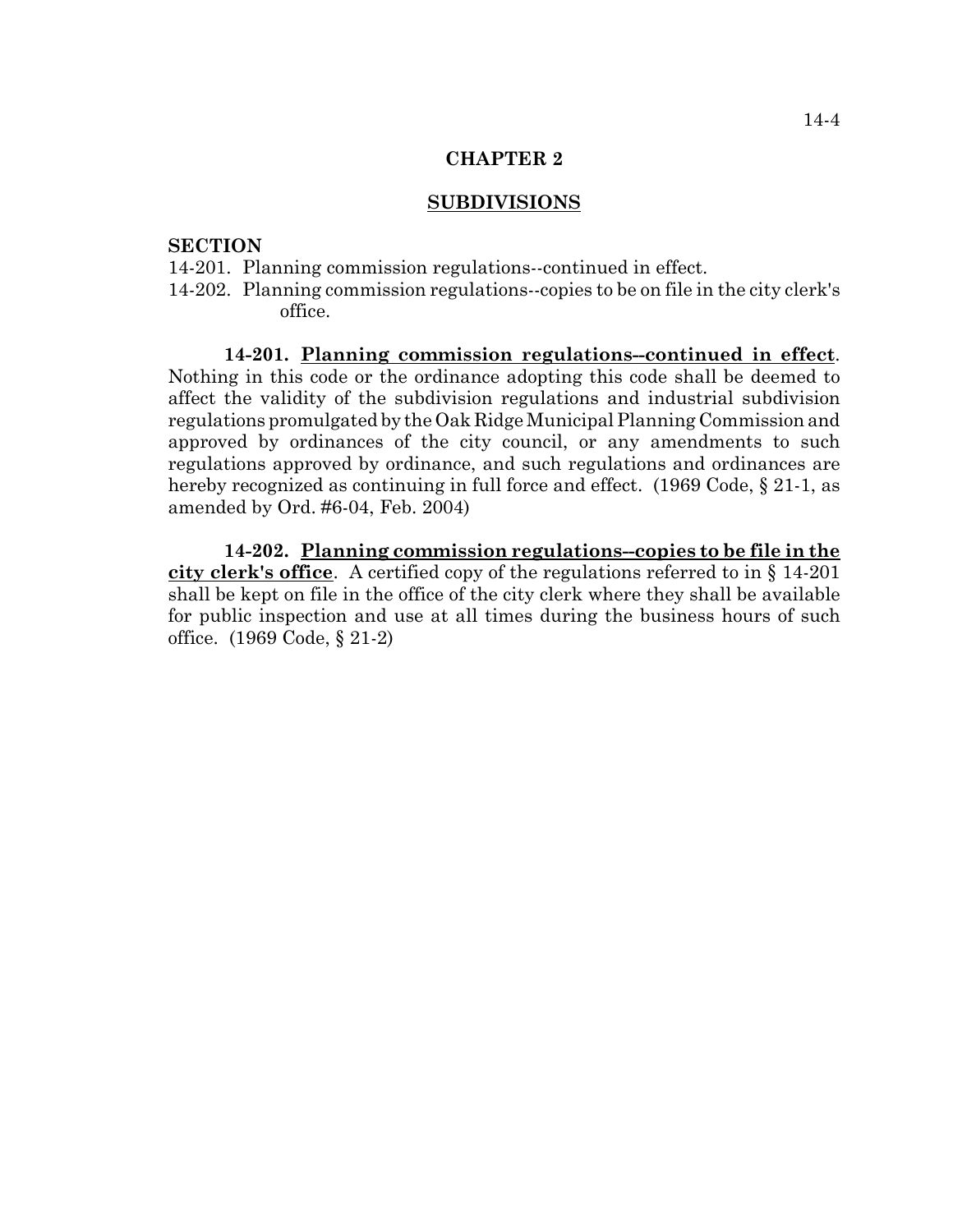# **ZONING**

# **SECTION**

14-301. Zoning code and ordinances continued in effect.

**14-301. Zoning code and ordinances continued in effect**. Nothing in this code or the ordinance adopting this code shall be deemed to affect the validity of the city's zoning code, being Part VI, Chapters 1 through 11, of the Oak Ridge Municipal Code, 1963, or any ordinance amending said zoning code or any ordinance amending the zoning map of the city or zoning or rezoning specific property in the city, and said zoning code and all such ordinances are hereby recognized as continuing in full force and effect. (1969 Code, § 26-1)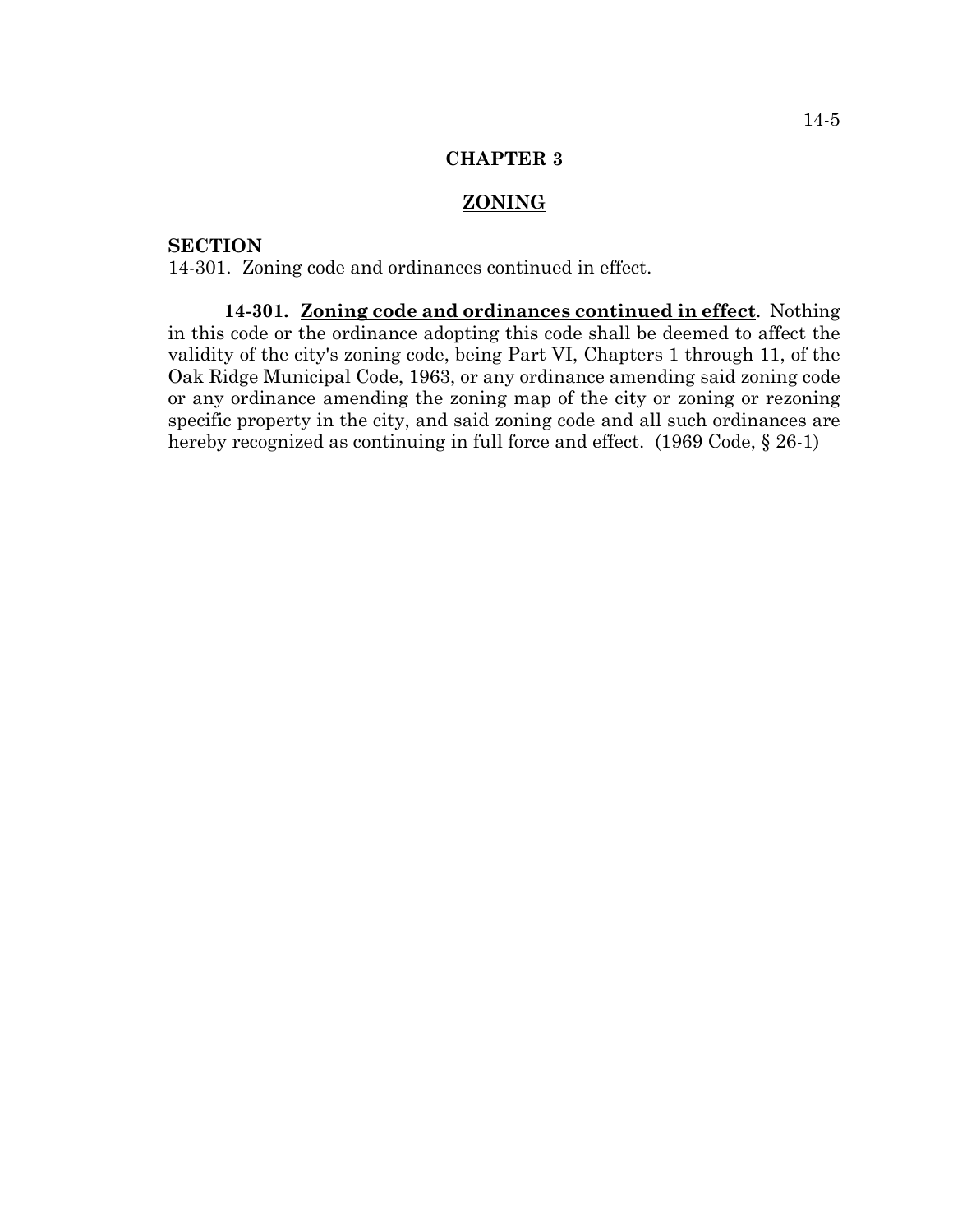### **FLOODPLAIN MANAGEMENT MEASURES**

### **SECTION**

- 14-401. Areas of special flood hazard.
- 14-402. Development permit required.
- 14-403. Standards of construction.
- 14-404. Interpretation of boundaries.
- 14-405. Appeals and variances.
- 14-406. Conflicting provisions.
- 14-407. Liability not created.

**14-401. Areas of special flood hazard**. Areas of special flood hazard identified by the Federal Insurance Administration in its flood hazard and flood insurance rate boundary maps, number 475441B, revised July 23, 1976, and any revisions thereto, are hereby adopted by reference and declared to be a part of this chapter. Nothing in this chapter shall repeal or modify provisions of the floodway zone and floodway fringe regulations as set forth in the Oak Ridge Zoning Ordinance (Ordinance Number 13-66, April 29, 1966; Ordinance No. 40-68, November 14, 1968; and any subsequent amendments thereto). (1969 Code, § 9-301)

**14-402. Development permit required**. A development permit shall be required for all development in any area of special flood hazard, defined as any human-made change to improved or unimproved real estate, including but not limited to mining, dredging, grading, paving or drilling, in addition to excavation, filling or building, for which a zoning compliance permit is required under other ordinance provisions. Such permits shall be reviewed to assure that all other necessary permits have been or will be provided. Copies of all such permits shall be maintained on file with the development permit. Development permits or zoning compliance permits in areas of special flood hazard shall show:

(1) Elevation in relation to mean sea level of the lowest floor (including basement) of all structures, and elevation of the one-hundred year flood (base flood) at the location of such structures.

(2) Elevation to which any nonresidential structure has been floodproofed.

(3) Certificate from a registered professional engineer or architect that any nonresidential floodproofed structure meets the floodproofing criteria of this chapter.

(4) Description of the extent to which any watercourse will be altered or relocated as a result of proposed development, subject to established procedures for a review of such proposals. (1969 Code, § 9-302)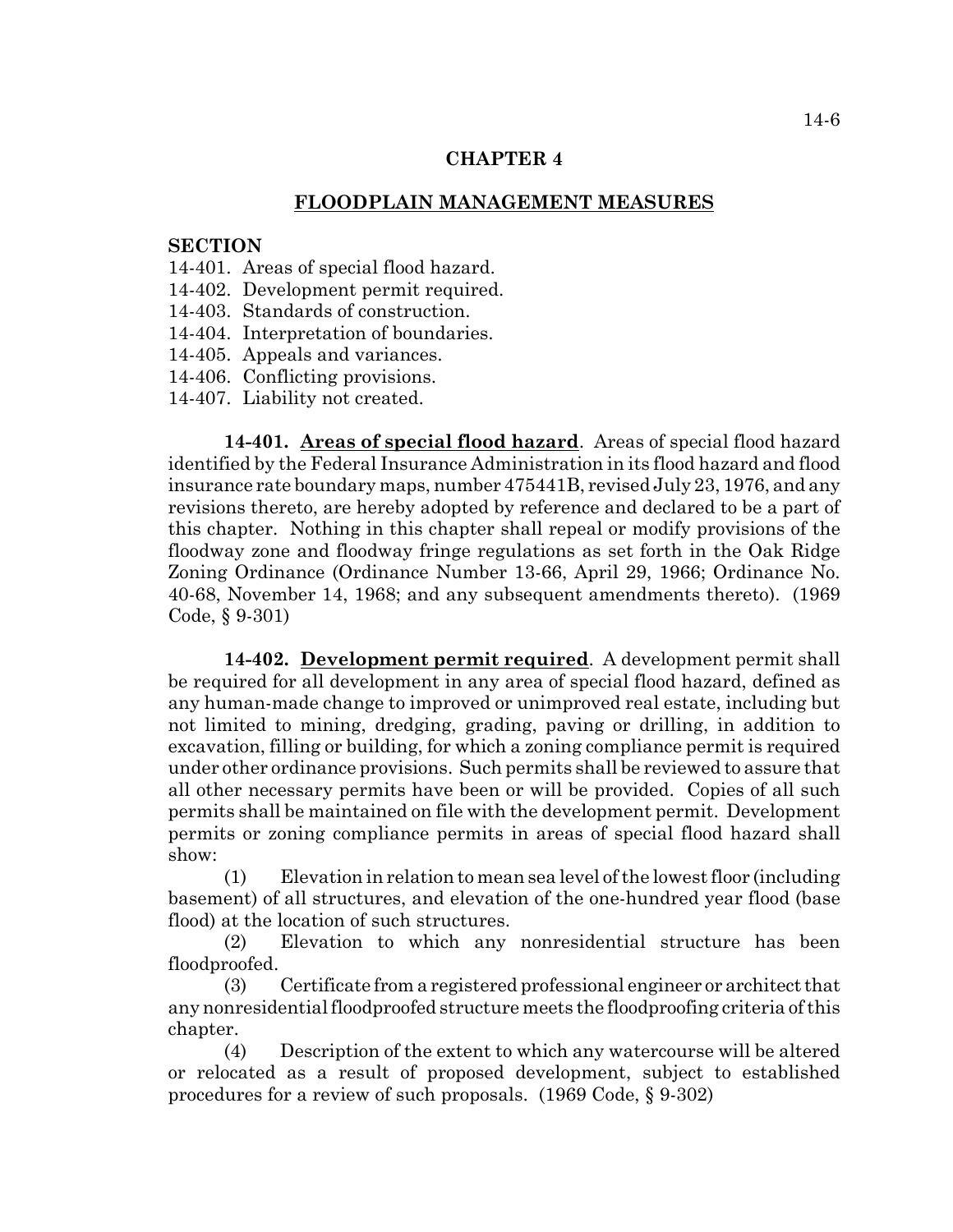14-403. **Standards of construction**.<sup>1</sup> In areas of special flood hazard, the following standards shall apply:

(1) General. New construction and substantial improvements shall be constructed with materials and utility equipment resistant to flood damage, anchored to prevent flotation, collapse or lateral movement, [and shall be] constructed by methods and practices that minimize flood damage. Any alteration, repair, reconstruction or improvements to a structure on which construction began after the effective date of this chapter shall meet the requirements for "new construction" above.

(2) All new and replacement water and sanitary sewer systems shall be designed to eliminate or minimize infiltration of floodwaters into the systems, and any discharges from sanitary sewer systems into floodwaters. On-site waste disposal systems shall be prohibited in flood hazard areas.

(3) Any new construction or substantial improvement of any residential structure shall have the lowest floor, including basement, elevated at least one foot above the base flood level. Any new construction or substantial improvement of any commercial, industrial or other nonresidential structure shall either have the lowest floor, including basement, elevated one foot above the base flood level or, together with attendant utility and sanitary facilities, shall be floodproofed, as provided in other ordinances, and shall have the certification of a registered professional engineer or architect that the structure is watertight below the base flood level, with walls substantially impermeable to the passage of water and with structural components capable of resisting hydrostatic and hydrodynamic loads and the effects of buoyancy.

(4) In any mobile home parks located within areas of special flood hazard, the following standards shall be met:

(a) Mobile home anchors and mobile home ties shall meet the standards established by federal, state or local codes, whichever are more stringent.

(b) Mobile home spaces shall be elevated on compacted fill or pilings so that the lowest floor of the mobile home shall be at least one foot above the base flood level; any piling foundation shall be placed in stable soil no more than ten (10) feet apart; and any pilings more than six (6) feet above ground level shall be reinforced. (1969 Code, § 9-303)

**14-404. Interpretation of boundaries**. Where interpretation is needed as to the exact location of the boundaries of special flood hazard, the Oak Ridge City Manager or his authorized representative shall make the necessary interpretation. (1969 Code, § 9-304)

<sup>1</sup> Municipal code reference

Building, utility and housing codes: title 12.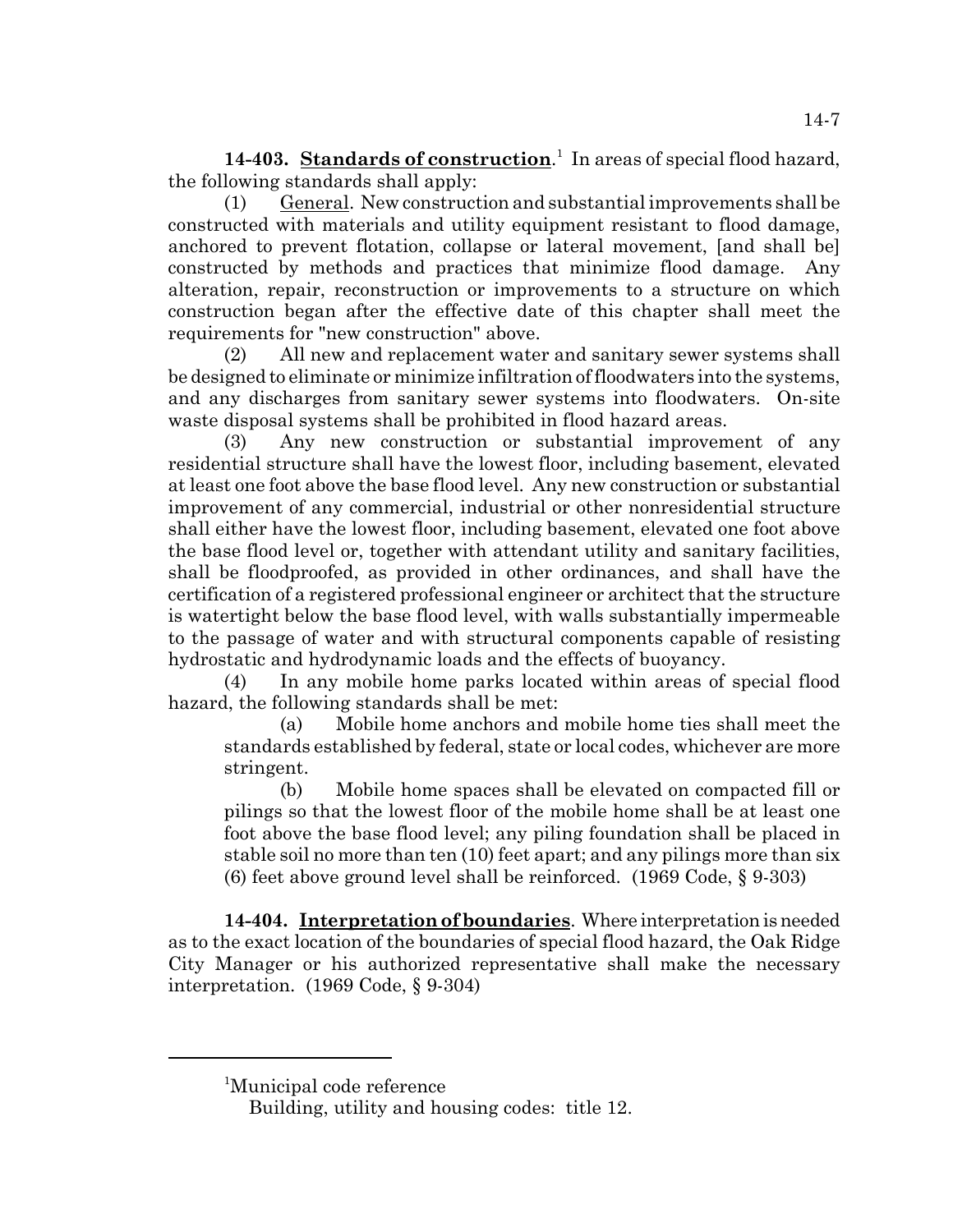**14-405. Appeals and variances**. (1) The board of zoning appeals is hereby designated to hear and decide appeals and requests for variances from the requirements of this chapter. In passing upon such appeals or variance requests, the board of zoning appeals shall consider all technical evaluations, relevant factors and standards; danger that materials may be swept onto other lands to the injury of others; danger to life and property due to flooding or erosion damage; any alternative locations, not subject to flooding, for the proposed use; susceptibility of the proposed use to flooding or erosion damage; safety of access at all times for ordinary and emergency vehicles; compatibility of the proposed use with other city plans, the floodplain management program or existing or proposed development; costs of providing governmental services during and after flood conditions; and such other flood-related factors as the board may deem relevant.

(2) Variances may be approved only if the variance would not result in increased flood levels or in additional threats to public safety, extraordinary public expense, create nuisances, cause fraud to or victimization of the public, or conflict with existing local laws or ordinances.

(3) Records shall be kept and procedures followed as with the requirements for other actions of the board of zoning appeals. (1969 Code,  $§ 9-305)$ 

**14-406. Conflicting provisions**. Whenever provisions of this chapter are in conflict with those of another city ordinance or code, the more strict provision shall govern. (1969 Code, § 9-306)

**14-407. Liability not created**. The degree of flood protection required by this chapter and other city ordinances and regulations is considered reasonable for regulatory purposes and is based on scientific and engineering considerations. Larger floods can and will occur on rare occasions. Flood heights may be increased by human-made or natural causes. This chapter and other city ordinances and regulations do not imply that land outside areas of special flood hazard or uses permitted within such areas will be free from flooding or flood damages. These ordinances and regulations shall not create liability on the part of the City of Oak Ridge or by any officer or employee thereof for any flood damages that result from reliance on these ordinances or any administrative decision lawfully made thereunder. (1969 Code, § 9-307)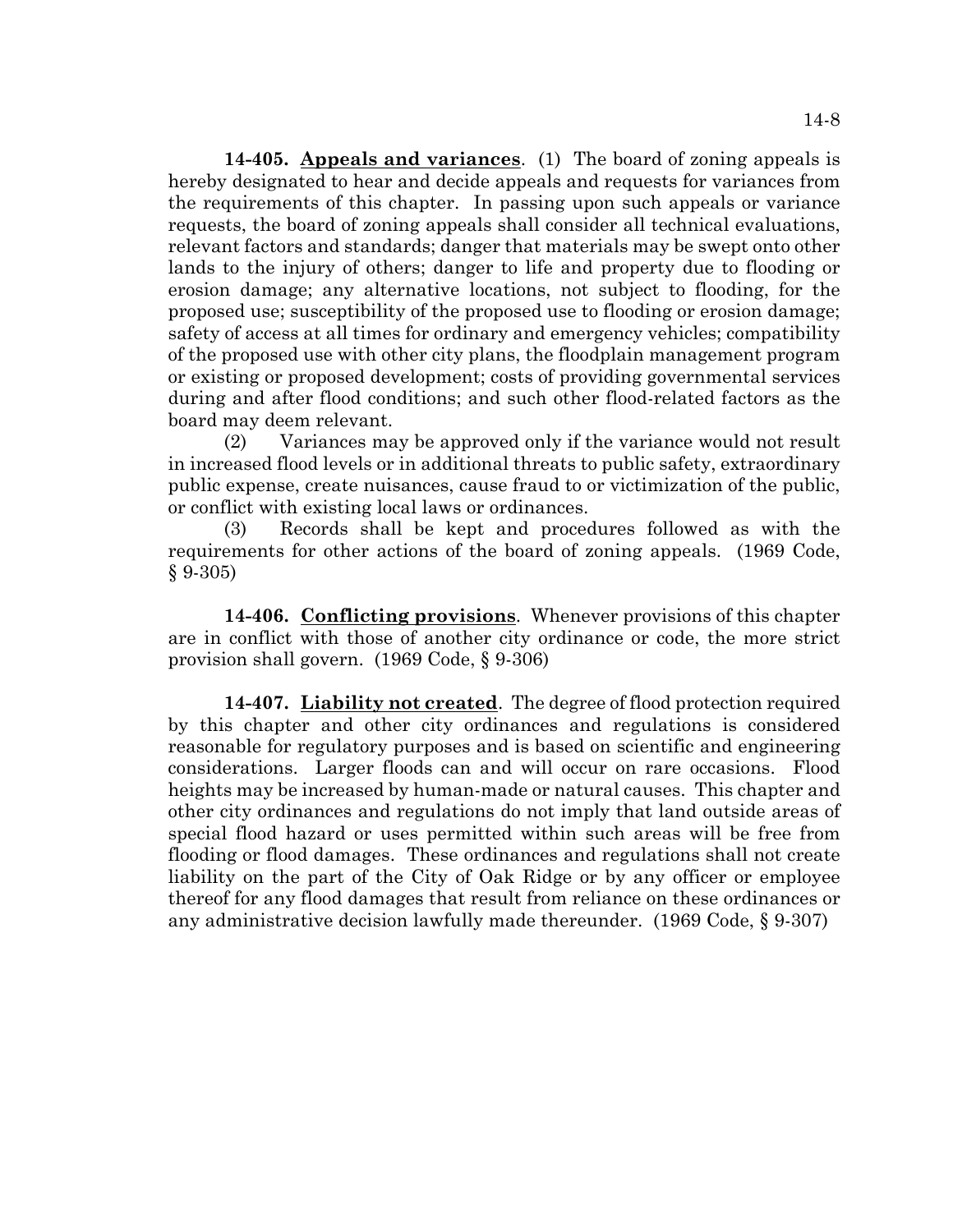# **STORMWATER MANAGEMENT1**

#### **SECTION**

- 14-501. General provisions
- 14-502. Definitions.
- 14-503. Land disturbance permits.
- 14-504. Waivers.
- 14-505. Stormwater system design: construction and permanent stormwater management.
- 14-506. Permanent stormwater management: operation, maintenance, and inspection.
- 14-507. Existing locations and ongoing developments.
- 14-508. Illicit discharges.
- 14-509. Enforcement.
- 14-510. Penalties.
- 14-511. Appeals from decisions of city manager or the city manager's designee.
- 14-512. Appeal of damage assessment or civil penalty.
- 14-513.--14-515. Deleted.

**14-501. General provisions.** (1) Purpose. It is the purpose of this chapter to:

(a) Protect, maintain, and enhance the environment of the city and the public health, safety and the general welfare of the citizens of the city by controlling discharges of pollutants to the city's stormwater system and to maintain and improve the quality of the receiving waters into which the stormwater outfalls flow, including, without limitation, lakes, rivers, streams, ponds, wetlands, and groundwater of the city;

(b) Enable the city to comply with the National Pollution Discharge Elimination System permit (NPDES) and applicable regulations, 40 CFR 122.26 for stormwater discharges; and

(c) Allow the city to exercise the powers granted in Tennessee Code Annotated, § 68-221-1105, which provides that, among other powers cities have with respect to stormwater facilities, is the power by ordinance or resolution to:

(i) Exercise general regulation over the planning, location, construction, and operation and maintenance of

<sup>1</sup> Municipal code reference

Water and sewers: title 18.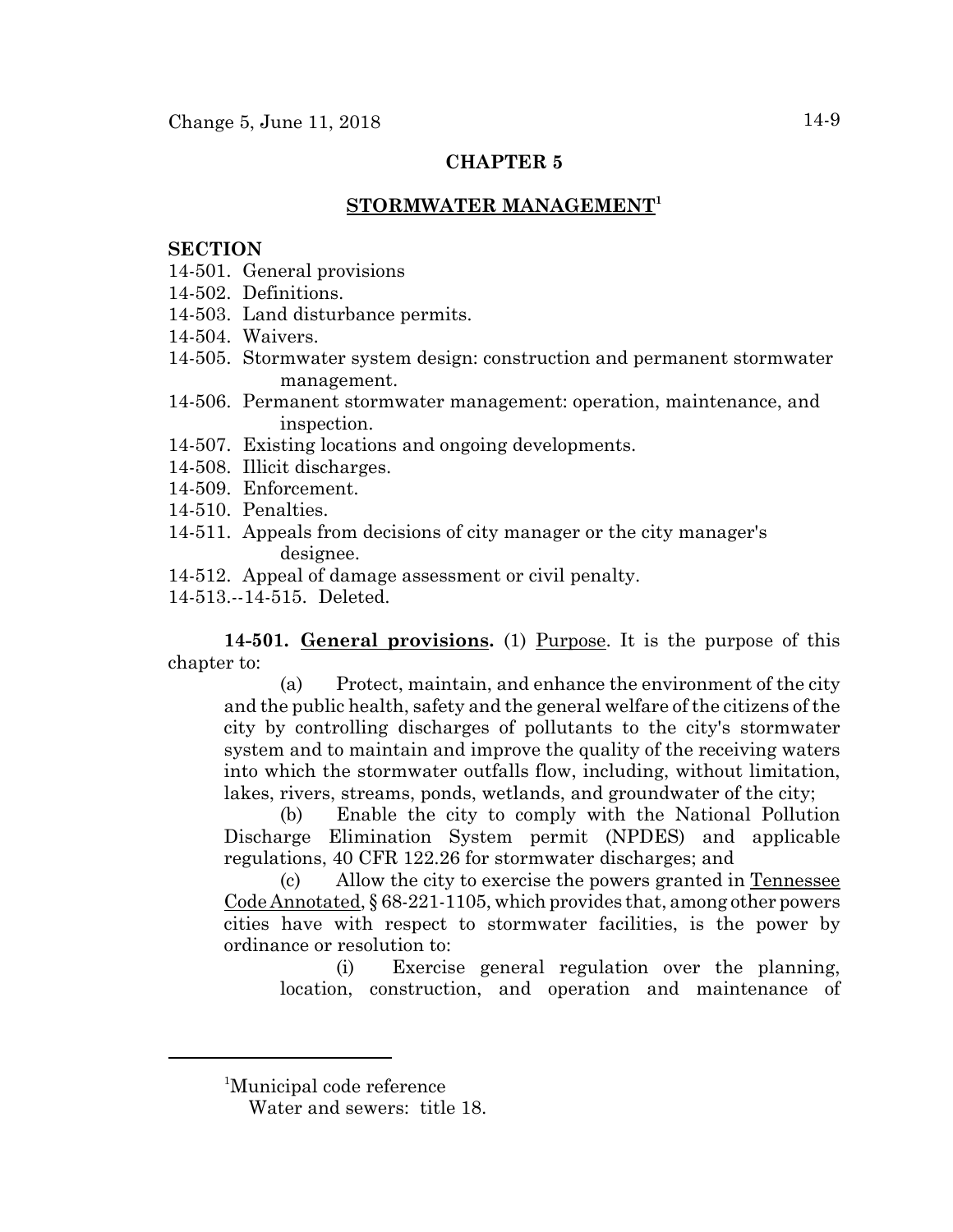stormwater facilities in the city, whether or not owned and operated by the city;

(ii) Adopt any rules and regulations deemed necessary to accomplish the purposes of this statute, including the adoption of a system of fees for services and permits;

(iii) Establish standards to regulate the quantity of stormwater discharged and to regulate stormwater contaminants as may be necessary to protect water quality;

(iv) Review and approve plans and plats for stormwater management in proposed subdivisions or commercial developments;

(v) Issue permits for stormwater discharges, or for the construction, alteration, extension, or repair of stormwater facilities;

(vi) Suspend or revoke permits when it is determined that the permittee has violated any applicable ordinance, resolution, or condition of the permit;

(vii) Regulate and prohibit discharges into stormwater facilities of sanitary, industrial, or commercial sewage or waters that have otherwise been contaminated; and

(viii) Expend funds to remediate or mitigate the detrimental effects of contaminated land or other sources of stormwater contamination, whether public or private.

(2) Administering entity. The city manager or the city manager's designee shall administer the provisions of this chapter.

(3) Stormwater management ordinance. The intended purpose of this ordinance is to safeguard property and public welfare by regulating stormwater drainage and requiring temporary and permanent provisions for its control. It should be used as a planning and engineering implement to facilitate the necessary control of stormwater. (Ord. #7-98, Feb. 1998, § 1, as replaced by Ord. #1-2016, March 2016)

**14-502. Definitions**. For the purpose of this chapter, the following definitions shall apply: Words used in the singular shall include the plural, and the plural shall include the singular; words used in the present tense shall include the future tense. The word "shall" is mandatory and not discretionary. The word "may" is permissive. Words not defined in this section shall be construed to have the meaning given by common and ordinary use as defined in the latest edition of Webster's Dictionary.

(1) "Administrative or civil penalties." Under the authority provided in Tennessee Code Annotated, § 68-221-1106, the city declares that any person violating the provisions of this chapter may be assessed a civil penalty by the city of not less than fifty dollars (\$50.00) and not more than five-thousand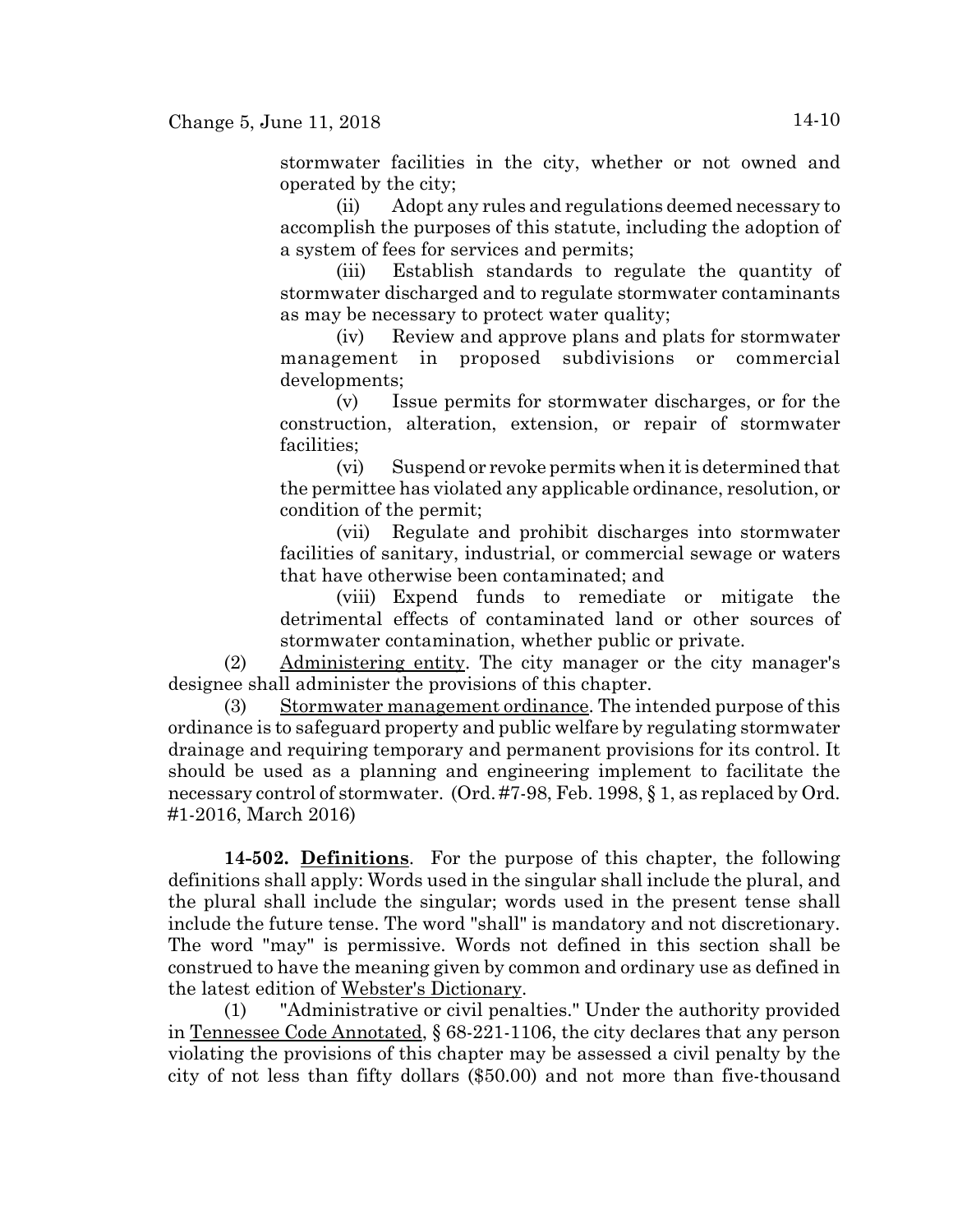dollars (\$5,000.00) per day for each day of violation. Each day of violation shall constitute a separate violation.

(2) "As built plans" means drawings depicting conditions as they were actually constructed.

(3) "Best Management Practices" (BMPs) means schedules of activities, prohibitions of practices, maintenance procedures, and other management practices to prevent or reduce the discharge of pollutants to waters of the state. BMPs also include treatment requirements, operating procedures, and practices to control plant site runoff, spillage or leaks, sludge or waste disposal, or drainage from raw material storage.

(4) "Borrow pit" is an excavation from which erodible material (typically soil) is removed to be fill for another site. There is no processing or separation of erodible material conducted at the site. Given the nature of activity and pollutants present at such excavation, a borrow pit is considered a construction activity for the purpose of this permit.

(5) "Buffer zone" means a strip of dense undisturbed perennial native vegetation, either original or reestablished, that borders each bank of a stream, river, pond, lake, wetland, etc. Buffer zones are established for the purpose of slowing water runoff, enhancing water infiltration, and minimizing the risk of any potential nutrients or pollutants from leaving the upland area and reaching surface waters. Buffer zones are primarily established for the purpose of protecting water quality and maintaining a healthy aquatic ecosystem in receiving waters.

(6) "Channel" means a natural or artificial watercourse with a definite bed and banks that conducts flowing water continuously or periodically.

(7) "City" means the City of Oak Ridge, Tennessee.

(8) "City manager" means the city manager of Oak Ridge who has the authority to delegate to designated staff, which includes, but is not limited to, staff engineers and stormwater inspectors.

(9) "Clearing" typically refers to the removal of vegetation and disturbance of soil prior to grading or excavation in anticipation of construction activities. Clearing may also cover a wide variety of uses, many of which may not be regulated with the scope of stormwater management.

(10) "Contaminant" means any physical, chemical, biological, or radiological substance or matter in water.

(11) "Design storm event" means a hypothetical storm event, of a given frequency interval and duration, used in the analysis and design of a stormwater facility.

(12) "Discharge" means dispose, deposit, spill, pour, inject, seep, dump, leak or place by any means, or that which is disposed, deposited, spilled, poured, injected, seeped, dumped, leaked, or placed by any means including any direct or indirect entry of any solid or liquid matter into the municipal separate storm sewer system.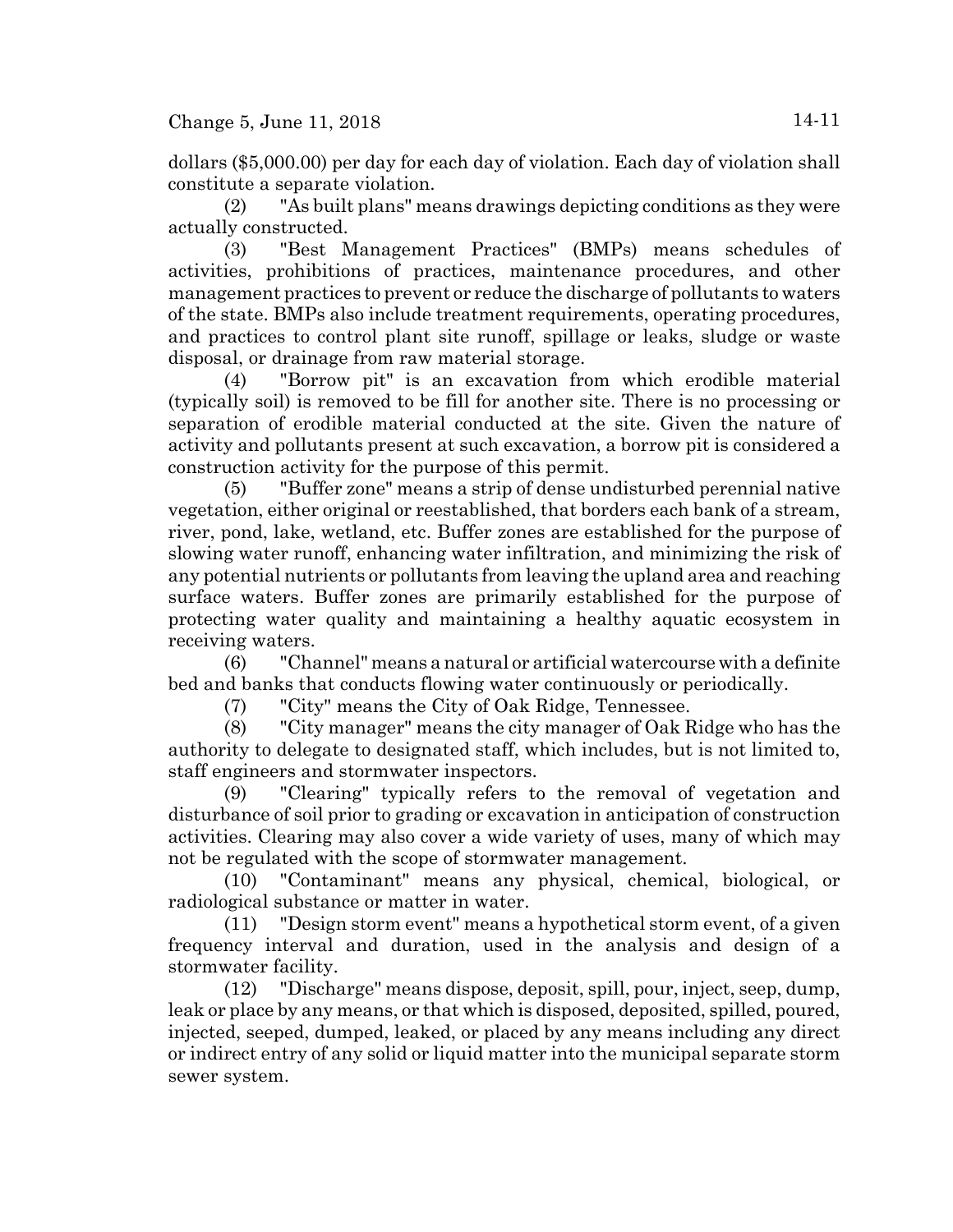Change 5, June 11, 2018  $14-12$ 

(13) "Easement" means an acquired privilege or right of use or enjoyment that a person, party, firm, corporation, city or other legal entity has in the land of another.

(14) "Erosion" means the removal of soil particles by the action of water, wind, ice or other geological agents, whether naturally occurring or acting in conjunction with or promoted by human activities or effects.

(15) "Erosion prevention and sediment control plan" (EPSCP) means a written plan (including drawings or other graphic representations) that is designed to minimize the erosion and sediment runoff at a site during construction activities.

(16) "Hotspot" means an area where land use or activities generate highly contaminated runoff, with concentrations of pollutants in excess of those typically found in stormwater. Hotspots include, but are not limited to: garages, repair shops, junk yards, detailing shops, car wash waste water, restaurants (where grease traps are maintained), commercial properties with large paved parking areas, factories, retail facilities, manufacturing plants, storage lots, maintenance areas, sanitary wastes water, effluent from septic tanks and alternate sewer systems, carpet cleaning waste water, laundry waste water/gray water, and household toxics.

(17) "Illicit connections" means illegal and/or unauthorized connections to the municipal separate stormwater system whether or not such connections result in discharges into that system.

(18) "Illicit discharge" means any discharge to the municipal separate storm sewer system that is not composed entirely of stormwater and not specifically exempted under § 14-507(2).

(19) "Improved sinkhole" is a natural surface depression that has been altered in order to direct fluids into the hole opening. Improved sinkhole is a type of injection well regulated under TDEC's Underground Injection Control (UIC) program. Underground injection constitutes an intentional disposal of waste waters in natural depressions, open fractures, and crevices (such as those commonly associated with weathering of limestone).

(20) "Inspector" An inspector is a person that has successfully completed (has a valid certification from) the "Fundamentals of Erosion Prevention and Sediment Control Level 1" course or equivalent course. An inspector performs and documents the required inspections, paying particular attention to time-sensitive permit requirements such as stabilization and maintenance activities. An inspector may also have the following responsibilities:

(a) Oversee the requirements of other construction-related permits, such as Aquatic Resources Alteration Permit (ARAP) or Corps of Engineers permit for construction activities in or around waters of the state;

(b) Update field stormwater pollution prevention plan (SWPPP);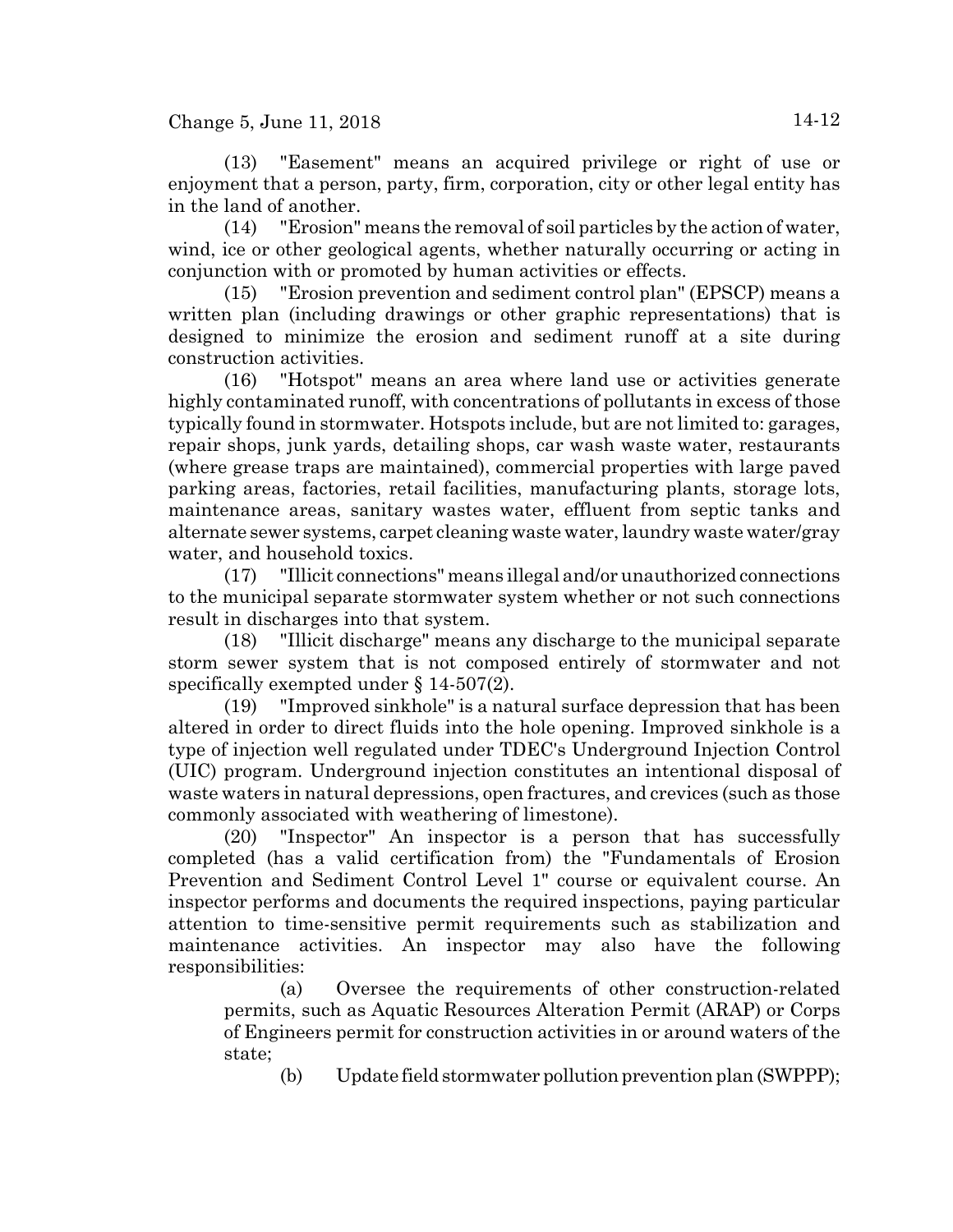(c) Conduct pre-construction inspection to verify that undisturbed areas have been properly marked and initial measures have been installed; and

(d) Inform the permit holder of activities that may be necessary to gain or remain in compliance with the Construction General Permit (CGP) and other environmental permits.

(21) "Land disturbing activity" means any activity on property that results in a change in the existing soil cover (both vegetative and non-vegetative) and/or the existing soil topography. Land-disturbing activities include, but are not limited to, development, redevelopment, demolition, construction, reconstruction, clearing, grading, filling, and excavation.

(22) "Maintenance" means any activity that is necessary to keep a stormwater facility in good working order so as to function as designed. Maintenance shall include complete reconstruction of a stormwater facility if reconstruction is needed in order to restore the facility to its original operational design parameters. Maintenance shall also include the correction of any problem on the site property that may directly impair the functions of the stormwater facility.

(23) "Maintenance agreement" means a document recorded in the land records that acts as a property deed restriction, and which provides for long-term maintenance of stormwater management practices.

(24) "Municipal separate storm sewer system" (MS4) means the conveyances owned or operated by the city for the collection and transportation of stormwater, including the roads and streets and their drainage systems, catch basins, curbs, gutters, ditches, man made channels, and storm drains, and where the context indicates, it means the municipality that owns the separate storm sewer system.

(25) "National Pollutant Discharge Elimination System permit" or a "NPDES permit" means a permit issued pursuant to 33 U.S.C. 1342.

(26) "Off-site facility" means a structural BMP located outside the subject property boundary described in the permit application for land development activity.

(27) "Peak flow" means the maximum instantaneous rate of flow of water at a particular point resulting from a storm event.

(28) "Person" means any and all persons, natural or artificial, including any individual, firm or association and any municipal or private corporation organized or existing under the laws of this or any other state or country.

(29) "Priority construction activity" means any construction activities discharging directly into or immediately upstream of waters of the state recognizes as impaired (for siltation or habitat alteration) or Exceptional Tennessee waters.

(30) "Planning commission" means the City of Oak Ridge Municipal Planning Commission.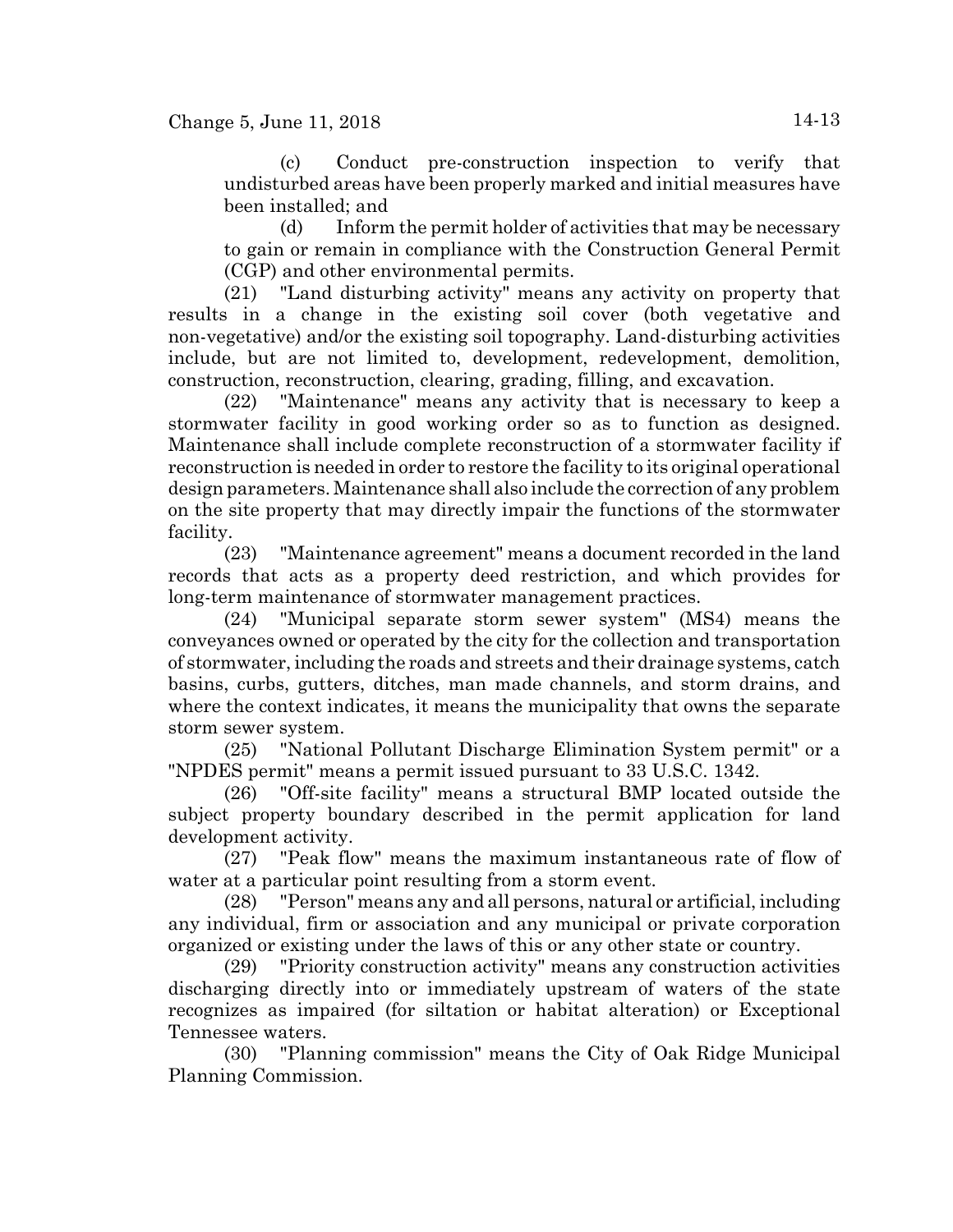(31) "Runoff" means that portion of the precipitation on a drainage area that is discharged from the area into the municipal separate storm sewer system.

(32) "Sediment" means solid material, both inorganic and organic, that is in suspension, is being transported, or has been moved from its site of origin by air, water, gravity, or ice and has come to rest on the earth's surface either above or below sea level.

(33) "Sedimentation" means soil particles suspended in stormwater that can settle in stream beds.

(34) "Soils report" means a study of soils on a subject property with the primary purpose of characterizing and describing the soils. The soils report shall be prepared by a qualified soils engineer, who shall be directly involved in the soil characterization either by performing the investigation or by directly supervising employees conducting the investigation.

(35) "Stabilization" means providing adequate measures, vegetative and/or structural, that will prevent erosion from occurring.

(36) "Stormwater" means stormwater runoff, snow melt runoff, surface runoff, street wash waters related to street cleaning or maintenance, infiltration and drainage.

(37) "Stormwater entity" means the entity designated by the city to administer the stormwater management ordinance, and other stormwater rules and regulations adopted by the city.

(38) "Stormwater management" means the programs to maintain quality and quantity of stormwater runoff to pre-development levels.

(39) "Stormwater management facilities" means the drainage structures, conduits, ponds, ditches, combined sewers, sewers, and all device appurtenances by means of which stormwater is collected, transported, pumped, treated or disposed of.

(40) "Stormwater management plan" means the set of drawings and other documents that comprise all the information and specifications for the programs, drainage systems, structures, BMPs, concepts and techniques intended to maintain or restore quality and quantity of stormwater runoff to pre-development levels.

(41) "Stormwater pollution prevention plan" (SWPPP) means a written plan that includes site map(s), an identification of construction/contractor activities that could cause pollutants in the stormwater, and a description of measures or practices to control these pollutants. It must be prepared and approved before construction begins. In order to effectively reduce erosion and sedimentation impacts, Best Management Practices (BMPs) must be designed, installed, and maintained during land disturbing activities. The SWPPP should be prepared in accordance with the current Tennessee Erosion and Sediment Control Handbook. The handbook is intended for use during the design and construction of projects that require erosion and sediment controls to protect waters of the state. It also aids in the development of SWPPPs and other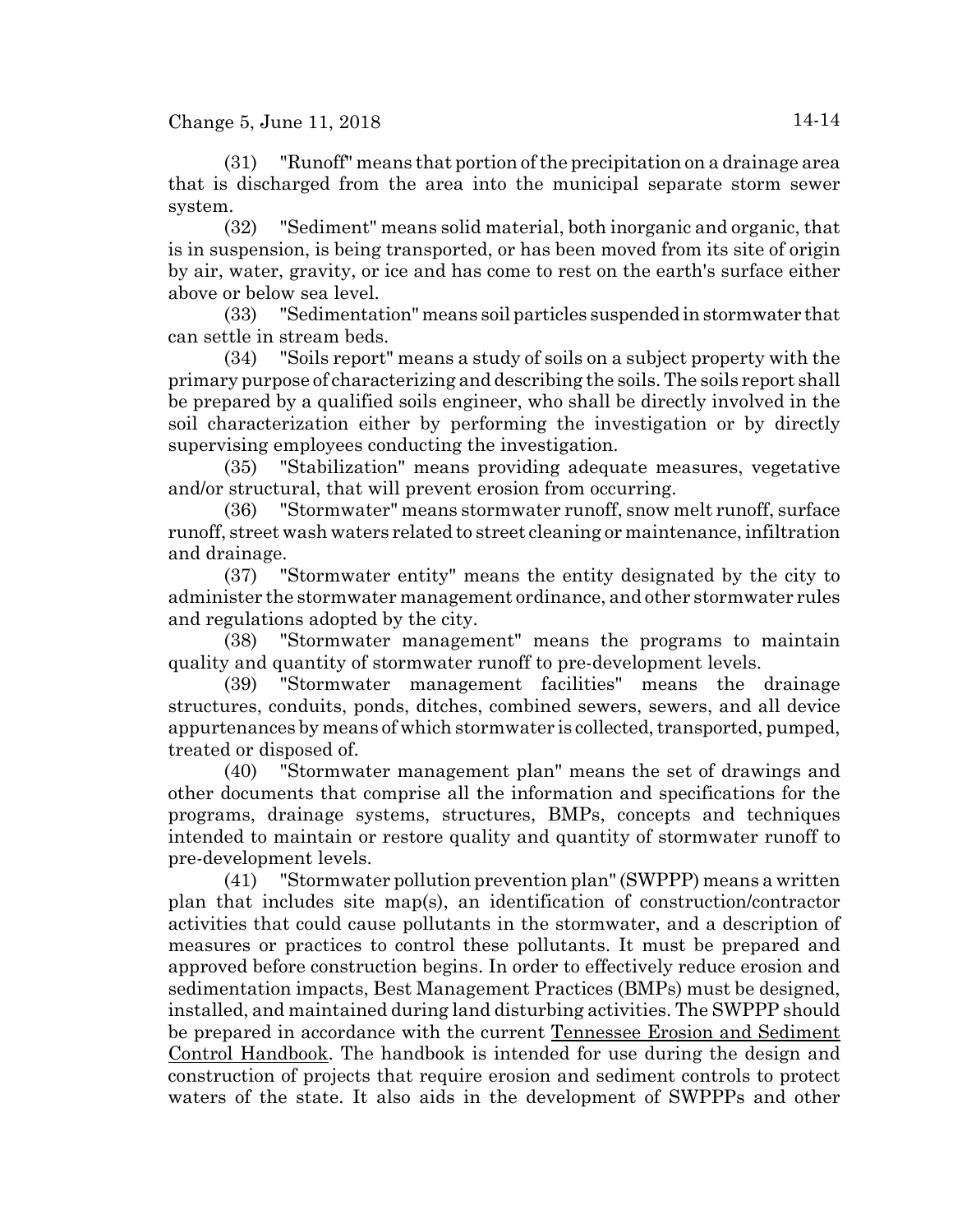reports, plans, or specifications required when participating in Tennessee's water quality regulations. All SWPPPs shall be prepared and updated in accordance with section 3 of the General NPDES Permit for Discharges of Stormwater Associated with Construction Activities.

(42) "Stormwater runoff" means flow on the surface of the ground, resulting from precipitation.

(43) "Stream" means a surface water that is not a wet weather conveyance as defined herein.

(44) "Structural BMPs" means facilities that are constructed to provide control of stormwater runoff.

(45) "Surface water" includes waters upon the surface of the earth in bounds created naturally or artificially including, but not limited to, streams, other water courses, lakes and reservoirs.

(46) "TDEC manuals" means the current sediment and erosion control and post construction manuals approved by the State of Tennessee Department of Environment and Conservation (TDEC) for stormwater system design and installation.

(47) "Turbidity" means the cloudiness or haziness of a fluid caused by individual particles (suspended solids) that are generally invisible to the naked eye, similar to smoke in air.

(48) "Waste site" means an area where waste material from a construction site is deposited. When the material is erodible, such as soil, the site must be treated as a construction site.

(49) "Water quality buffer" see "buffer."

(50) "Watercourse" means a permanent or intermittent stream or other body of water, either natural or man-made, which gathers or carries surface water.

(51) "Watershed" means all the land area that contributes runoff to a particular point along a waterway.

(52) "Waters" or "waters of the state" means any and all water, public or private, on or beneath the surface of the ground, which are contained within, flow through, or border upon Tennessee or any portion thereof except those bodies of water confined to and retained within the limits of private property in single ownership which do not combine or effect a junction with natural surface or underground waters.

(53) "Wetland(s)" means those areas that are inundated or saturated by surface or groundwater at a frequency and duration sufficient to support a prevalence of vegetation typically adapted to life in saturated soil conditions. Wetlands include, but are not limited to, swamps, marshes, bogs, and similar areas.

(54) "Wet weather conveyances" are man-made or natural watercourses, including natural watercourses that have been modified by channelization, that flow only in direct response to precipitation runoff in their immediate locality and whose channels are above the groundwater table and are not suitable for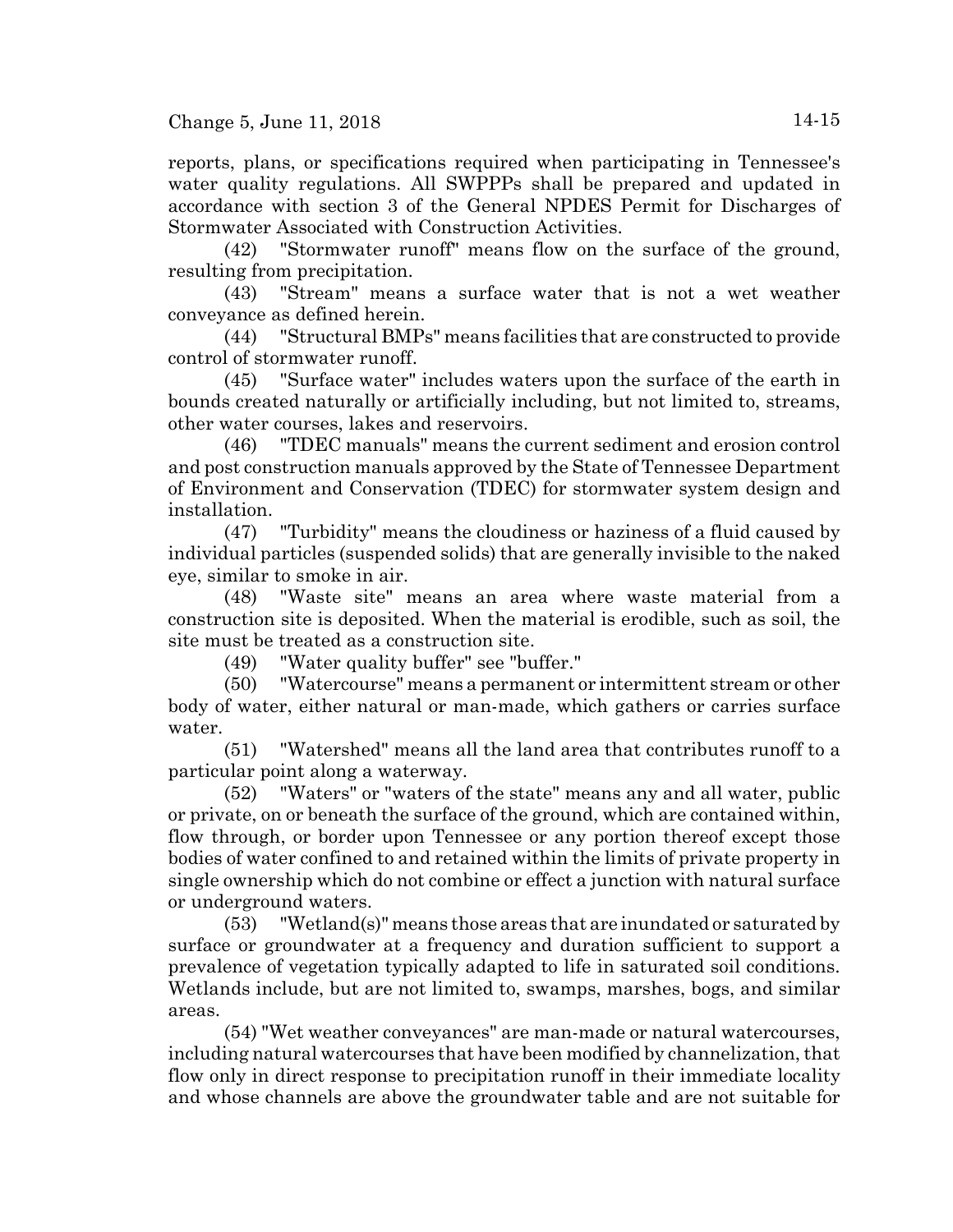Change 5, June 11, 2018  $14-16$ 

drinking water supplies; and in which hydrological and biological analyses indicate that, under normal weather conditions, due to naturally occurring ephemeral or low flow, there is not sufficient water to support fish or multiple populations of obligate lotic aquatic organisms whose life cycle includes an aquatic phase of at least two (2) months. (Rules and Regulations of the State of Tennessee, chapter 1 200-4-3-.04(3)). (Ord. #7-98, Feb. 1998, § 2, as replaced by Ord. #1-2016, March 2016)

**14-503. Land disturbance permits.** (1) When required. Every person will be required to obtain a land disturbance permit from the city Manager or the city manager's designee in the following cases:

(a) Land disturbing activity that disturbs one (1) or more acres of land;

(b) Land disturbing activity of less than one (1) acre of land if such activity is part of a larger common plan of development that affects one (1) or more acre of land;

(c) Land disturbing activity of less than one (1) acre of land, as provided below, or if in the discretion of the city manager or the city manager's designee such activity poses a unique threat to water, or public health or safety. Projects or developments of less than one (1) acre of total land disturbance may also be required to obtain authorization under this permit if:

(i) The city manager or the city manager's designee has determined that the stormwater discharge from a site is causing, contributing to or is likely to contribute to a violation of a state water quality violation.

(ii) The city manager or the city manager's designee has determined that a stormwater discharge is, or is likely to be a significant contributor of pollutants to waters of the state.

(iii) Changes in state or federal rules require sites of less than one (1) acre that are not part of a larger common plan of development or sale to obtain a stormwater permit.

(iv) Any new development or redevelopment, regardless of size, that is defined by the city manager or the city manager's designee to be a hot spot land use.

(d) The creation and use of borrow pits where material is excavated and relocated offsite, and fill sites where materials or earth is deposited by mechanized methods resulting in an increase elevation or grade.

(e) Land disturbance for single or duplex residential lots of any size are required to obtain a land disturbance permit. As determined by the city manager or the city manager's designee, lots that have karst features, adjoining lakes or streams, slopes exceeding fifteen percent (15%), floodplains or streams to cross are required to submit an erosion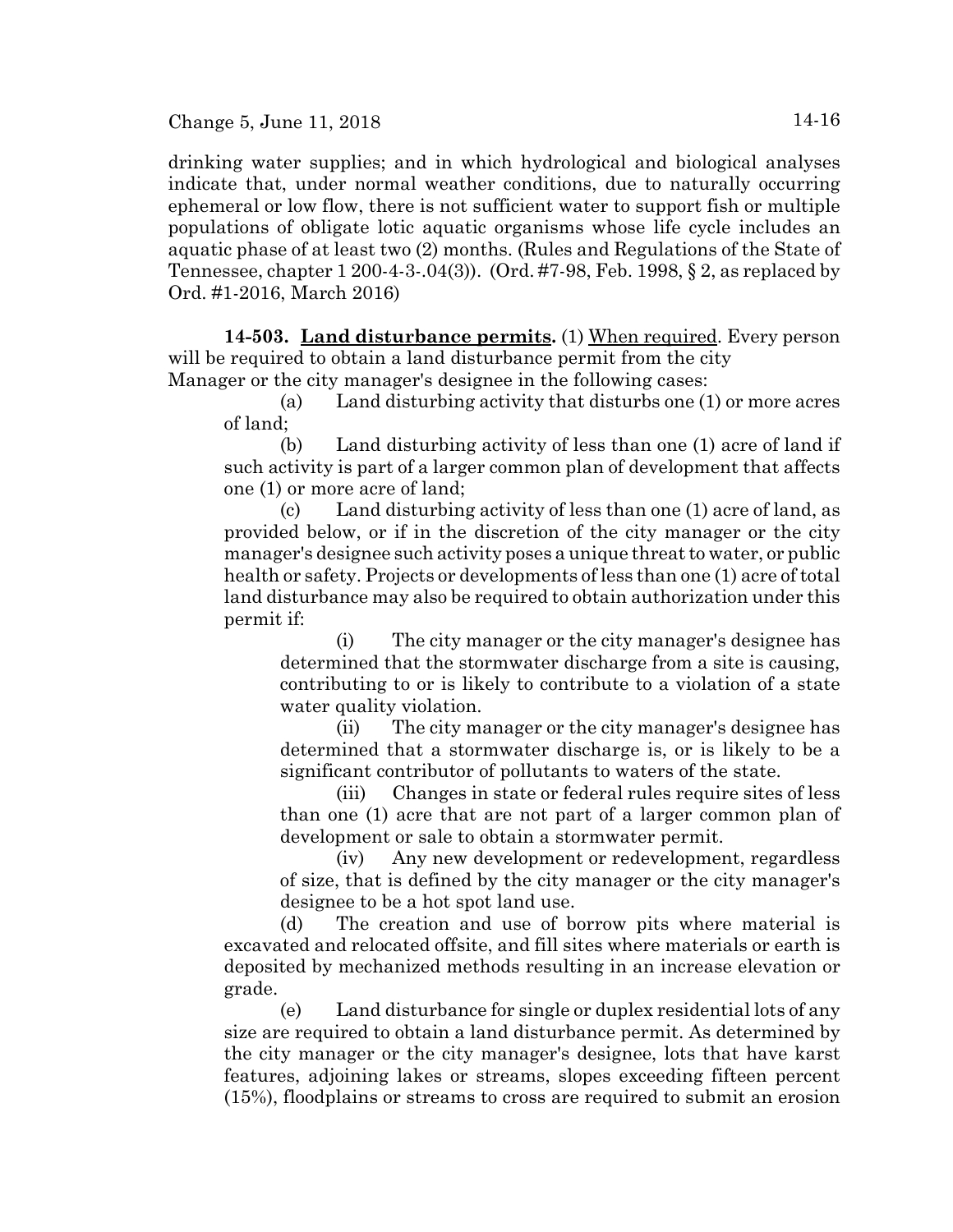control and stormwater management plan. Depending on site specific conditions the requirement that the plan be developed by a qualified licensed professional engineer or architect may be waived by the city manager or the city manager's designee. Minimal plan requirements shall include pre- and post-stormwater runoff directions, construction access, erosion/sediment control measures, roof downspout direction and termination, swales and temporary and/or permanent soil stabilization.

(f) Land disturbance activities in a city floodway zoning districts require a permit and shall provide evidence of obtaining appropriate licenses/permits that may be required by federal or state laws and regulations, or written wavier from such permits and licenses prior to the issuance of a land disturbance permit by the city manager or the city manager's designee.

(g) If the city manager or the city manager's designee determines that construction activity is ongoing, but is not permitted, the city manager or the city manager's designee must notify TDEC of this situation by supplying the following information to the Knoxville Environmental Field Office:

(i) Construction project or industrial facility location.

(ii) Name of the operator or owner.

(iii) Estimated construction project or size or type industrial activity (including the Standard Industrial Classification (SIC) code, if known).

(iv) Records of communications with the owner or operator.

(2) Existing areas with soil erosion problems. Upon written notification from the city manager or the city manager's designee, the owner of any parcel of land which exhibits unstable or eroding soil conditions and impacts downstream properties or any stream shall correct the problem within a sixty (60) calendar day period. Upon written request to the city manager or the city manager's designee, the period for construction may be extended upon request if seasonal conditions warrant and temporary control measures are installed. Slopes which are found to be eroding excessively shall be provided stabilizing measures until the problem is corrected. Minimum corrective measures may include stabilizing slopes and revegetating all exposed soil surfaces. Before commencing corrective measures, the owner shall consult with the city manager or the city manager's designee to determine an acceptable method of correction. A plan for soil erosion control shall be submitted to the city manager or the city manager's designee for final review and approval prior to initiation of corrective measures.

(3) Building permit. No building permit shall be issued until the applicant has obtained a land disturbance permit where the same is required by this ordinance.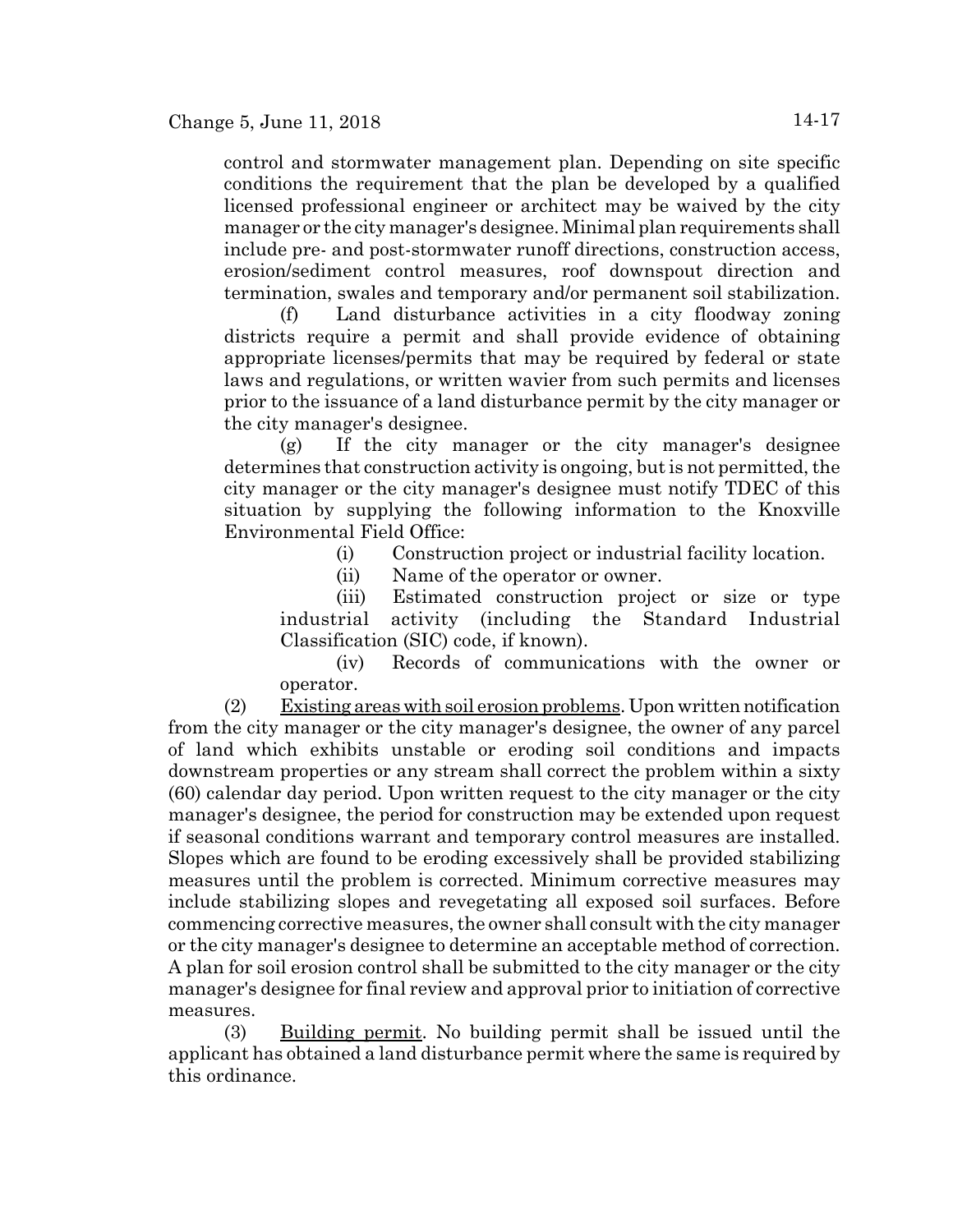Change 5, June 11, 2018  $14-18$ 

(4) Exemptions. The following activities are exempt from the permit requirement:

(a) Any emergency activity that is immediately necessary for the protection of life, property, or natural resources.

Any installation, maintenance or repair of any underground public utility provided that all erosion control and stormwater management requirements of this ordinance are met.

(c) Existing nursery and agricultural operations conducted as a permitted main or accessory use.

(d) Any logging or agricultural activity that is consistent with an approved farm conservation plan or a timber management plan prepared or approved by the appropriate federal or state agency.

(e) The owner or developer whose land disturbing activity has been exempted from requirements for registration shall nevertheless be responsible for otherwise conducting such activity in accordance with the provisions of this ordinance and other applicable laws including responsibility for controlling erosions and sedimentation.

(f) Any construction of foundation drains, french drains, extension of roof drains and minor building additions if not otherwise required in this section and unless the possibility of erosion, stream siltation or impact to downstream properties is such to necessitate a permit as determined by the city manager or the city manager's designee.

(g) Any home gardens, home landscaping, or land preparation unless the possibility of erosion or stream siltation is such to necessitate a permit as determined by the city manager or the city manager's designee.

(5) Limitations. The city manager or the city manager's designee shall not grant land disturbance coverage for discharges into waters that are designated by the water quality control board as "Outstanding National Resource Waters" (ONRW). An individual permit is required for land disturbance activities and is available from TDEC.

(6) Application for a land disturbance permit. Each application shall include the following:

(a) Name of applicant;

(b) Business or residence address of applicant;

(c) Name, address and telephone number of the owner of the property of record in the office of the assessor of property;

(d) Address and legal description of subject property including the tax reference number and parcel number of the subject property;

(e) Name, address and telephone number of the contractor and any subcontractor(s) who shall perform the land disturbing activity and who shall implement the erosion and sediment control plan;

(f) A statement indicating the nature, extent and purpose of the land disturbing activity including the size of the area for which the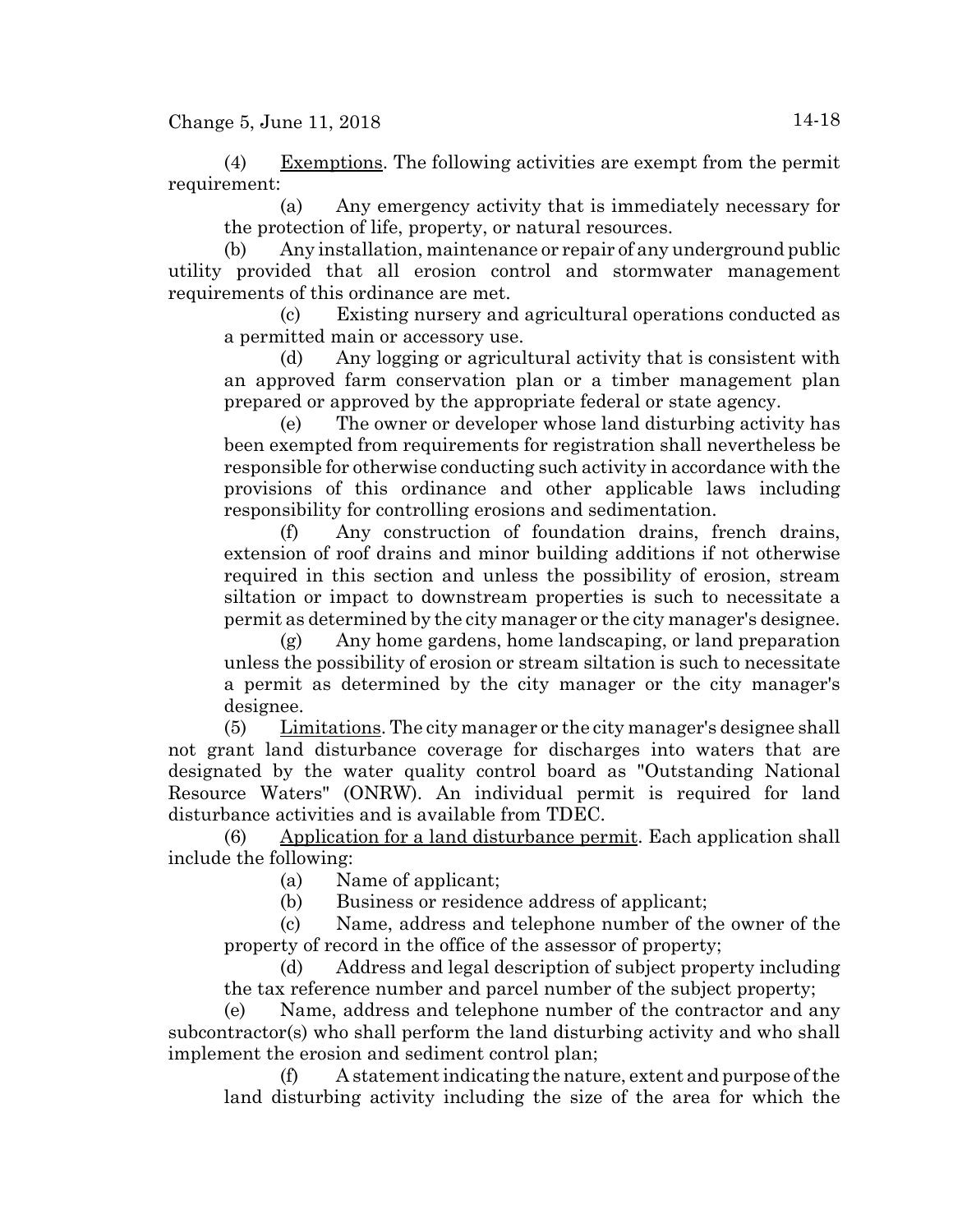permit shall be applicable and a schedule for the starting and completion dates of the land disturbing activity;

(g) Where the property includes a sinkhole, the applicant shall obtain appropriate permits from the TDEC;

(h) The applicant shall obtain from any other state or federal agency any other appropriate environmental permits that pertain to the property. If Aquatic Resource Alteration Permits (ARAP) are required for a site in areas proposed for active construction, the Notice of Coverage (NOC) will not be issued until ARAP application(s) are submitted and deemed by TDEC to be complete. The treatment and disposal of wastewater (including, but not limited to sanitary wastewater) generated during and after the construction must also be addressed. The issuance of the Notice of Coverage (NOC) may be delayed until adequate wastewater treatment and accompanying permits are issued. The inclusion of any such permits in the application shall not prevent the city from imposing additional development requirements and regulations of the city on the development of property covered by those permits; however, the inclusion of those permits in the application shall not prevent the city manager or the city manager's designee from imposing additional development requirements and conditions, commensurate with this ordinance, on the development of property covered by those permits; and

(i) Each application shall be accompanied by:

(i) A commercial or residential land disturbance permit application.

(ii) A sediment and erosion control plan that meets the criteria set forth by this ordinance and/or the city manager or the city manager's designee. Single family or duplex residential land disturbance of less than one (1) acre is exempt from submission of the sediment and erosion control plan unless otherwise required in this ordinance.

(iii) A stormwater management plan approved by the city manager or the city manager's designee.

(iv) Each application for a land disturbance permit shall be accompanied by payment of land disturbance permit and other stormwater management fees, which shall be set by the city manager or the city manager's designee as provided for under city code §1-203. No permit or amendment to a permit shall be valid until such fees have been paid.

(7) Review and approval of application. (a) The city manager or the city manager's designee, within a reasonable amount of time after receipt, will review each application for a land disturbance permit to determine its conformance with the provisions of this ordinance. After the review of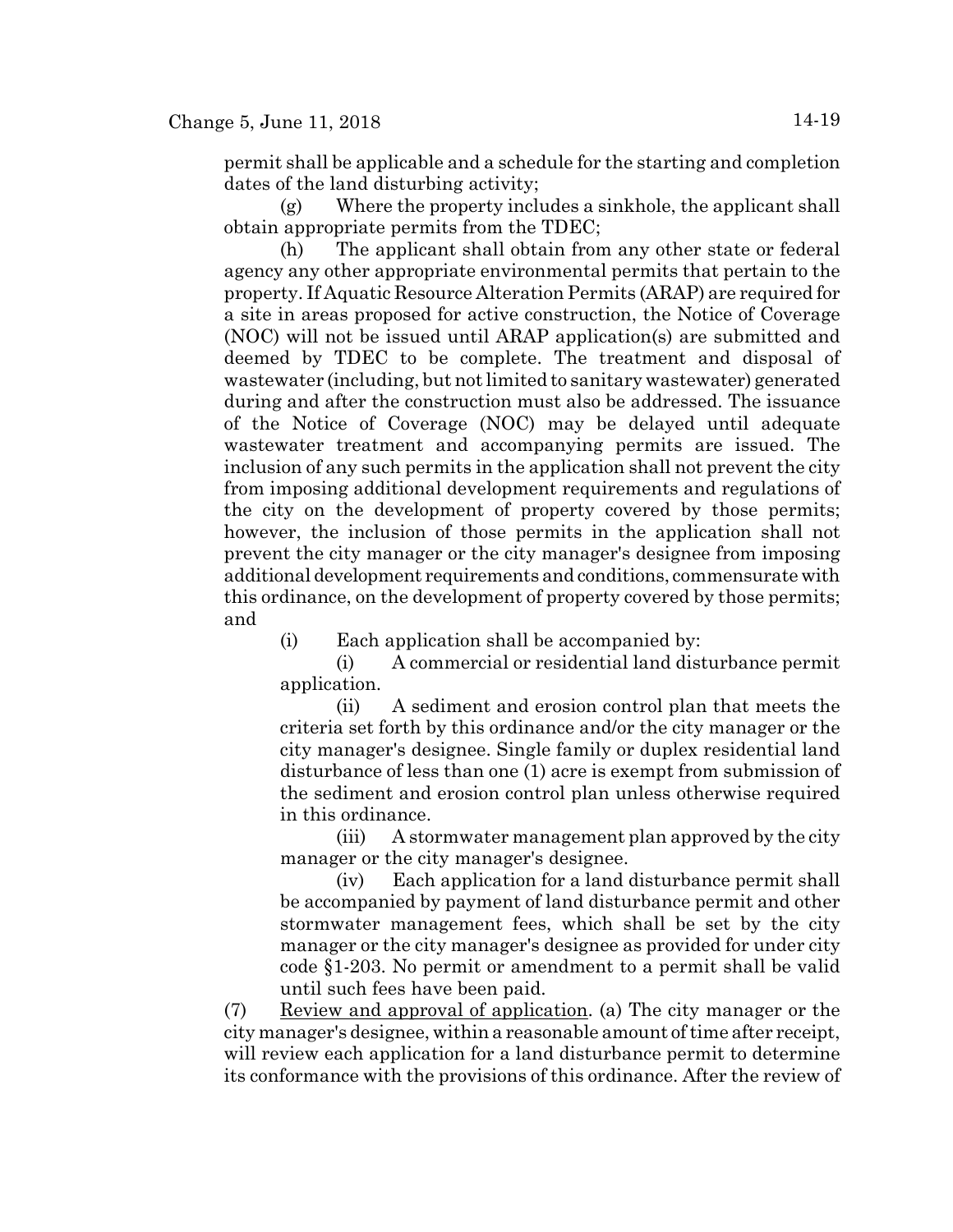an application, the city manager or the city manager's designee shall provide one (1) of the following responses:

(i) Approval of the permit application;

(ii) Conditional approval of the permit application, subject to such reasonable conditions as may be necessary to secure substantially the objectives of this ordinance, and issue the permit subject to these conditions; or

(iii) Denial of the permit application, indicating the reason(s) for the denial.

(b) If the city manager or the city manager's designee has granted conditional approval of the permit, the applicant shall submit a revised plan that conforms to the conditions established by the city manager or the city manager's designee. The applicant may be allowed to proceed with his land disturbing activity so long as it conforms to conditions established by the city manager or the city manager's designee.

(c) No development plans will be released until the land disturbance permit has been approved.

(d) Disclaimer of liability. Neither the submission of a plan under the provisions herein, nor compliance with the provisions of these regulations shall relieve any person from responsibility for damages to any person or property otherwise imposed by law, nor impose any liability upon the City of Oak Ridge or its representatives for damages to any person or property.

(8) Permit duration. Every land disturbance permit may expire and become null and void if in the judgment of the city manager or the city manager's designee substantial work authorized by such permit has not commenced within one-hundred eighty (180) calendar days of issuance, or has not been completed within an amount of time deemed reasonable by the city manager or the city manager's designee.

(9) Notice of construction. The applicant must notify the city manager or the city manager's designee at least three (3) working days in advance of the commencement of construction.

 $(10)$  Performance bonds. (a) The city manager or the city manager's designee may require the submittal of a performance security or performance bond, if greater than two and one-half (2.5) acres of land disturbance, prior to issuance of a permit in order to ensure that the stormwater practices are installed and maintained by the permit holder as required by the approved stormwater management plan. The bond provider shall be responsible to keep the bond in effect until such time the bond is released by the city manager or the city manager's designee. In the event the bond provider allows the bond to expire, the bond provider shall be responsible for the cost of completion of the work required by the permit and be responsible for any damages resulting from non-completion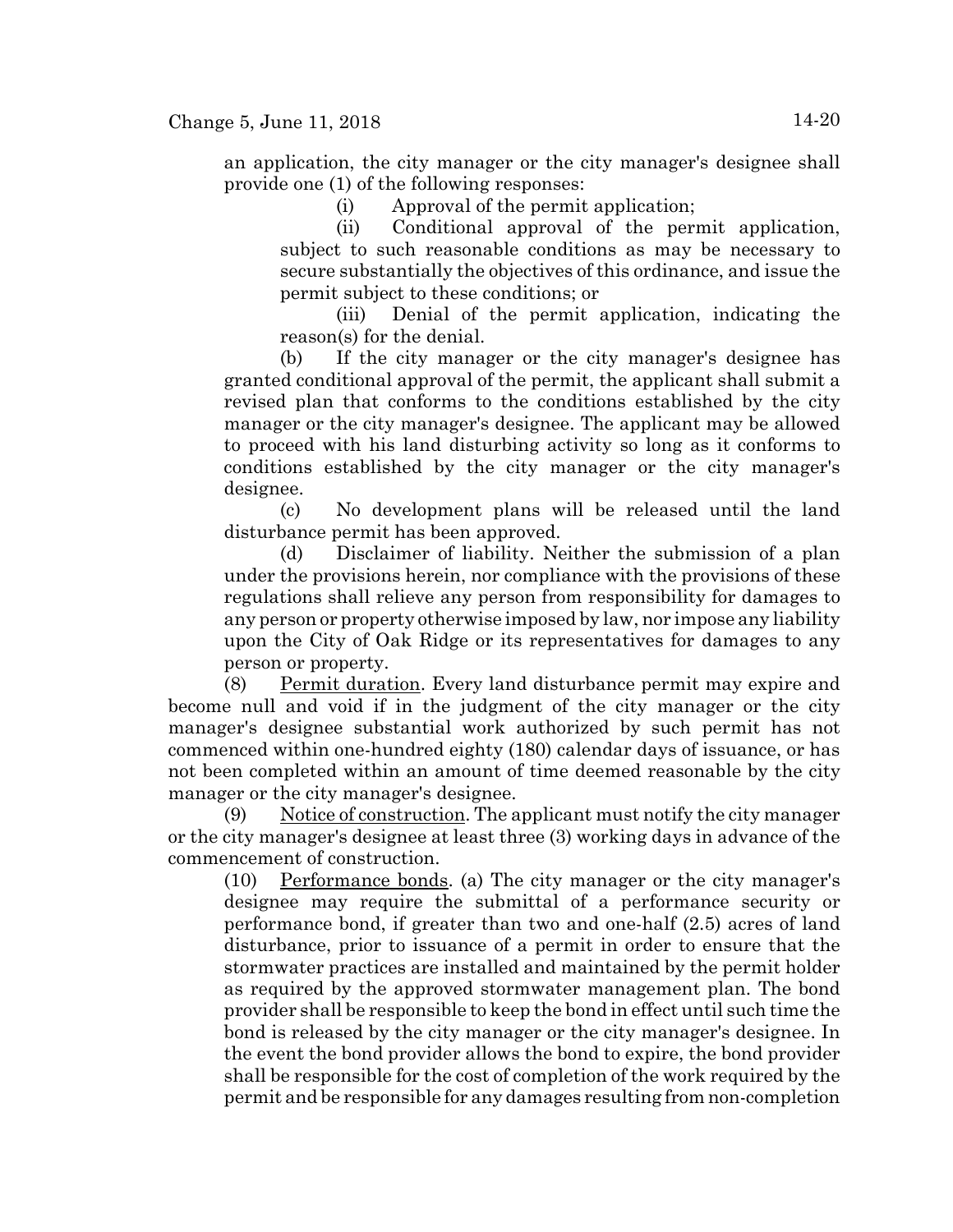of the work. The amount of the installation performance security or performance bond shall be the total estimated construction cost for the structural BMPs and associated maintenance cost for the duration of the project, approved under the permit plus any reasonably foreseeable additional related costs, e.g., for damages or enforcement (or plus a certain percentage of the total estimated costs). The performance security shall contain forfeiture provisions for failure to complete work specified in the stormwater management plan. The applicant shall provide an itemized construction cost estimate complete with unit prices which shall be subject to acceptance, amendment or rejection by the city manager or the city manager's designee. Alternately, the city manager or the city manager's designee shall have the right to require that a professional engineer prepare the cost or to calculate the cost estimates.

(b) The performance security or performance bond shall be released in full only upon approval of the city manager or the city manager's designee. Submission of as-built plans and written certification by a registered professional engineer licensed to practice in Tennessee that the structural BMP has been installed in accordance with the approved plan and other applicable provisions of this ordinance may be required at the discretion of the city manager or the city manager's designee. The city manager or the city manager's designee may make a final inspection of the structural BMP to ensure that it is in compliance with the approved plan and the provisions of this ordinance. Provisions for a partial pro-rata release of the performance security or performance bond based on the completion of various development stages may be made at the discretion of the city manager or the city manager's designee. It shall be the responsibility of the applicant to secure and renew the bond as necessary. Failure to obtain a timely renewal of bond shall result in revocation of the permit and/or the issuance of a stop work order.

(11) Transfer of ownership. (a) Some construction projects are subdivided, such as residential or commercial subdivisions and/ or developments or industrial parks. Subdivided lots are sometimes sold to new owners prior to completion of construction. The site wide developer/owner must describe erosion control and sediment prevention measures implemented at those lots. Once the property is sold, the new operator must obtain coverage under this permit.

(b) If the transfer of ownership is due to foreclosure or a permittee filing for bankruptcy proceedings, the new owner (including but not limited to a lending institution) must obtain permit coverage if the property is inactive, but is not stabilized sufficiently. If the property is sufficiently stabilized permit coverage may not be necessary, unless and until construction activity at the site resumes.

(12) Inspections. (a) The permit holder shall perform inspections of erosion prevention and sediment control practices on all construction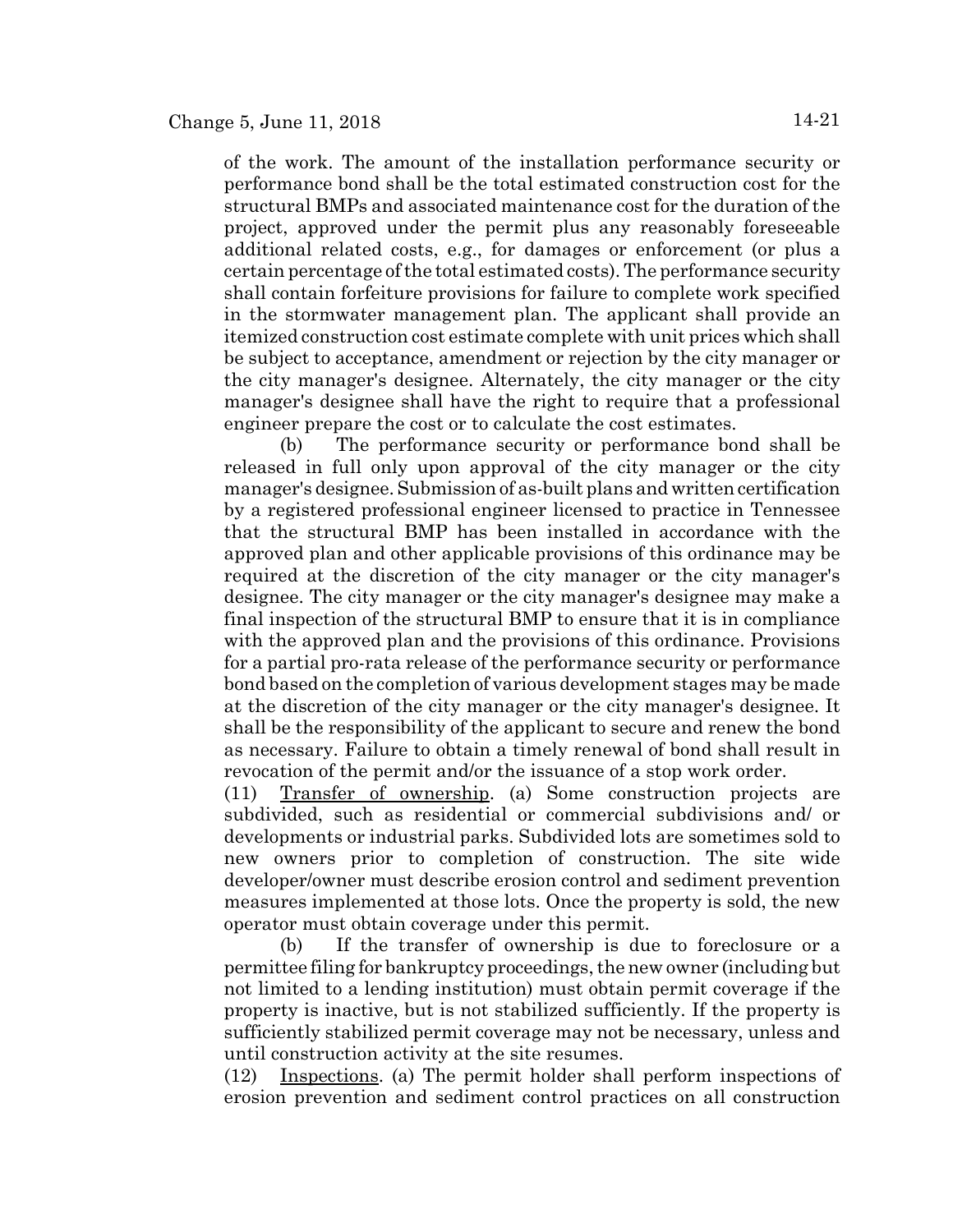sites as indicated by the current, "NPDES Permit for Discharges Associated with Construction Activities" twice weekly and at least seventy-two (72) hours apart (3.5.8.2). This standard is the same for "priority construction sites." Based on the results of the inspections, any inadequate control measures or control measures in disrepair shall be replaced or modified, or repaired as necessary, before the next rain event if possible. Inspections should be documented. Quality assurance of erosion prevention and sediment controls shall be done by performing site assessment at a construction site. The site assessment shall be conducted at each outfall involving drainage totaling ten (10) acres or more (of disturbed and undisturbed acreage combined) or five (5) or more acres if draining to impaired or exceptional quality waters, within one (1) month of construction commencing. The site assessment shall be performed by individuals with one (1) or more of the following qualifications:

(i) A licensed professional engineer or landscape architect;

(ii) A Certified Professional in Erosion and Sediment Control (CPESC); or

(iii) A person that has successfully completed the "Level II Design Principles for Erosion Prevention and Sediment Control for Construction Sites" course.

As a minimum, a site assessment should be performed to verify the installation, functionality and performance of the erosion prevention and sediment control measures described in the SWPPP. The site assessment findings shall be documented and the documentation kept with the SWPPP on site. The site assessment should be performed with the site inspector, and should include a review and update (if applicable) of the SWPPP. Modifications of plans and specifications for any building or structure, including the design of sediment basin or other sediment controls involving structural, hydraulic, hydrologic or other engineering calculations shall be performed by a licensed engineer or landscape architect and stamped and certified in accordance with state law. The site assessment can take the place of one of the twice weekly inspections.

(b) The city manager or the city manager's designee shall perform inspections on priority construction sites, and other construction sites as warranted by site location and complaints. If the city manager or the city manager's designee finds that the permit holder has failed to properly install, maintain, or use proper structural and/or vegetative erosion and sediment control practices as specified in the erosion and sediment control plan and the post construction design and maintenance plan, the permit holder may be subject to a notice of violation order or additional penalties as set forth in this chapter.

(c) The city manager or the city manager's designee may require an inspection by a registered engineer licensed in the State of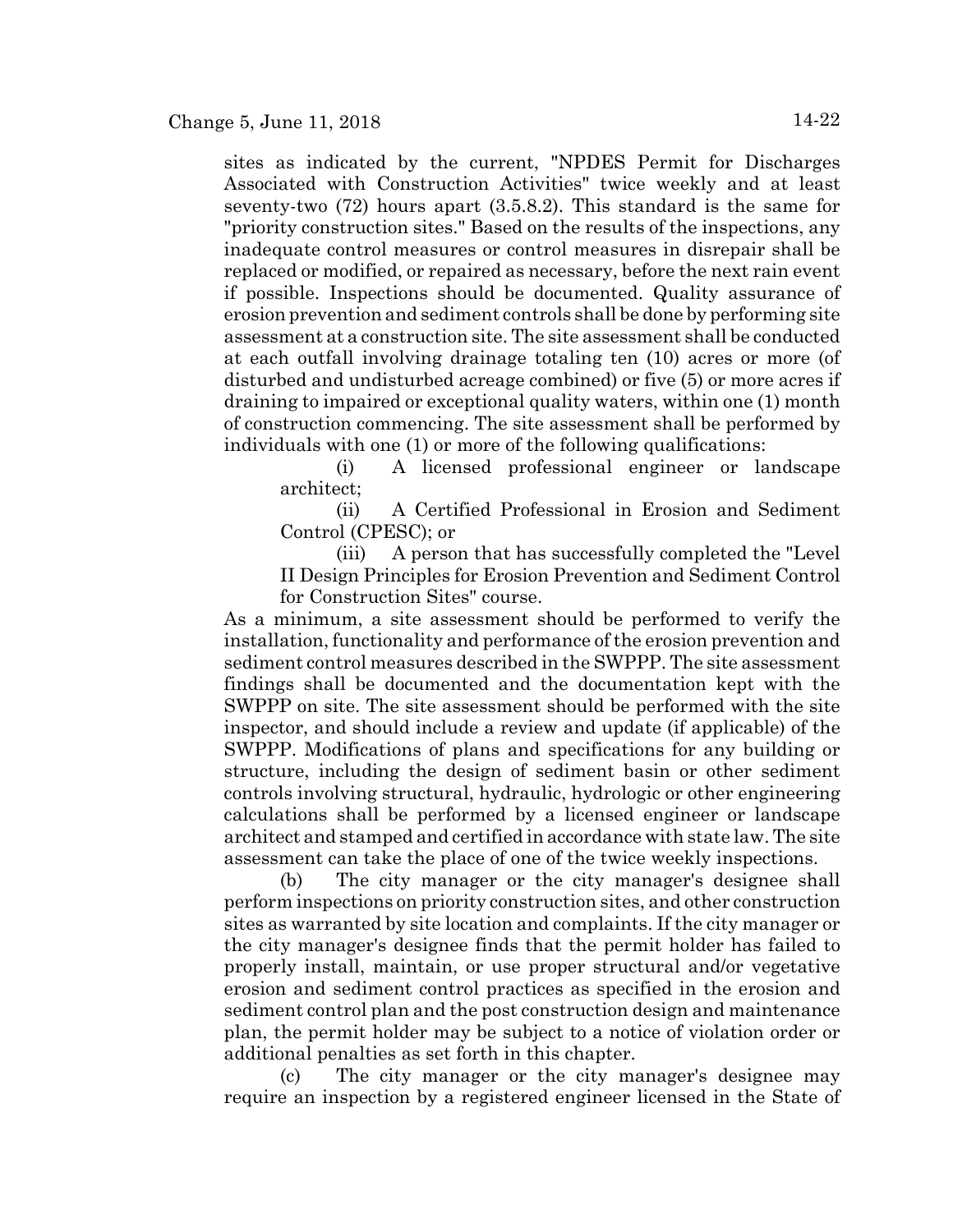Tennessee, if deemed necessary, for any erosion and sediment control measure or post construction stormwater management facility to ensure they meet the design standards as described in the construction site and post construction site plans.

(d) If the city manager or the city manager's designee determines that significant erosion and/or sedimentation is occurring on a graded site despite approved structural and/or vegetative erosion and sediment control practices, the city manager or the city manager's designee shall require the permit holder to take additional corrective action to protect the adversely affected area. The additional corrective action required shall be part of an amended erosion and sediment control plan.

(e) Where sites or portions of construction sites have been temporarily stabilized, or runoff is unlikely due to winter conditions (e.g., site covered with snow or ice) or due to extreme drought, such inspection only has to be conducted one (1) per month until thawing or precipitation results in runoff or construction activity resumes. Inspection requirements do not apply to definable areas that have been finally stabilized.

(f) Inspections and maintenance for post construction stormwater facilities shall be performed as required in § 14-506 for permanent construction design and maintenance. (Ord. #7-98, Feb. 1998, § 3, and replaced by Ord. #1-2016, March 2016)

**14-504. Waivers.** (1) General. No waivers will be granted any construction or site work project. All construction and site work shall provide for stormwater management as required by this ordinance. However, alternatives to the 2010 NPDES General Permit for Discharges from MS4s primary requirement for onsite permanent stormwater management may be considered, if:

(a) Management measures cannot be designed, built and maintained to infiltrate, evapotranspire, harvest and/or use, at a minimum, the first inch of every rainfall event preceded by seventy-two (72) hours of no measurable precipitation. This first inch of rainfall must be one-hundred percent (100%) managed with no discharge to surface waters.

(b) It can be demonstrated that the proposed development is not likely to impair attainment of the objectives of this chapter. Alternative minimum requirements for onsite management of stormwater discharges have been established in a stormwater management plan that has been approved by the city manager or the city manager's designee.

(2) Downstream damage, etc. prohibited. In order to receive consideration, the applicant must demonstrate to the satisfaction of the city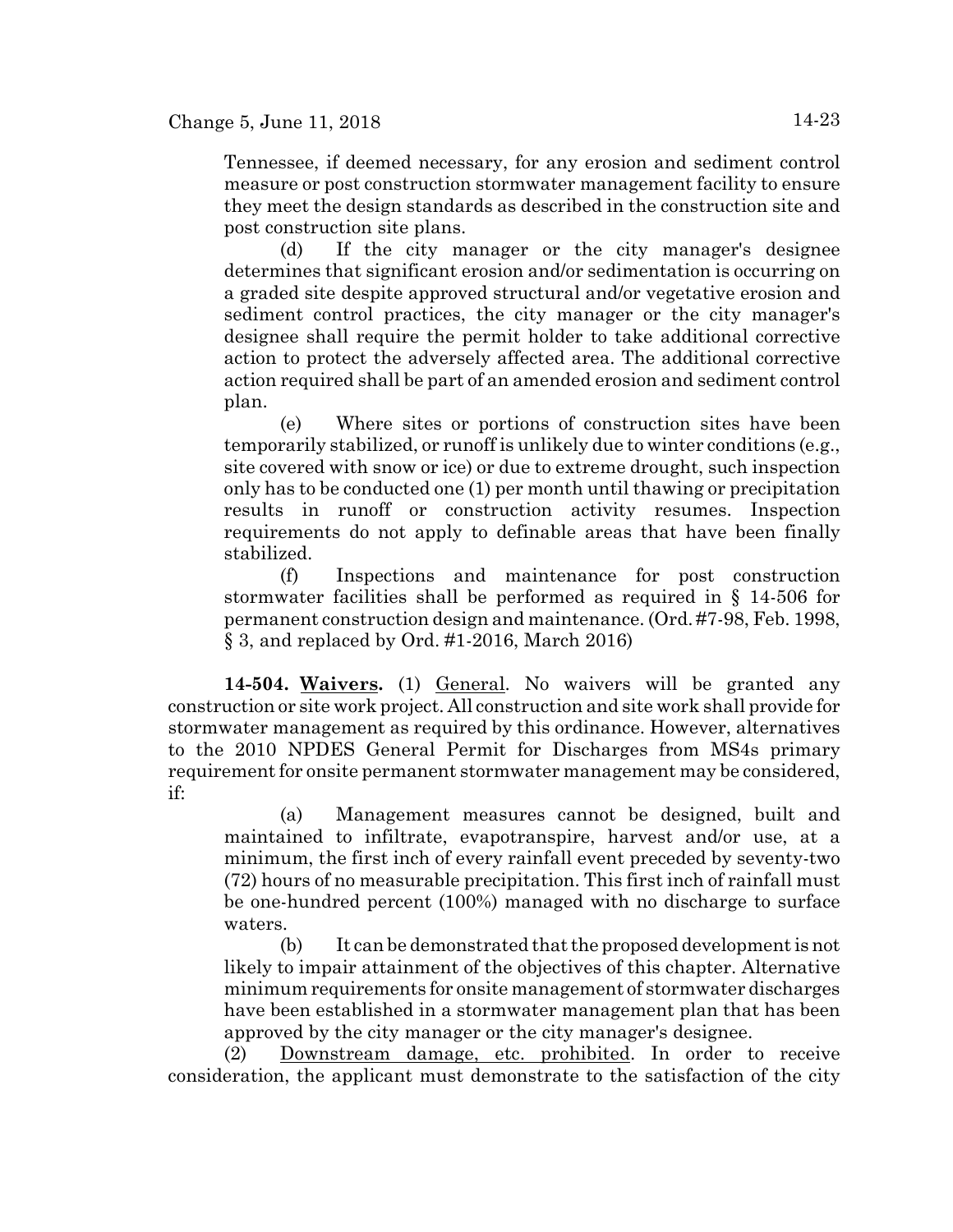Change 5, June 11, 2018  $14-24$ 

manager or the city manager's designee that the proposed alternative will not lead to any of the following conditions downstream:

(a) Deterioration of existing culverts, bridges, dams, and other structures;

(b) Degradation of biological functions or habitat;

(c) Accelerated streambank or streambed erosion or siltation; and

(d) Increased threat of flood damage to public health, life or property.

(3) Grading permit not to be issued where alternatives requested. No grading permit shall be issued where an alternative has been requested until the alternative is approved. If no alternative is approved, the plans must be resubmitted with a stormwater management plan that meets the primary requirement for onsite stormwater management. (Ord. #7-98, Feb. 1998, § 4, as replaced by 1-2016, March 2016)

# **14-505. Stormwater system design: construction and permanent stormwater management.** (1) MS4 stormwater design or BMP manuals.

(a) Adoption. The city adopts as its MS4 stormwater design and best management practices (BMP) manuals for stormwater management, construction and permanent, the following publications, which are incorporated by reference in this ordinance as if fully set out herein:

(i) TDEC Erosion Prevention and Sediment Control Handbook; most current edition.

(ii) TDEC Manual for Permanent Stormwater Management and Design Guidance manual; most current edition.

(iii) This manual includes a list of acceptable BMPs including the specific design performance criteria and operation and maintenance requirements for each stormwater practice. These include city approved BMPs for permanent stormwater management including green infrastructure BMPs.

(b) The city manual(s) may be updated and expanded from time to time, at the discretion of the governing body of the city, upon the recommendation of the city manager or the city manager's designee, based on improvements in engineering, science, monitoring and local maintenance experience, or changes in federal or state law or regulation.

(c) Stormwater facilities that are designed, constructed and maintained in accordance with these BMP criteria will be presumed to meet the minimum water quality performance standards.

(2) Submittal of a copy of the NOC, SWPPP and notice of termination to the city manager or the city manager's designee. Permittees who discharge stormwater through an NPDES-permitted municipal separate storm sewer system (MS4) who are not exempted in section 1.4.5 (Permit Coverage through Qualifying Local Program) of the Construction General Permit (CGP) must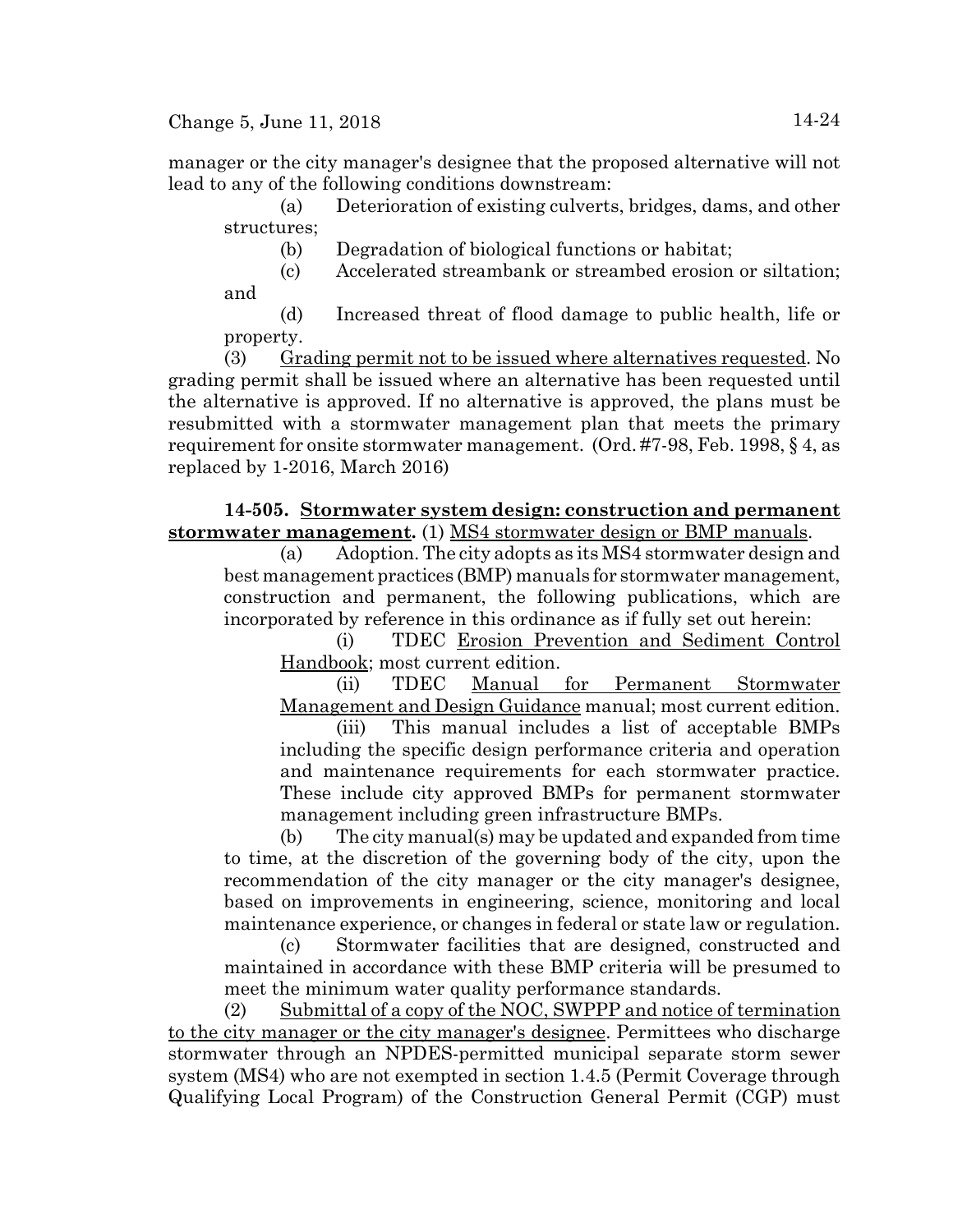provide proof of coverage under the Construction General Permit (CGP); submit a copy of the Notice of Coverage (NOC); submit a copy of the Stormwater Pollution Prevention Plan (SWPPP); and at project completion, a copy of the signed notice of termination to the city manager or the city manager's designee. Permitting status of all permittees covered (or previously covered) under this general permit as well as the most current list of all MS4 permits is available at the TDEC's data viewer web site. Copies of additional applicable local, state or federal permits (i.e.: ARAP, etc.) must also be provided upon request. If requested, these permits must be provided before the issuance of any land disturbance permit or the equivalent.

(3) Stormwater Pollution Prevention Plan (SWPPP) for construction stormwater management. The applicant must prepare a stormwater pollution prevention plan for all construction activities that complies with subsection (4) below. The purpose of this plan is to identify construction/contractor activities that could cause pollutants in the stormwater, and to describe measures or practices to control these pollutants during project construction.

(4) Stormwater Pollution Prevention Plan (SWPPP) requirements. The erosion prevention and sediment control plan component of the SWPPP shall accurately describe the potential for soil erosion and sedimentation problems resulting from land disturbing activity and shall explain and illustrate the measures that are to be taken to control these problems. The length and complexity of the plan is to be commensurate with the size of the project, severity of the site condition, and potential for off-site damage. If necessary, the plan shall be phased so that changes to the site during construction that alter drainage patterns or characteristics will be addressed by an appropriate phase of the plan. The plan shall be sealed by a registered professional engineer or landscape architect licensed in the State of Tennessee. The plan shall also conform to the requirements found in the most current TDEC Erosion Prevention and Sediment Control Handbook, and shall include at least the following:

(a) Project description - Briefly describe the intended project and proposed land disturbing activity including number of units and structures to be constructed and infrastructure required.

(b) A topographic map with contour intervals of five feet (5') or less showing present conditions and proposed contours resulting from land disturbing activity.

(c) The plan shall be at a minimal scale of one inch equals one-hundred feet  $(1" = 100')$ .

(d) All existing drainage ways, including intermittent and wet-weather. Include any designated floodways or flood plains.

(e) A general description of existing land cover. Individual trees and shrubs do not need to be identified.

(f) Stands of existing trees as they are to be preserved upon project completion, specifying their general location on the property.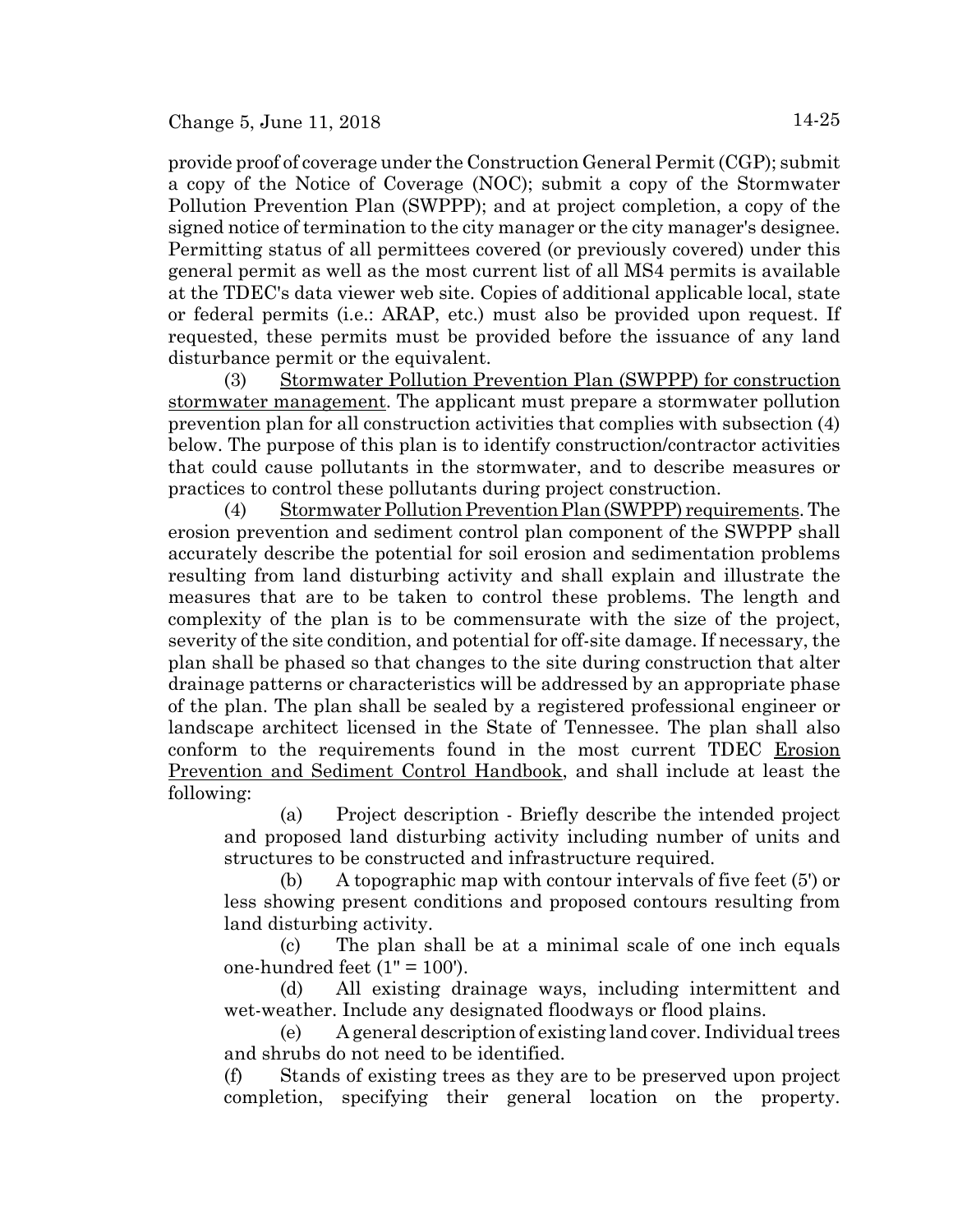Differentiation shall be made between existing trees to be preserved, trees to be removed and proposed planted trees. Tree protection measures must be identified, and the diameter of the area involved must also be identified on the plan and shown to scale. Information shall be supplied concerning the proposed destruction of exceptional and historic trees in setbacks and buffer strips, where they exist. Complete landscape plans may be submitted separately. The plan must include the sequence of implementation for tree protection measures.

(g) Approximate limits of proposed clearing, grading and filling.

(h) Approximate flows of existing stormwater leaving any portion of the site.

(i) A general description of existing soil types and characteristics and any anticipated soil erosion and sedimentation problems resulting from existing characteristics.

(j) Location, size and layout of proposed stormwater and sedimentation control improvements.

(k) Existing and proposed drainage network including land depressions and sinkholes.

(l) Proposed drain tile or waterway sizes. All swales, roads, etc., shall be designed to prevent flood damage to nearby buildings and other structures by being overtopped during a 24-hour duration storm of a 100-year frequency or to structurally carry the equivalent storm event.

(m) Approximate flows leaving site after construction and incorporating water run-off mitigation measures. The evaluation must include projected effects on property adjoining the site and on existing drainage facilities and systems. The plan must address the adequacy of outfalls from the development: when water is concentrated, what is the capacity of waterways, if any, accepting stormwater offsite; and what measures, including infiltration, sheeting into buffers, etc., are going to be used to prevent the scouring of waterways and drainage areas offsite, etc.

(n) The projected sequence of work represented by the grading, drainage and sedimentation and erosion control plans as related to other major items of construction, beginning with the initiation of excavation and including the construction of any sediment basins or retention/detention facilities or any other structural BMPs.

(o) Specific remediation measures to prevent erosion and sedimentation run-off. Plans shall include detailed drawings of all control measures used; stabilization measures including vegetation and non-vegetation measures, both temporary and permanent, will be detailed. Detailed construction notes and a maintenance schedule shall be included for all control measures in the plan.

(p) Specific details for: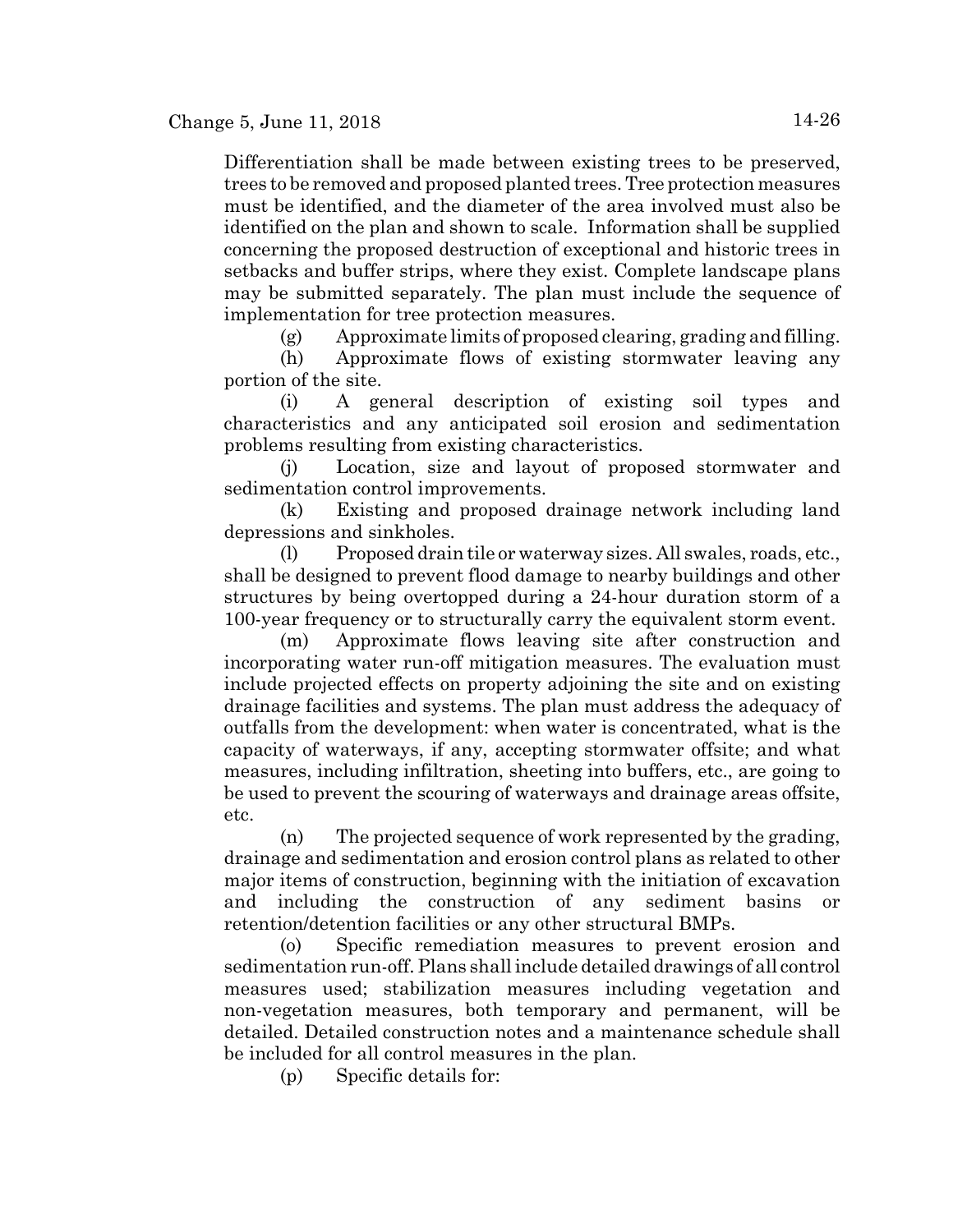(i) The construction of stabilized construction entrance/exits, concrete washouts, and sediment basins for controlling erosion; road access points;

(ii) Eliminating or keeping soil, sediment, and debris on streets and public ways at a level acceptable to the city. Soil, sediment, and debris brought onto streets and public ways must be removed by the end of the work day to the satisfaction of the city. Failure to remove the sediment, soil or debris shall be deemed a violation of this ordinance.

(q) Proposed structures: location and identification of any proposed additional buildings, structures or development on the site.

(r) A description of onsite measures to be taken to recharge surface water into the ground water system through runoff reduction practices.

(s) Specific details for construction waste management: Construction site operators shall control waste such as discarded building materials, concrete truck washout, petroleum products and petroleum related products, chemicals, litter, and sanitary waste at the construction site that may cause adverse impacts to water quality. When the material is erodible, such as soil, the site must be treated as a construction site.

(t) The plan shall include detailed drawings of all structural and non-structural controls and stabilization measures which shall be designed to minimize erosion and maximize sediment removal resulting in storm discharge associated with the 2-year, 24-hour design storm event as a minimum, from total rainfall in the designed period. These specific details for constructing stabilized construction entrance/exits, concrete washouts, sediment basins for controlling erosion, and road access points should be designed to eliminate or keep soils, sediment, and/or debris to a minimum.

(u) When land disturbance activities are proposed along 303(d) listed streams impaired for siltation or a known high quality waterway, the erosion and sediment control plan shall be designed at a minimum to control the discharge of a 5-year 24-hour storm event along with other additional minimum standards outlined in the current Tennessee construction general permit.

(5) Development near karst features. Development that has or is near karst features shall include in the land disturbance permit plan or comply with the following :

(a) Pre-development natural drainage courses shall be maintained as much as feasible.

(b) No structures shall be built with the contour line within the post-development contour line calculated for each sinkhole present on the property for a 24-hour rain event duration storm of the 100-year frequency as if the sinkhole was completely filled.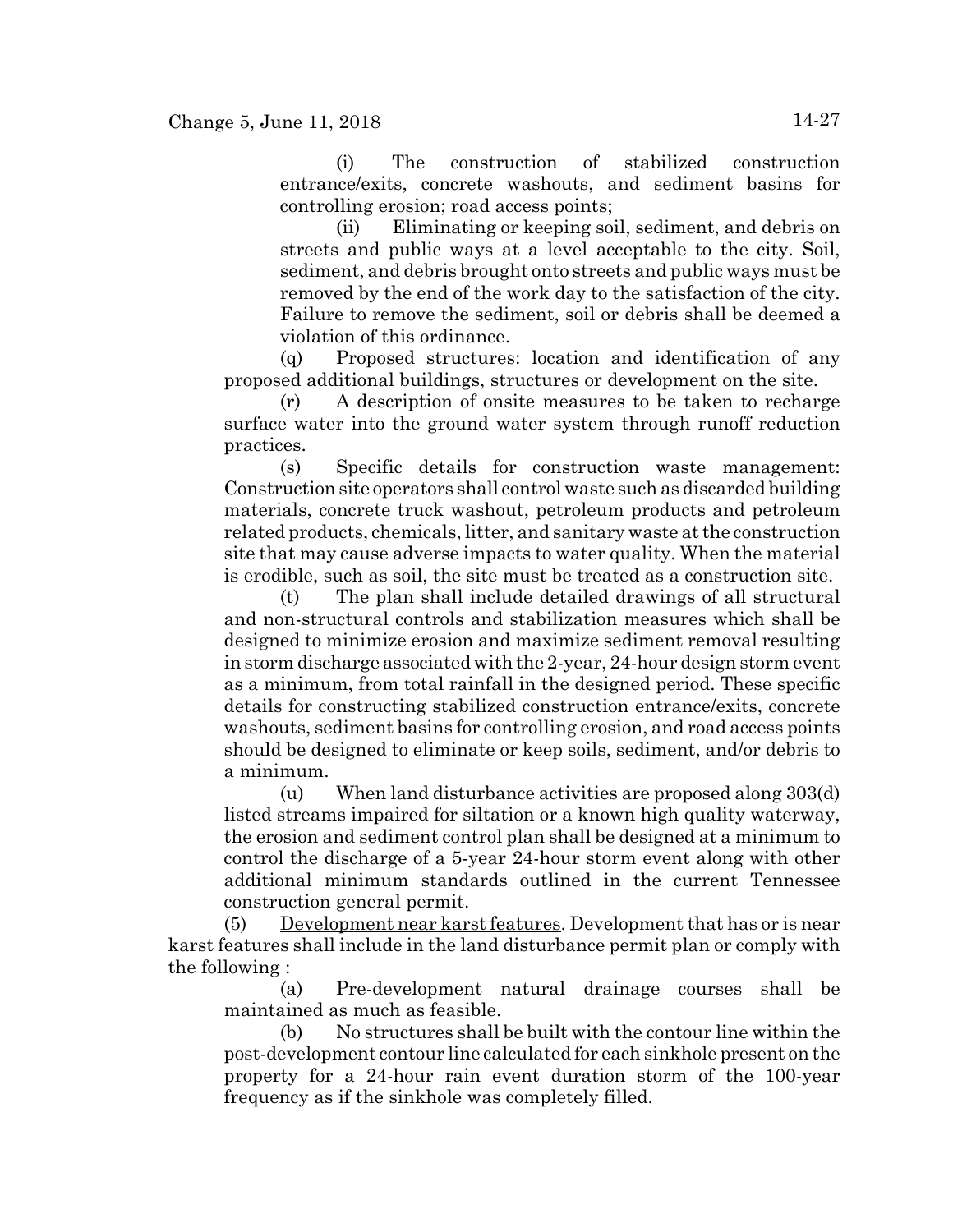(c) Removal of overburden in areas with karst features shall be minimized.

(d) Existing healthy mature trees whose drip line canopy covers a karst feature should be protected during grading whenever possible. Removal of trees should be replaced in kind by trees in the same locale and maintained as required to ensure healthy growth.

(e) Changes to terrain, including the remediation of a sinkhole shall not move this 100-year contour line onto adjacent property nor increase stormwater runoff onto adjacent properties without written permission from the relevant adjacent property owner(s).

(f) All exposed karst features exposed by cutting of overburden must be examined by a qualified licensed professional for appropriate mitigation procedures and the erosion and control and stormwater management plan shall be amended accordingly.

(6) Development within city floodway zoning districts. Land may be filled within the 100-year flood boundary limits provided such fill extends twenty-five feet (25') beyond all limits of any structures erected. If such fill areas occurs, then the 100-year flood elevation contour shall be established on finished contours. No fill shall be placed in established buffer area as define in by this ordinance.

(7) General design performance criteria for permanent stormwater management. The following performance criteria shall be addressed for permanent stormwater management at all development sites:

(a) Site design standards for all new and redevelopment require, in combination or alone, management measures that are designed, built and maintained to infiltrate, evapotranspire, harvest and/or use, at a minimum, the first inch of every rainfall event preceded by seventy-two (72) hours of no measurable precipitation. This first inch of rainfall must be one-hundred percent (100%) managed with no discharge to surface waters.

(b) Limitations to the application of runoff reduction requirements include, but are not limited to:

(i) Where a potential for introducing pollutants into the groundwater exists, unless pretreatment is provided;

(ii) Where pre-existing soil contamination is present in areas subject to contact with infiltrated runoff;

(iii) Presence of sinkholes or other karst features.

(c) Pre-development infiltrative capacity of soils at the site must be taken into account in selection of runoff reduction management measures.

(d) Incentive standards for re-developed sites: a ten percent (10%) reduction in the volume of rainfall to be managed for any of the following types of development. Such credits are additive such that a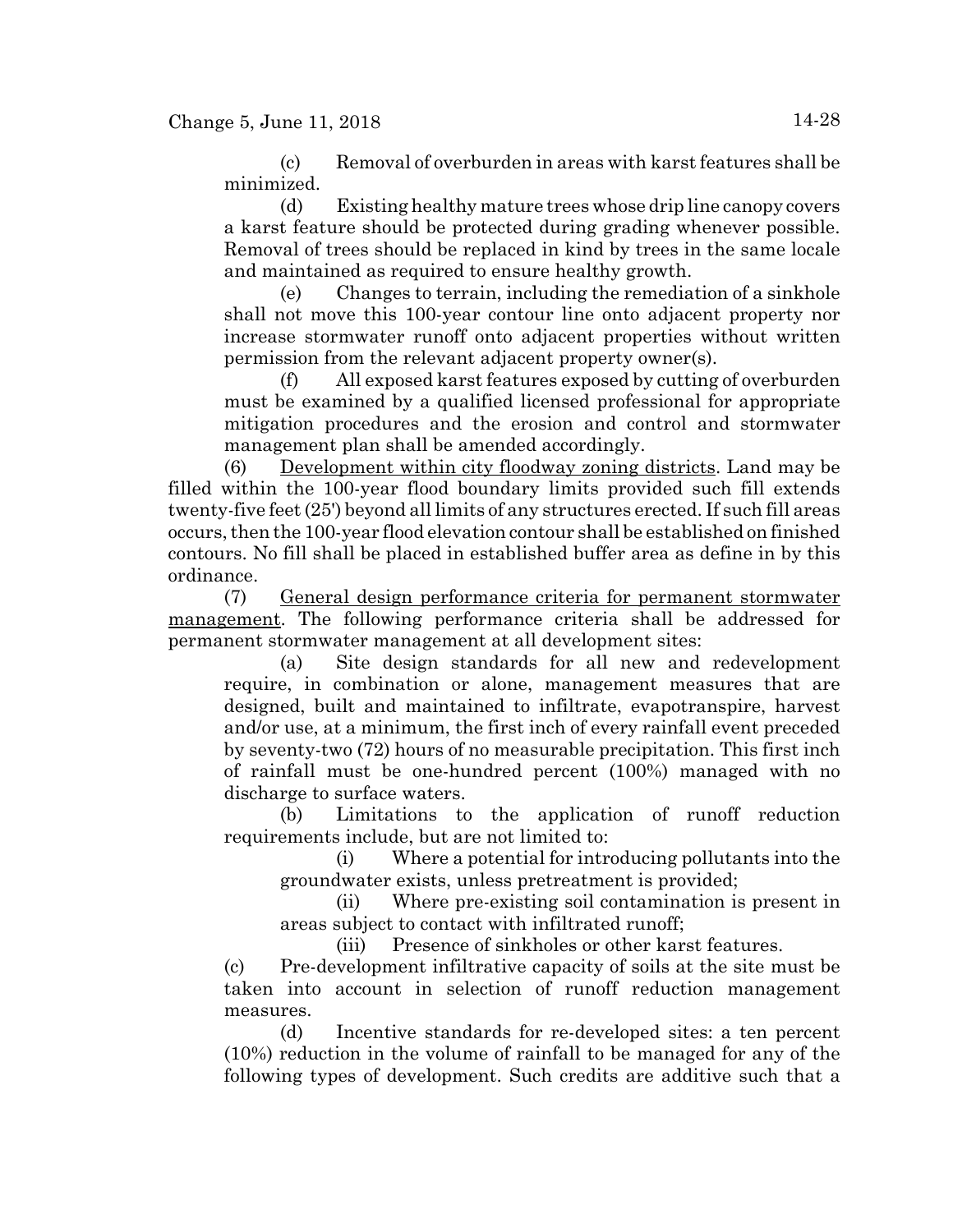maximum reduction of fifty percent (50%) of the standard in the paragraph above is possible for a project that meets all five (5) criteria:

- (i) Redevelopment;
- (ii) Brownfield redevelopment;
- (iii) High density (>7 units per acre);
- (iv) Vertical density, (Floor to Area Ratio (FAR) of 2 or >18 units per acre); and

(v) Mixed use and transit oriented development (within one half (1/2) mile of transit).

(e) For projects that cannot meet one-hundred percent (100%) of the runoff reduction requirement unless subject to the incentive standards, the remainder of the stipulated amount of rainfall must be treated prior to discharge with a technology documented to remove eighty percent (80%) Total Suspended Solids (TSS) unless an alternative provided under this ordinance is approved. The treatment technology must be designed , installed and maintained to continue to meet this performance standard.

(f) For projects that cannot meet one-hundred percent (100%) of the runoff reduction requirements, the city manager or the city manager's designee may allow runoff reduction measures to be implemented at another location within the same USGS twelve (12) digit Hydrologic Unit Code (HUC) as the original project. Off-site mitigation must be a minimum of one and one half (1.5) times the amount of water not managed on site. The off-site mitigation location (or alternative location outside the twelve (12) digit HUC) and runoff reduction measures must be approved by the city manager or the city manager's designee. The city manager or the city manager's designee shall identify priority areas within the watershed in which mitigation projects can be completed. The city manager or the city manager's designee must create an inventory of appropriate mitigation projects, and develop appropriate institutional standards and management systems to value, evaluate and track transactions. Mitigation can be used for retrofit or redevelopment projects, but should be avoided in areas of new development.

(g) To protect stream channels from degradation, specific channel protection criteria shall be provided as prescribed in the MS4 BMP manual.

(h) Stormwater discharges to critical areas with sensitive resources (i.e., cold water fisheries, shellfish beds, swimming beaches, recharge areas, water supply reservoirs) may be subject to additional performance criteria, or may need to utilize or restrict certain stormwater management practices.

(i) Stormwater discharges from hot spots may require the application of specific structural BMPs and pollution prevention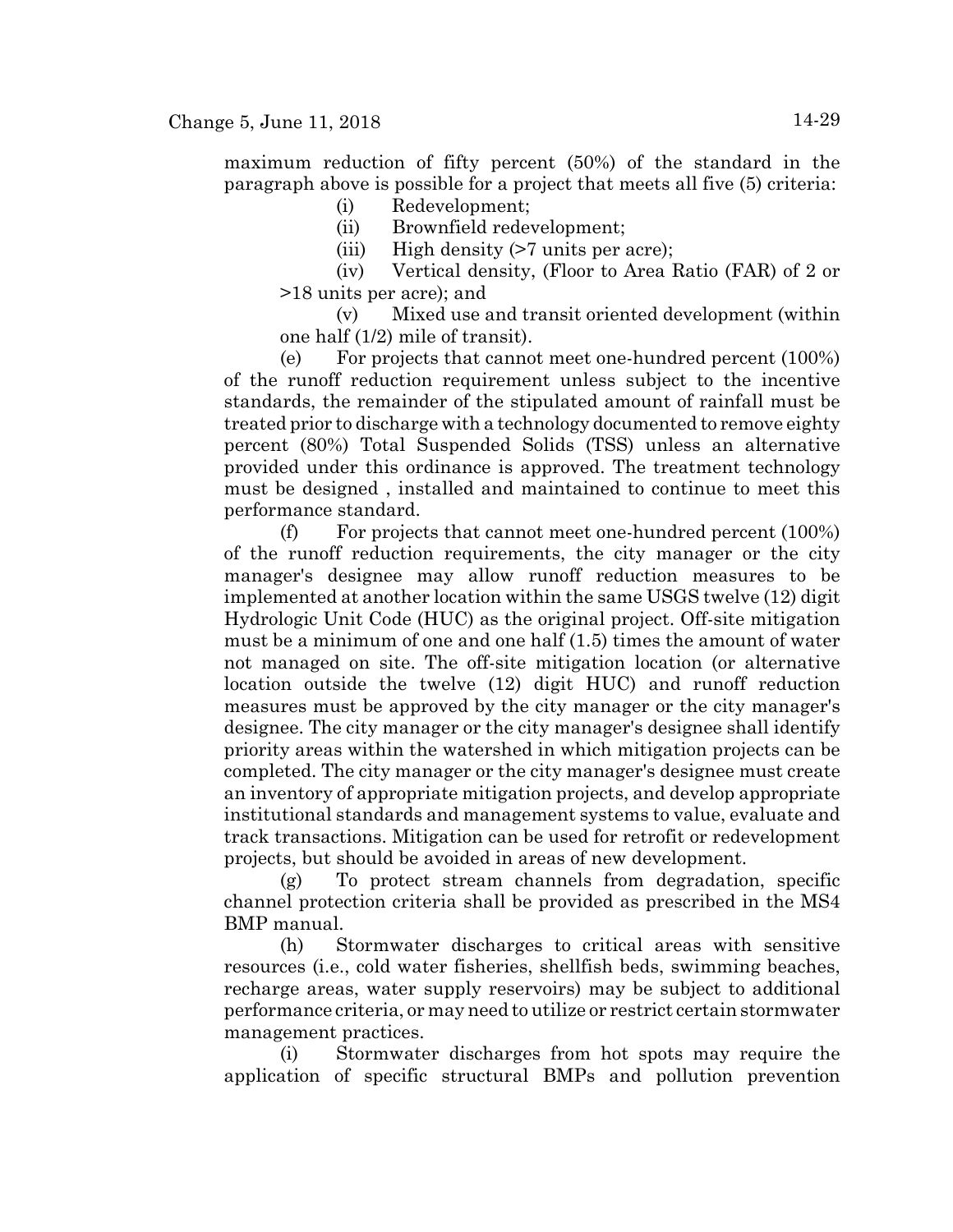practices. In addition, stormwater from a hot spot land use may not be infiltrated.

(j) Prior to or during the site design process, applicants for land disturbance permits shall consult with the city manager or the city manager's designee to determine if they are subject to additional stormwater design requirements.

(k) The calculations for determining peak flows shall be used for sizing all stormwater facilities.

(8) Minimum volume control requirements. In accordance with  $\S 14-501(1)(c)$ (iii) the city manager or the city manager's designee may establish standards to regulate the quantity of stormwater discharged, therefore:

(a) Stormwater designs shall meet the multi-stage storm frequency storage requirements to control the peak flow rates of stormwater discharge associated with the 1-year, 2-year, 5-year, 10-year, and 25-year type II 24-hour design storm frequency in accordance with rainfall standards used for most construction projects in the United States (US) as established by the US Department of Agriculture Natural Resources Conservation Service (NRCS). Post construction stormwater generated runoff must be reduced to pre-construction levels. These practices should seek to utilize pervious areas for storm water treatment and to infiltrate stormwater runoff from driveways, sidewalks, rooftops, parking lots , and landscaped areas to the maximum extent practical to provide treatment for both water quality and quantity.

(b) Whenever detention or retention ponds are employed as part of a stormwater management system, then such ponds and related stormwater management equipment and facilities shall be maintained in perpetuity as requires by this ordinance.

(c) If hydrologic or topographic conditions warrant greater control than that provided by the minimum control requirements , the city manager or the city manager's designee may impose any and all additional requirements deemed necessary to control the volume, timing, and rate of runoff.

(d) All stormwater design assumptions, calculation and analysis results shall be summarized in an executive summary attached to the site plan submission.

(9) Permanent stormwater management plan requirements. The stormwater management plan shall include sufficient information to allow the city manager or the city manager's designee to evaluate the environmental characteristics of the project site, the potential impacts of all proposed development of the site, both present and future, on the water resources, and the effectiveness and acceptability of the measures proposed for managing stormwater generated at the project site. To accomplish this goal the stormwater management plan shall include the following: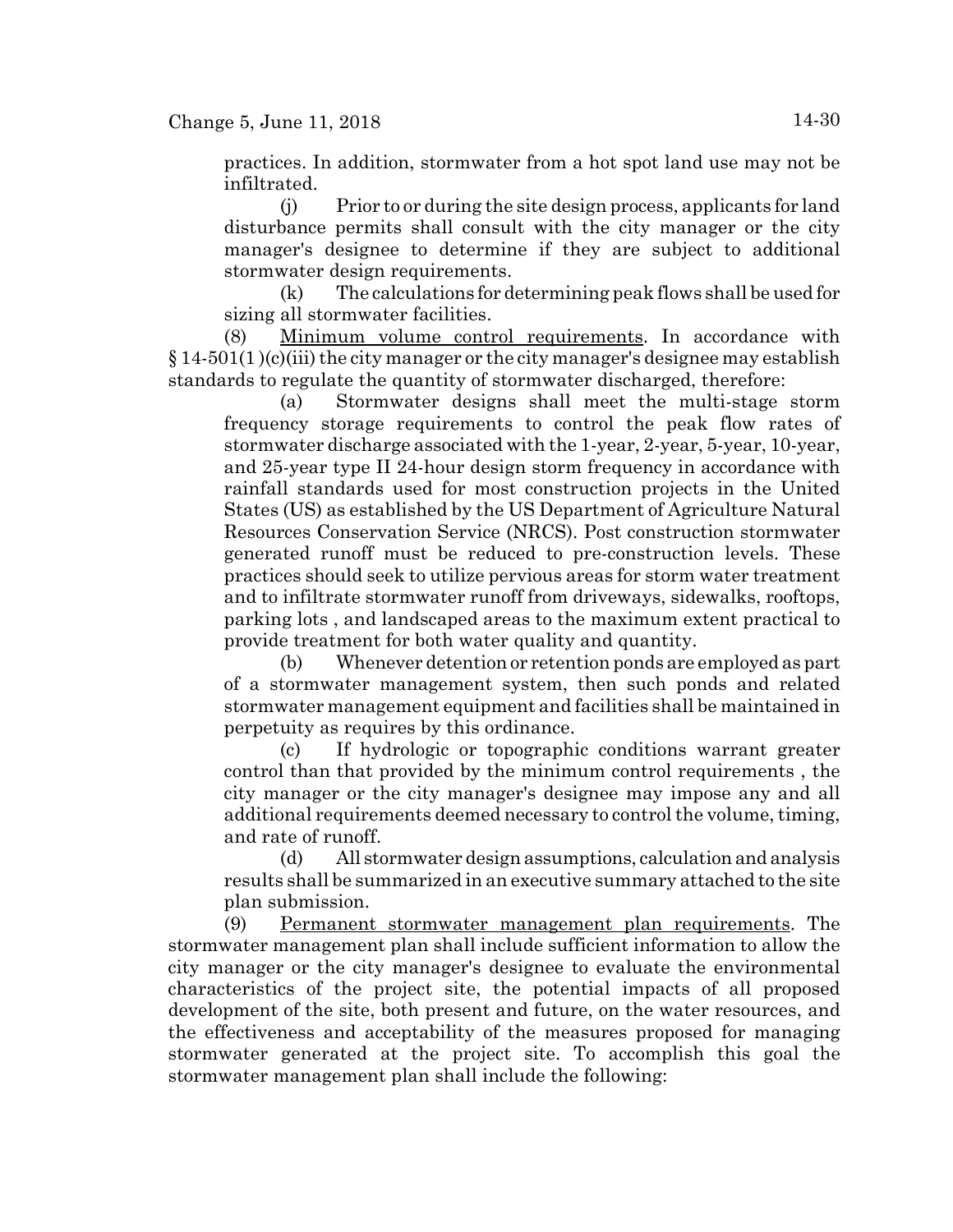(a) Topographic base map: Topographic base map of the site which extends a minimum of one-hundred feet (100') beyond the limits of the proposed development and indicates:

(i) Existing surface water drainage including streams, ponds , culverts, ditches , sink holes, wetlands ; and the type, size, elevation , etc., of nearest upstream and downstream drainage structures;

(ii) Current land use including all existing structures, locations of utilities, roads, and easements;

(iii) All other existing significant natural and artificial features; and

(iv) Proposed land use with tabulation of the percentage of surface area to be adapted to various uses ; drainage patterns; locations of utilities, roads and easements; the limits of clearing and grading.

(b) Proposed structural and non-structural BMPs;

(c) A written description of the site plan and justification of proposed changes in natural conditions may also be required;

(d) Calculations: Hydrologic and hydraulic design calculations for the pre-development and post-development conditions for the design storms specified in this ordinance. These calculations must show that the proposed stormwater management measures are capable of controlling runoff from the site in compliance with this chapter and the guidelines of this manual. Such calculations shall include:

(i) A description of the design storm frequency, duration, and intensity where applicable;

(ii) Time of concentration;

(iii) Soil curve numbers or runoff coefficients including assumed soil moisture conditions;

(iv) Peak runoff rates and total runoff volumes for each watershed area;

(v) Infiltration rates, where applicable;

(vi) Culvert, stormwater sewer, ditch and/or other stormwater conveyance capacities;

(vii) Flow velocities;

(viii) Data on the increase in rate and volume of runoff for the design storms; and

(ix) Documentation of sources for all computation methods and field test results.

(e) Soils information: If a stormwater management control measure depends on the hydrologic properties of soils (e.g., infiltration basins), then a soils report shall be submitted. The soils report shall be based on on-site boring logs or soil pit profiles and soil survey reports. The number and location of required soil borings or soil pits shall be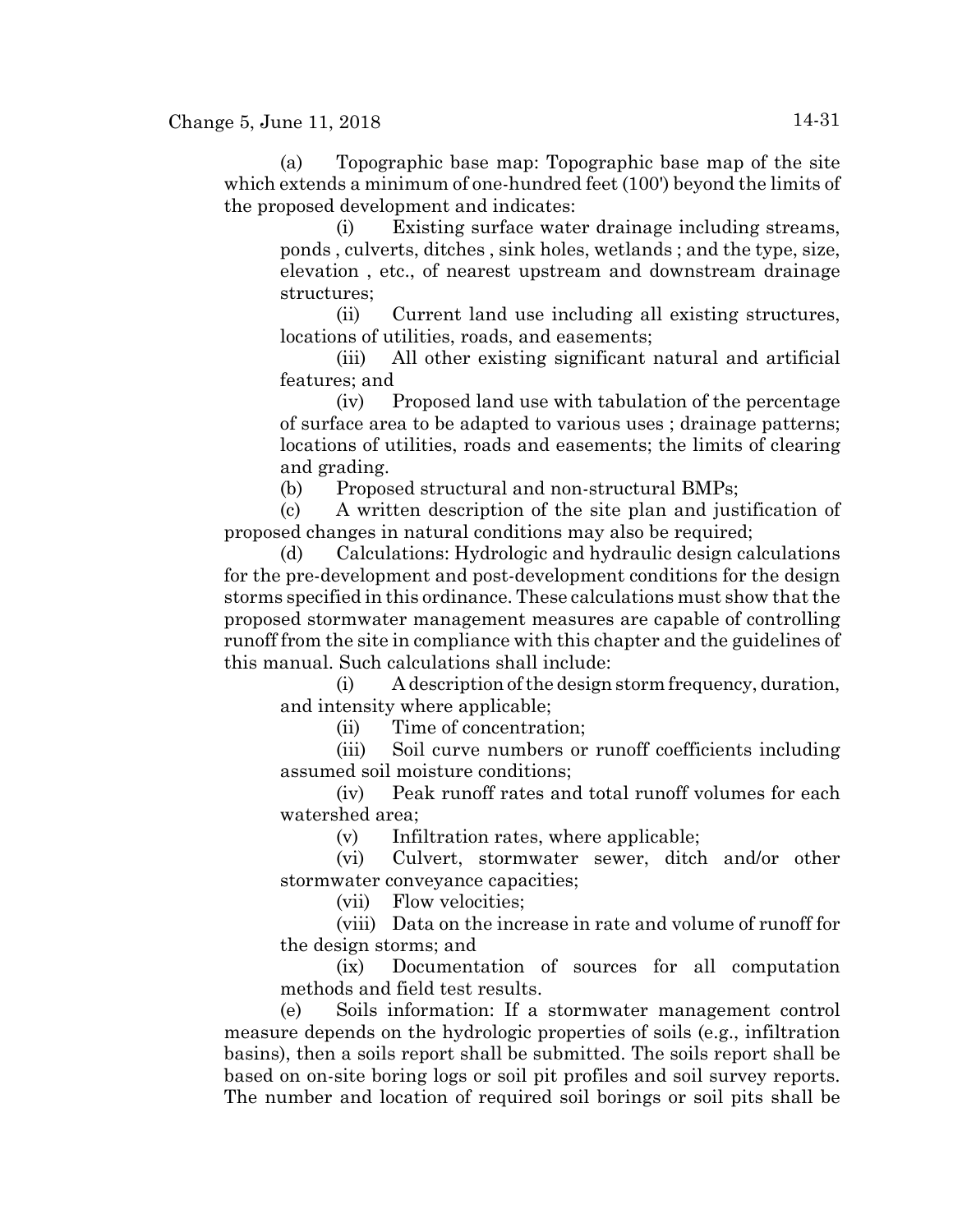determined based on what is needed to determine the suitability and distribution of soil types present at the location of the control measure.

(10) Maintenance and repair plan. The design and planning of all permanent stormwater management facilities shall include detailed maintenance and repair procedures to ensure their continued performance. These plans will identify the parts or components of a stormwater management facility that need to be maintained and the equipment and skills or training necessary. Provisions for the periodic review and evaluation of the effectiveness of the maintenance program and the need for revisions or additional maintenance procedures shall be included in the plan.

(11) Buffers and buffer zones. "Buffer zone" means a setback from the top of water body's bank of undisturbed vegetation, including trees, shrubs and herbaceous vegetation; enhanced or restored vegetation; or the re-establishment of native vegetation bordering streams, ponds, wetlands, springs, reservoirs or lakes, which exists or is established to protect those water bodies. The goal of the water quality buffer is to preserve undisturbed vegetation that is native to the streamside habitat in the area of the project. Vegetated, preferably native, water quality buffers protect water bodies by providing structural integrity and canopy cover, as well as stormwater infiltration, filtration and evapotranspiration.

(12) Buffer zone requirements. (a) "Construction" applies to all streams adjacent to construction sites, with an exception for streams designated as impaired or exceptional Tennessee waters, as designated by the Tennessee Department of Environment and Conservation. A thirty foot (30') natural riparian buffer zone adjacent to all streams at the construction site shall be preserved, to the maximum extent practicable, during construction activities at the site. The water quality buffer zone is required to protect waters of the state located within or immediately adjacent to the boundaries of the project, as identified using methodology from Standard Operating Procedures for Hydrologic Determinations (see rules to implement a certification program for qualified hydrologic professionals, TN Rules chapter 0400-40-17). Buffer zones are not primary sediment control measures and should not be relied on as such. Rehabilitation and enhancement of a natural buffer zone is allowed, if necessary, for improvement of its effectiveness of protection of the waters of the state. The buffer zone requirement only applies to new construction sites. The riparian buffer zone should be preserved between the top of stream bank and the disturbed construction area. The thirty feet (30') criterion for the width of the buffer zone can be established on an average width basis at a project, as long as the minimum width of the buffer zone is more than fifteen feet (15') at any measured location.

(b) Buffer zone requirements for discharges into impaired or exceptional waters: A sixty foot (60') natural riparian buffer zone adjacent to the receiving stream designated as impaired or exceptional waters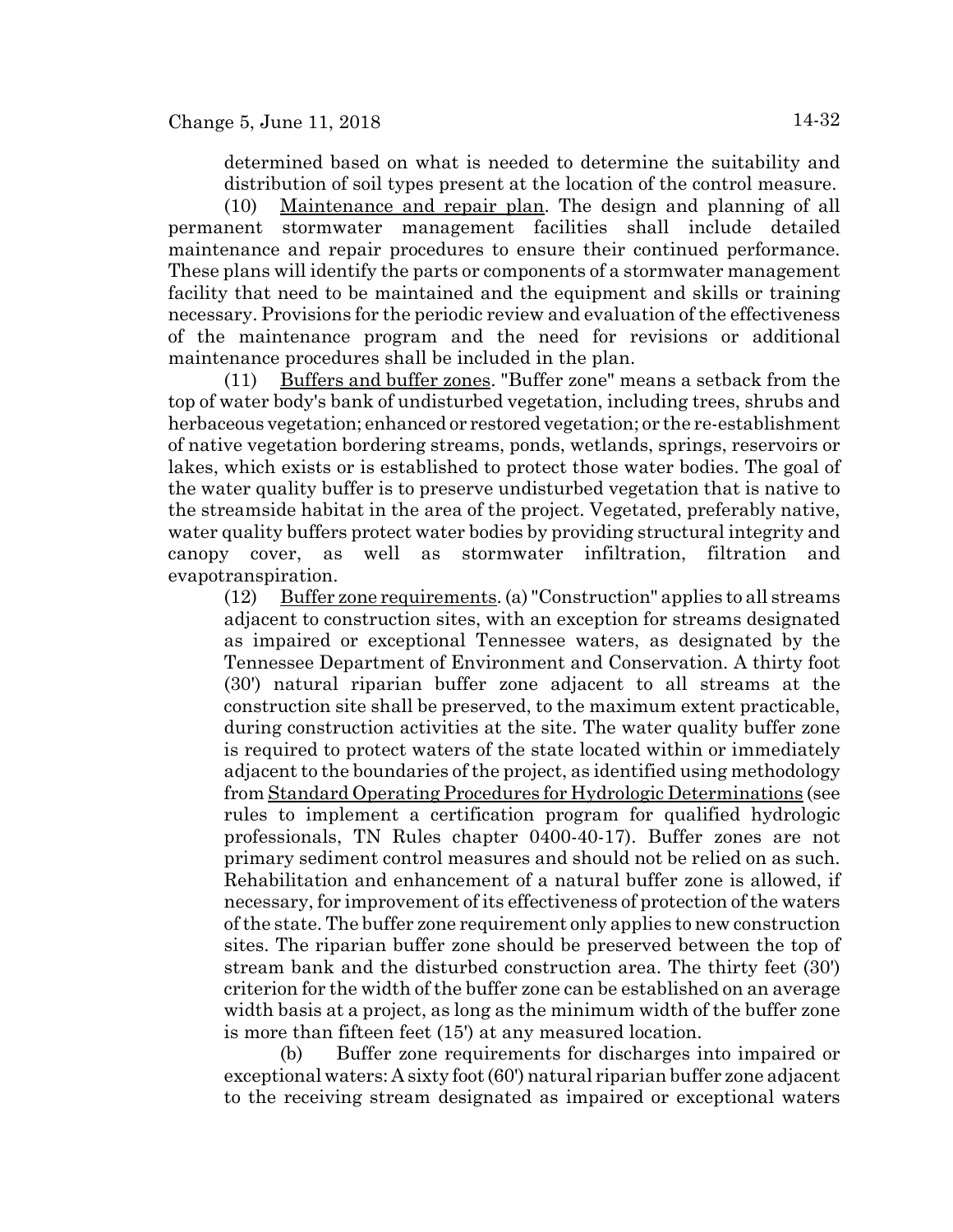shall be preserved, to the maximum extent practicable, during construction activities at the site. The water quality buffer zone is required to protect waters of the state (e .g. perennial and intermittent streams, rivers, lakes, wetlands) located within or immediately adjacent to the boundaries of the project, as identified on a 7.5-minute USGS quadrangle map, or as determined by the director. Buffer zones are not sediment control measures and should not be relied upon as primary sediment control measures. Rehabilitation and enhancement of a natural buffer zone is allowed, if necessary, for improvement of its effectiveness of protection of the waters of the state. The buffer zone requirement only applies to new construction sites . The riparian buffer zone should be established between the top of stream bank and the disturbed construction area. The sixty feet (60') criterion for the width of the buffer zone can be established on an average width basis at a project, as long as the minimum width of the buffer zone is more than thirty feet (30') at any measured location.

(c) "Permanent" new development and significant redevelopment sites are required to preserve water quality buffers along waters within the city. Buffers shall be clearly marked on site development plans, grading permit applications, and/or concept plans. Buffer width depends on the size of a drainage area. Streams or other waters with drainage areas less than 1 (one) square mile will require buffer widths of thirty feet (30') minimum. Streams or other waters with drainage areas greater than one (1) square mile will require buffer widths of sixty feet (60') minimum. The sixty feet (60') criterion for the width of the buffer zone can be established on an average width basis at a project, as long as the minimum width of the buffer zone is more than thirty feet (30') at any measured location. The city manager or the city manager's designee shall develop and apply criteria for determining the circumstances under which these averages will be available. A determination that standards cannot be met may not be based solely on the difficulty or cost associated with implementation. Every attempt should be made for development and redevelopment activities not to take place within the buffer zone. If water quality buffer widths as defined above cannot be fully accomplished on-site, the city manager or the city manager's designee shall determine the circumstances under which alternative buffer widths will be available. A determination that water quality buffer widths cannot be met on site may not be based solely on the difficulty or cost of implementing measures, but must include multiple criteria, such as: type of project, existing land use and physical conditions that preclude use of these practices. (Ord. #7-98, Feb. 1998, § 5, as replaced by Ord. #1-2016, March 2016)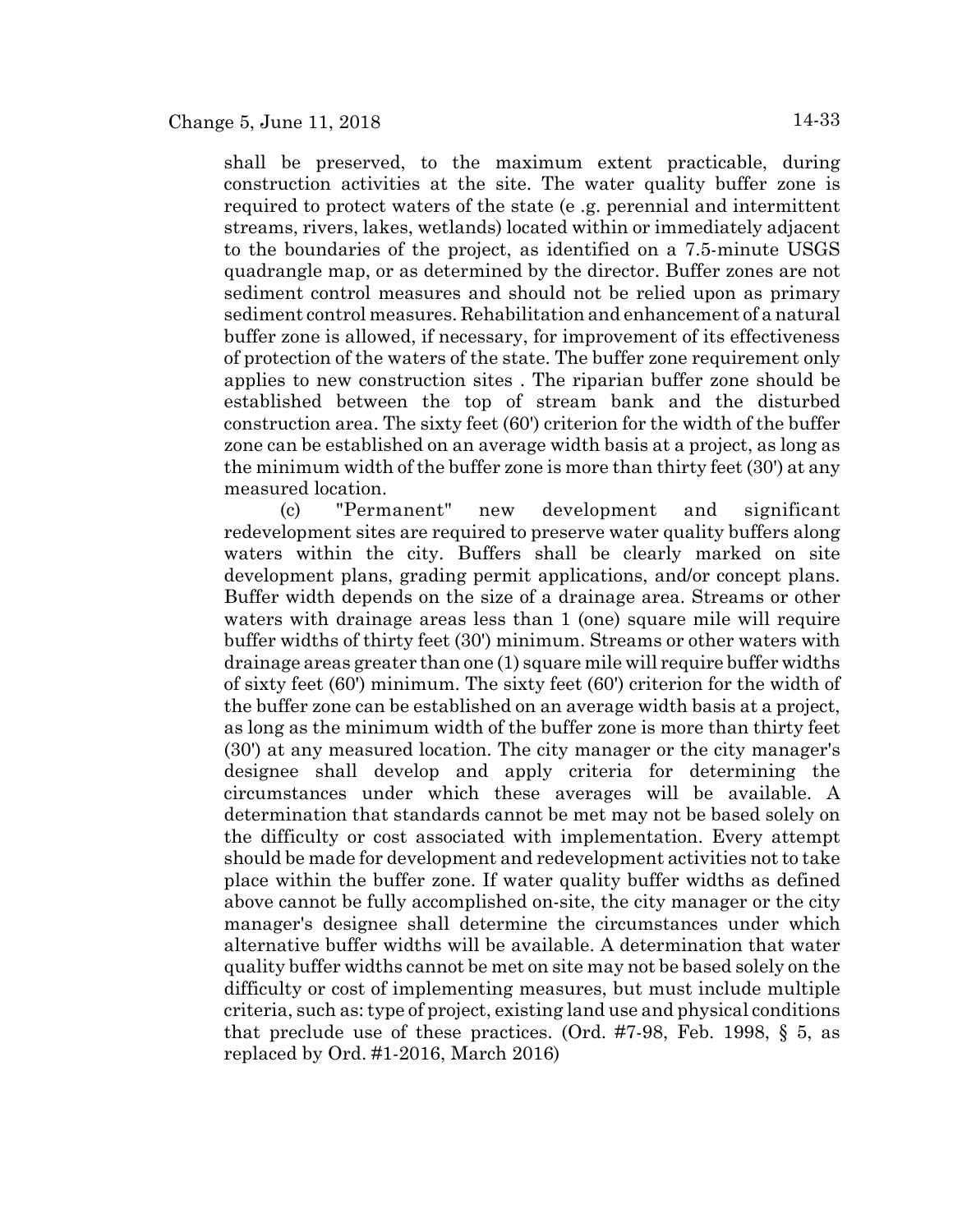**14-506. Permanent stormwater management: operation, maintenance, and inspection.** ( 1) As built plans. All applicants are required to submit actual as built plans for any structures located on-site after final construction is completed. The plan must show the final design specifications for all stormwater management facilities and must be sealed by a registered professional engineer licensed to practice in Tennessee. A final inspection by the city is required before any performance security or performance bond will be released. The city shall have the discretion to adopt provisions for a partial pro-rata release of the performance security or performance bond on the completion of various stages of development. In addition, occupation permits shall not be granted until corrections to all BMPs have been made and accepted by the city.

(2) Landscaping and stabilization requirements. (a) Any area of land from which the natural vegetative cover has been either partially or wholly cleared by development activities shall be stabilized. Stabilization measures shall be initiated as soon as possible in portions of the site where construction activities have temporarily or permanently ceased. Temporary or permanent soil stabilization at the construction site (or a phase of the project) must be completed not later than fifteen (15) days after the construction activity in that portion of the site has temporarily or permanently ceased. In the following situations, temporary stabilization measures are not required:

(i) Where the initiation of stabilization measures is precluded by snow cover or frozen ground conditions or adverse soggy ground conditions, stabilization measures shall be initiated as soon as practicable; or

(ii) Where construction activity on a portion of the site is temporarily ceased, and earth disturbing activities will be resumed within fifteen (15) days.

(b) Permanent stabilization with perennial vegetation (using native herbaceous and woody plants where practicable) or other permanently stable, non-eroding surface shall replace any temporary measures as soon as practicable. Unpacked gravel containing fines (silt and clay sized particles) or crusher runs will not be considered a non-eroding surface.

(c) The following criteria shall apply to revegetation efforts:

(i) Reseeding must be done with an annual or perennial cover crop accompanied by placement of straw mulch or its equivalent of sufficient coverage to control erosion until such time as the cover crop is established over ninety percent (90%) of the seeded area.

(ii) Replanting with native woody and herbaceous vegetation must be accompanied by placement of straw mulch or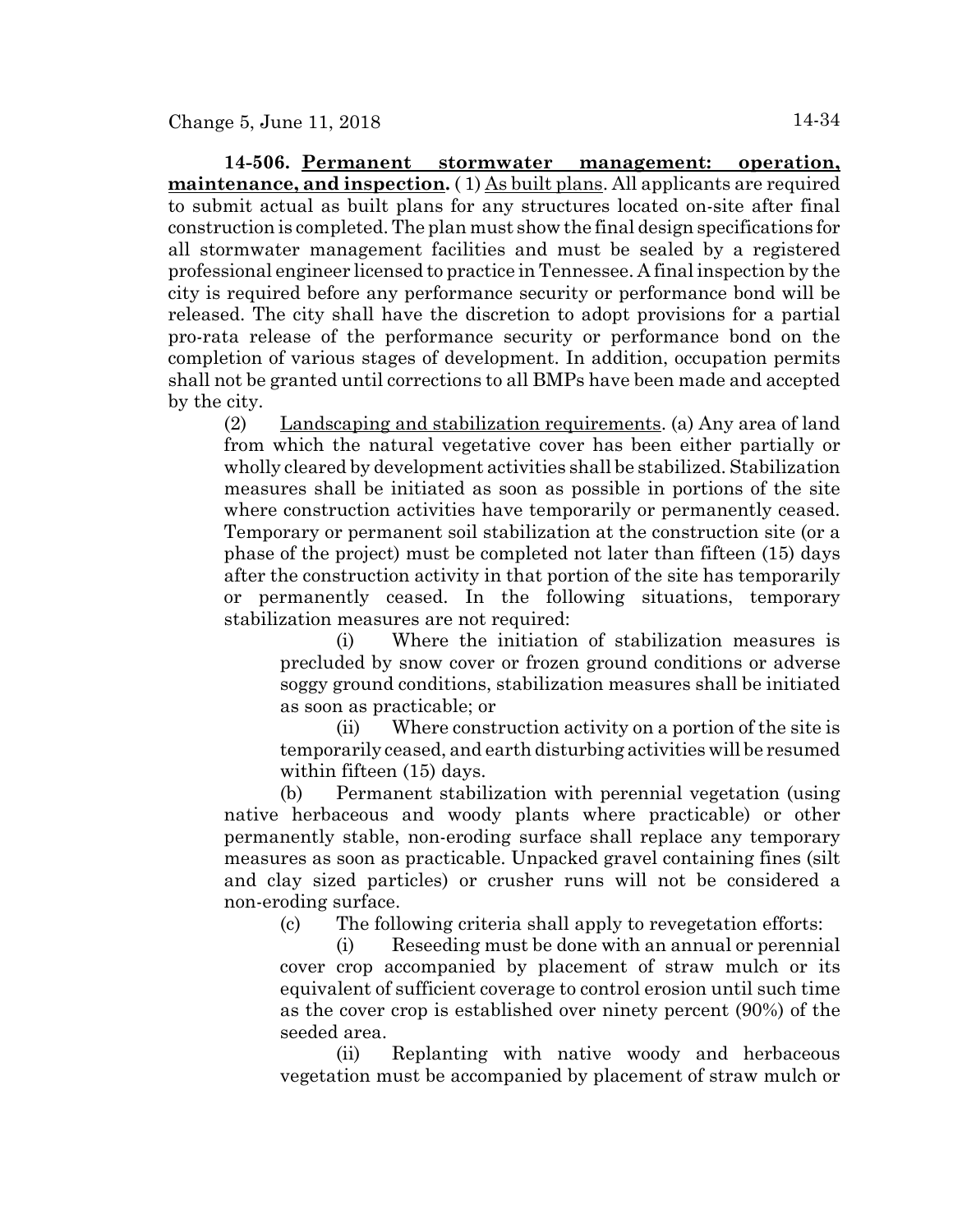(iii) Any area of revegetation must exhibit survival of a minimum of seventy-five percent (75%) of the cover crop throughout the year immediately following revegetation. Revegetation must be repeated in successive years until the minimum seventy-five percent (75%) survival for one (1) year is achieved.

(iv) In addition to the above requirements, a landscaping plan must be submitted with the final design describing the vegetative stabilization and management techniques to be used at a site after construction is completed. This plan will explain not only how the site will be stabilized after construction, but who will be responsible for the maintenance of vegetation at the site and what practices will be employed to ensure that adequate vegetative cover is preserved.

(3) Inspection of stormwater management facilities. Periodic inspections of facilities shall be performed, documented, and reported in accordance with this chapter, as detailed in § 14-506.

(4) Records of installation and maintenance activities. Parties responsible for the operation and maintenance of a stormwater management facility shall make records of the installation of the stormwater facility, and of all maintenance and repairs to the facility, and shall retain the records for at least three (3) years. These records shall be made available to the city during inspection of the facility and at other reasonable times upon request.

(5) Failure to meet or maintain design or maintenance standards. If a responsible party fails or refuses to meet the design or maintenance standards required for stormwater facilities under this chapter, the city, after reasonable notice, may correct a violation of the design standards or maintenance needs by performing all necessary work to place the facility in proper working condition. In the event that the stormwater management facility becomes a danger to public safety or public health, the city shall notify in writing the party responsible for maintenance of the stormwater management facility. Upon receipt of that notice, the responsible person shall have thirty (30) days to effect maintenance and repair of the facility in an approved manner. In the event that corrective action is not undertaken within that time, the city may take necessary corrective action. The cost of any action by the city under this section shall be charged to the responsible party. (1969 Code, § 9-410, as replaced by Ord. #1-2016, March 2016)

**14-507. Existing locations and ongoing developments.** (1) On-site stormwater management facilities maintenance agreement. (a) Where the stormwater facility is located on property that is subject to a development agreement, and the development agreement provides for a permanent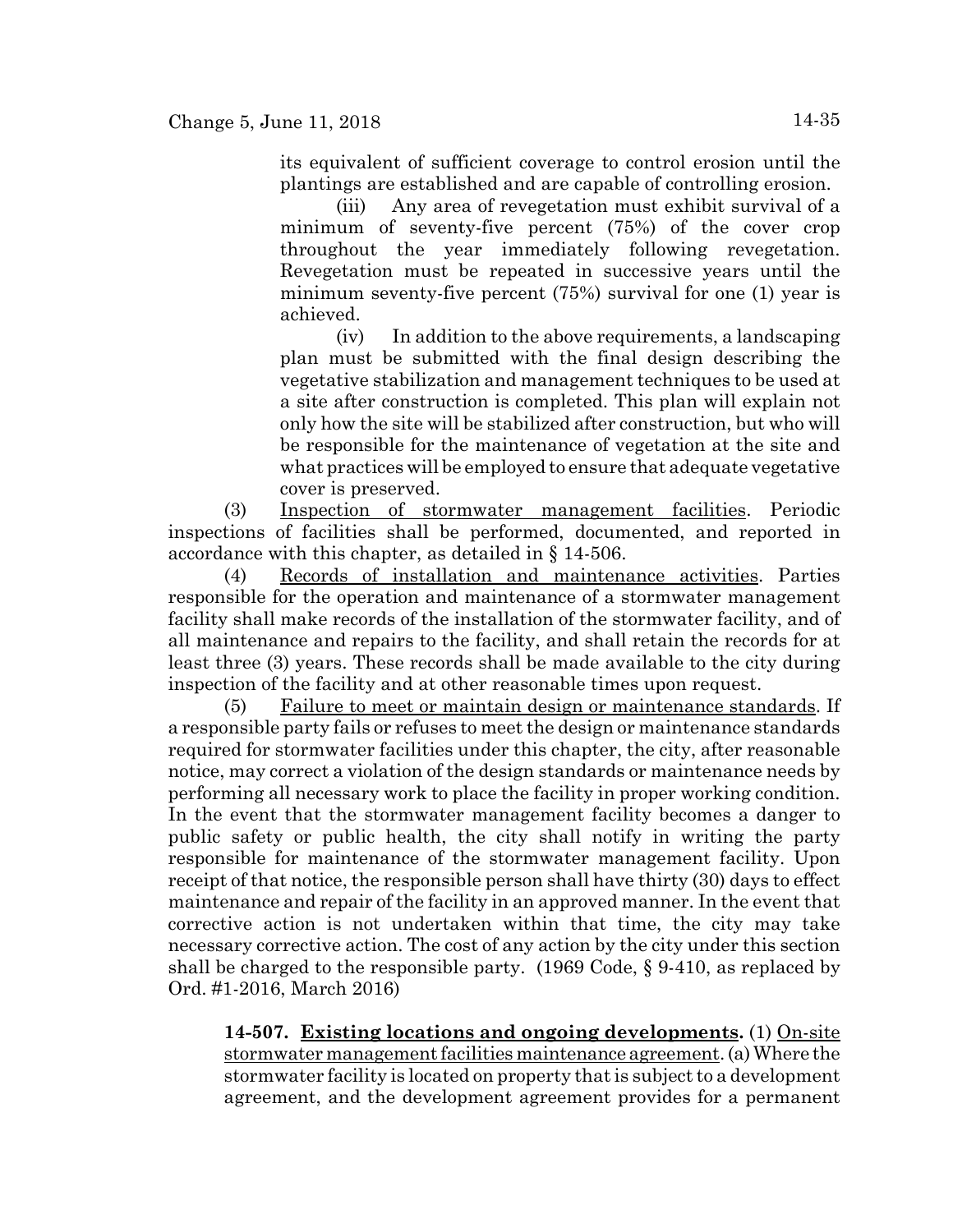stormwater maintenance agreement that runs with the land, the owners of property must execute an inspection and maintenance agreement that shall operate as a deed restriction binding on the current property owners and all subsequent property owners and their lessees and assigns, including but not limited to, homeowner associations or other groups or entities.

(b) The maintenance agreement shall:

(i) Assign responsibility for the maintenance and repair of the stormwater facility to the owners of the property upon which the facility is located and be recorded as such on the plat for the property by appropriate notation.

(ii) Provide for a periodic inspection by the property owners in accordance with the requirements of below for the purpose of documenting maintenance and repair needs and to ensure compliance with the requirements of this ordinance. The property owners will arrange for this inspection to be conducted by a registered professional engineer licensed to practice in the State of Tennessee, who will submit a signed written report of the inspection to the city manager or the city manager's designee. It shall also grant permission to the city to enter the property at reasonable times and to inspect the stormwater facility to ensure that it is being properly maintained.

(iii) Provide that the minimum maintenance and repair needs include , but are not limited to: the removal of silt, litter and other debris, the cutting of grass, cutting and vegetation removal, and the replacement of landscape vegetation, in detention and retention basins, and inlets and drainage pipes and any other stormwater facilities. It shall also provide that the property owners shall be responsible for additional maintenance and repair needs consistent with the needs and standards outlined in the MS4 BMP manual.

(iv) Provide that maintenance needs must be addressed in a timely manner, on a schedule to be determined by the city manager or the city manager's designee.

(v) Provide that if the property is not maintained or repaired within the prescribed schedule, the city shall perform the maintenance and repair at its expense, and bill the same to the property owner. The maintenance agreement shall also provide that the city's cost of performing the maintenance shall be a lien against the property.

(2) Existing problem locations - no maintenance agreement. (a) The city manager or the city manager's designee shall, in writing, notify the owners of existing locations and developments of specific drainage, erosion or sediment problems affecting or caused by such locations and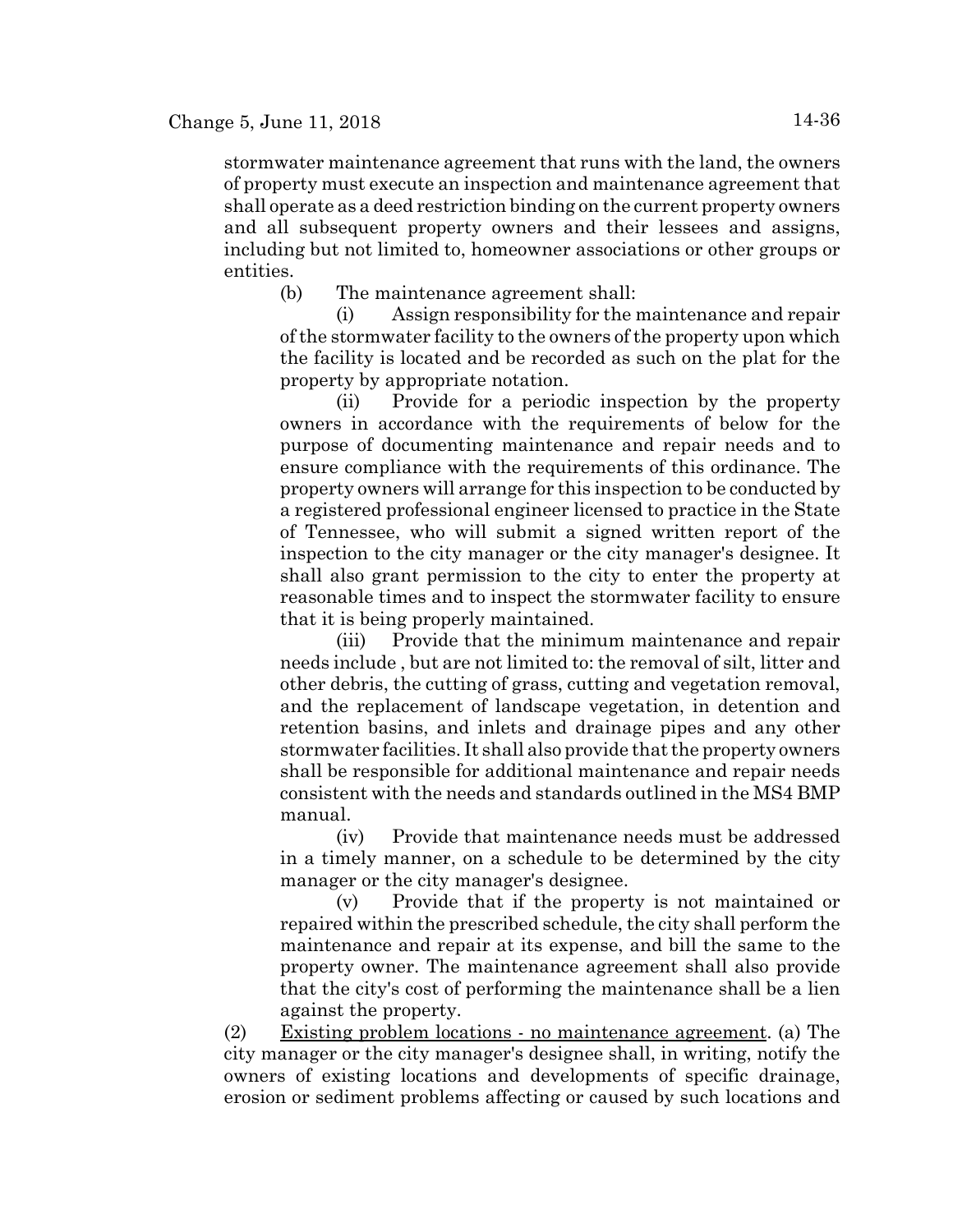developments, and the specific actions required to correct those problems. The notice shall also specify a reasonable time for compliance. Discharges from existing BMPs that have not been maintained and/or inspected in accordance with this ordinance shall be regarded as illicit.

(b) Inspection of existing facilities. The city may, to the extent authorized by state and federal law, enter and inspect private property for the purpose of determining if there are illicit non-stormwater discharges, and to establish inspection programs to verify that all stormwater management facilities are functioning within design limits. These inspection programs may be established on any reasonable basis, including but not limited to:

(i) Routine inspections;

(ii) Random inspections;

(iii) Inspections based upon complaints or other notice of possible violations;

(iv) Inspection of drainage basins or areas identified as higher than typical sources of sediment or other contaminants or pollutants;

(v) Inspections of businesses or industries of a type associated with higher than usual discharges of contaminants or pollutants or with discharges of a type which are more likely than the typical discharge to cause violations of the city's NPDES stormwater permit; and

(vi) Joint inspections with other agencies inspecting under environmental or safety laws. Inspections may include, but are not limited to:

(A) Reviewing maintenance and repair records;

(B) Ssampling discharges, surface water, groundwater, and material or water in drainage control facilities; and

(C) Evaluating the condition of drainage control facilities and other BMPs.

(3) Owner/operator inspections - generally. The owners and/or the operators of stormwater management practices shall:

(a) Perform routine inspections to ensure that the BMPs are properly functioning. These inspections shall be conducted on an annual basis, at a minimum. These inspections shall be conducted by a person familiar with control measures implemented at a site. Owners or operators shall maintain documentation of these inspections. The city manager or the city manager's designee may require submittal of this documentation.

(b) Perform comprehensive inspection of all stormwater management facilities and practices. These inspections shall be conducted once every five (5) years, at a minimum. Such inspections must be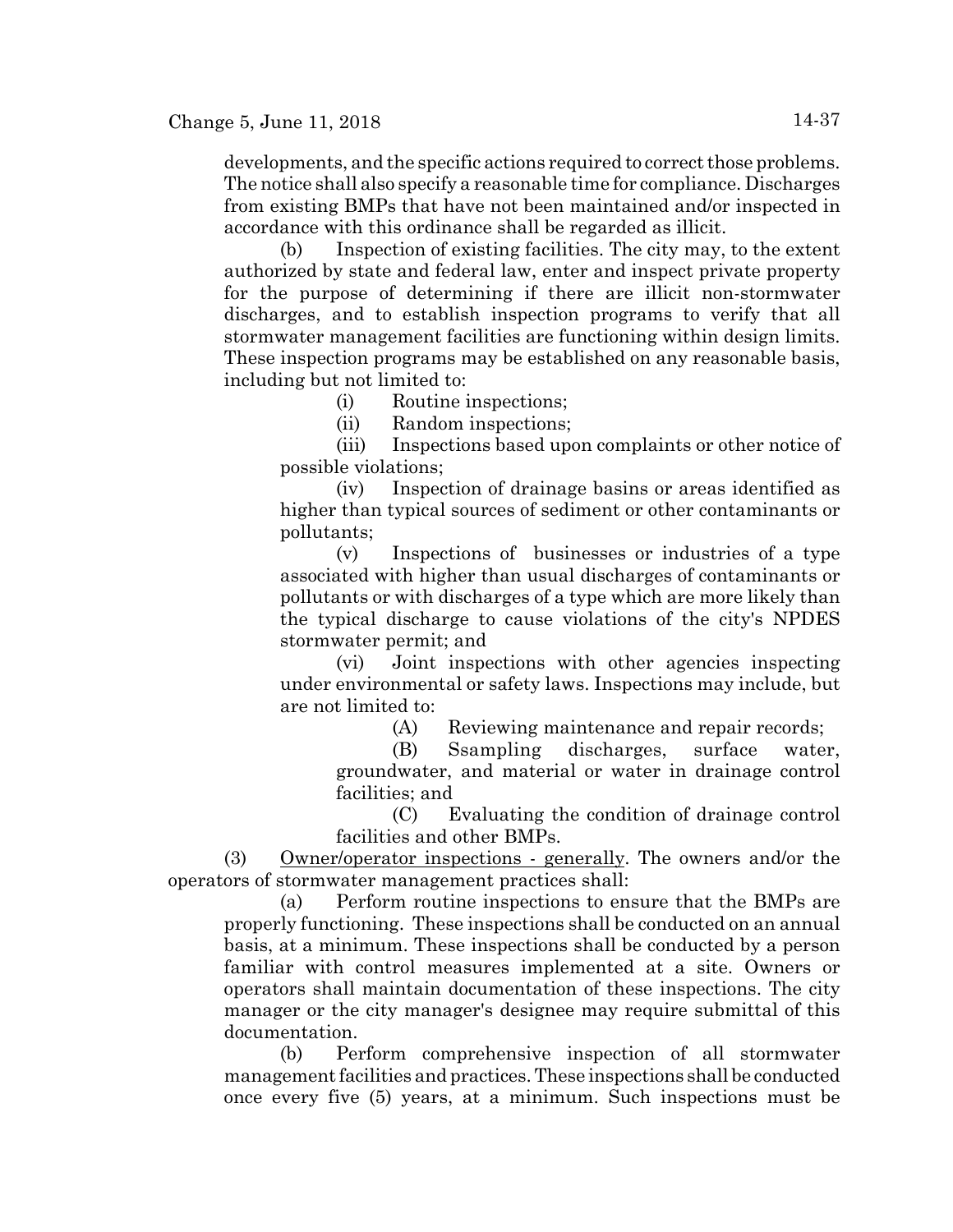conducted by either a professional engineer or landscape architect, licensed in the State of Tennessee. Complete inspection reports for these five (5) year inspections shall include:

(i) Facility type;

(ii) Inspection date;

(iii) Latitude and longitude, and nearest street address;

(iv) BMP owner information (e.g. name, address, phone number, fax , and email);

(v) A description of BMP condition including: vegetation and soils; inlet and outlet channels and structures; embankments, slopes, and safety benches; spillways, weirs, and other control structures; and any sediment and debris accumulation;

(vi) Photographic documentation of BMPs; and

(vii) Specific maintenance items or violations that need to be corrected by the BMP owner along with deadlines and re-inspection dates.

(c) Owners or operators shall maintain documentation of these inspections. The city manager or the city manager's designee may require submittal of this documentation.

(4) Requirements for all existing locations and ongoing developments. The following requirements shall apply to all locations and development at which land disturbing activities have occurred previous to the enactment of this ordinance:

(a) Denuded areas must be vegetated or covered under the standards and guidelines specified in § 14-506 and on a schedule acceptable to the city manager or the city manager's designee.

(b) Cuts and slopes must be properly covered with appropriate vegetation and/or retaining walls constructed .

(c) Drainage ways shall be properly covered in vegetation or secured with rip-rap, channel lining, etc., to prevent erosion.

(d) Trash, junk, rubbish, etc., shall be cleared from drainage ways.

(e) Stormwater runoff shall, at the discretion of the city manager or the city manager's designee, be controlled to the maximum extent practicable to prevent its pollution. Such control measures may include, but are not limited to, the following:

(i) Ponds

- (A) Detention pond
- (B) Extended detention pond
- (C) Wet pond
- (D) Alternative storage measures
- (ii) Constructed wetlands
- (iii) Infiltration systems
	- (A) Infiltration/percolation trench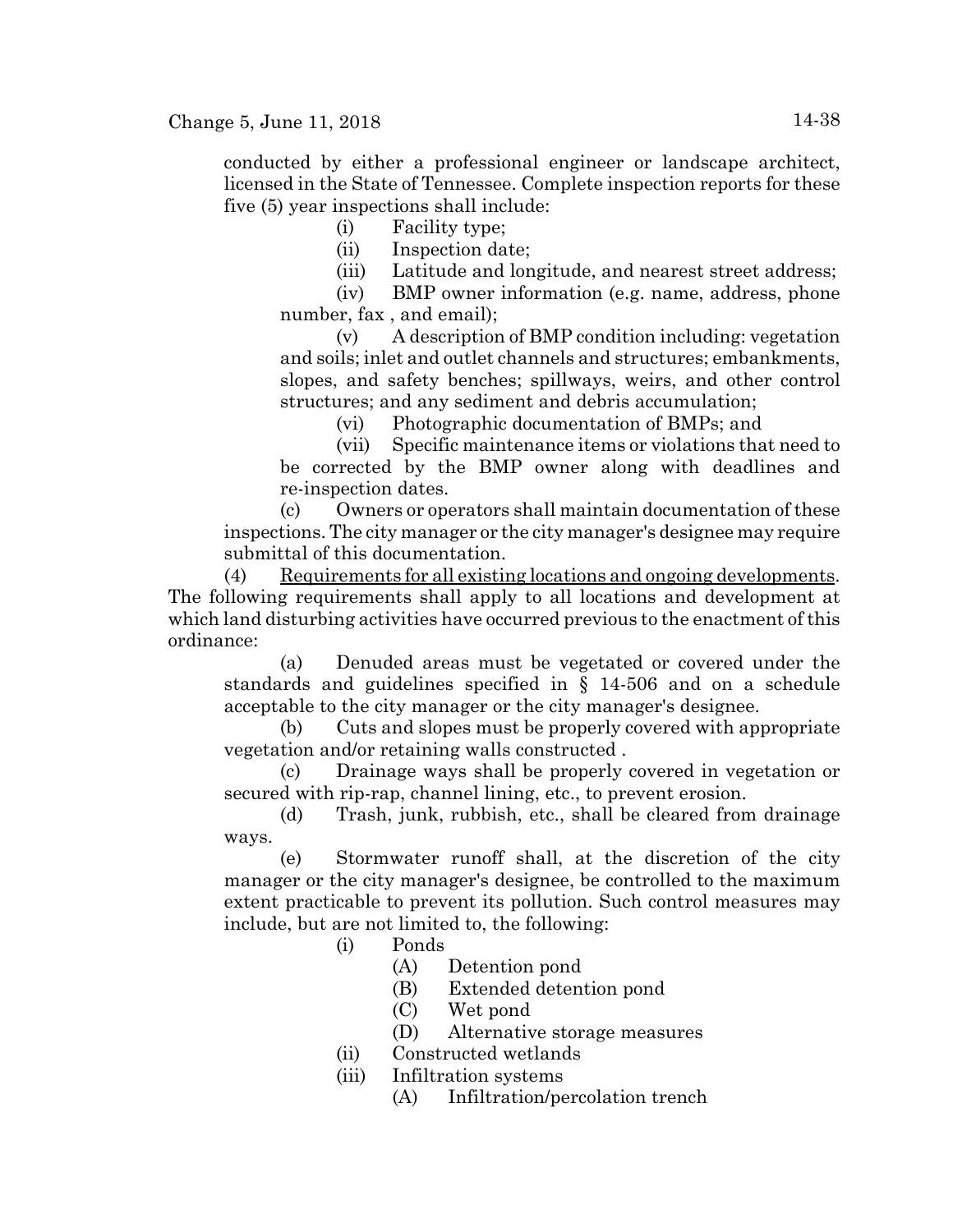- (B) Infiltration basin
- (C) Drainage (recharge) well
- (D) Porous pavement
- (iv) Filtering systems
	- (A) Catch basin inserts/media filter
	- (B) Sand filter
	- (C) Filter/absorption bed
	- (D) Filter and buffer strips
- (v) Open channel
	- (A) Swale

(5) Corrections of problems subject to appeal. Corrective measures imposed by the city manager or the city manager's designee under this section are subject to appeal under  $\S$  14-511 of this chapter. (1969 Code,  $\S$  9-411, as replaced by Ord. #1-2016, March 2016)

**14-508. Illicit discharges.** (1) Scope. This section shall apply to all water generated on developed or undeveloped land entering the city's separate storm sewer system.

(2) Prohibition of illicit discharges. No person shall introduce or cause to be introduced into the municipal separate storm sewer system any discharge that is not composed entirely of stormwater or any discharge that flows from stormwater facility that is not inspected in accordance with § 14-507 shall be an illicit discharge. Non-stormwater discharges shall include, but shall not be limited to, sanitary wastewater, car wash wastewater, radiator flushing disposal, spills from roadway accidents, carpet cleaning wastewater, effluent from septic tanks, improper oil disposal, laundry wastewater/gray water, improper disposal of auto and household toxics. The commencement, conduct or continuance of any non-stormwater discharge to the municipal separate storm sewer system is prohibited except as described as follows:

- (a) Uncontaminated discharges from the following sources:
	- (i) Water line flushing or other potable water sources;
	- (ii) Landscape irrigation or lawn watering with potable
- water;
	- (iii) Diverted stream flows;
	- (iv) Rising ground water;
	- (v) Groundwater infiltration to storm drains;
	- (vi) Pumped groundwater;
	- (vii) Foundation or footing drains;
	- (viii) Crawl space pumps;
	- (ix) Air conditioning condensation;
	- (x) Springs;
	- (xi) Non-commercial washing of vehicles;
	- (xii) Natural riparian habitat or wetland flows;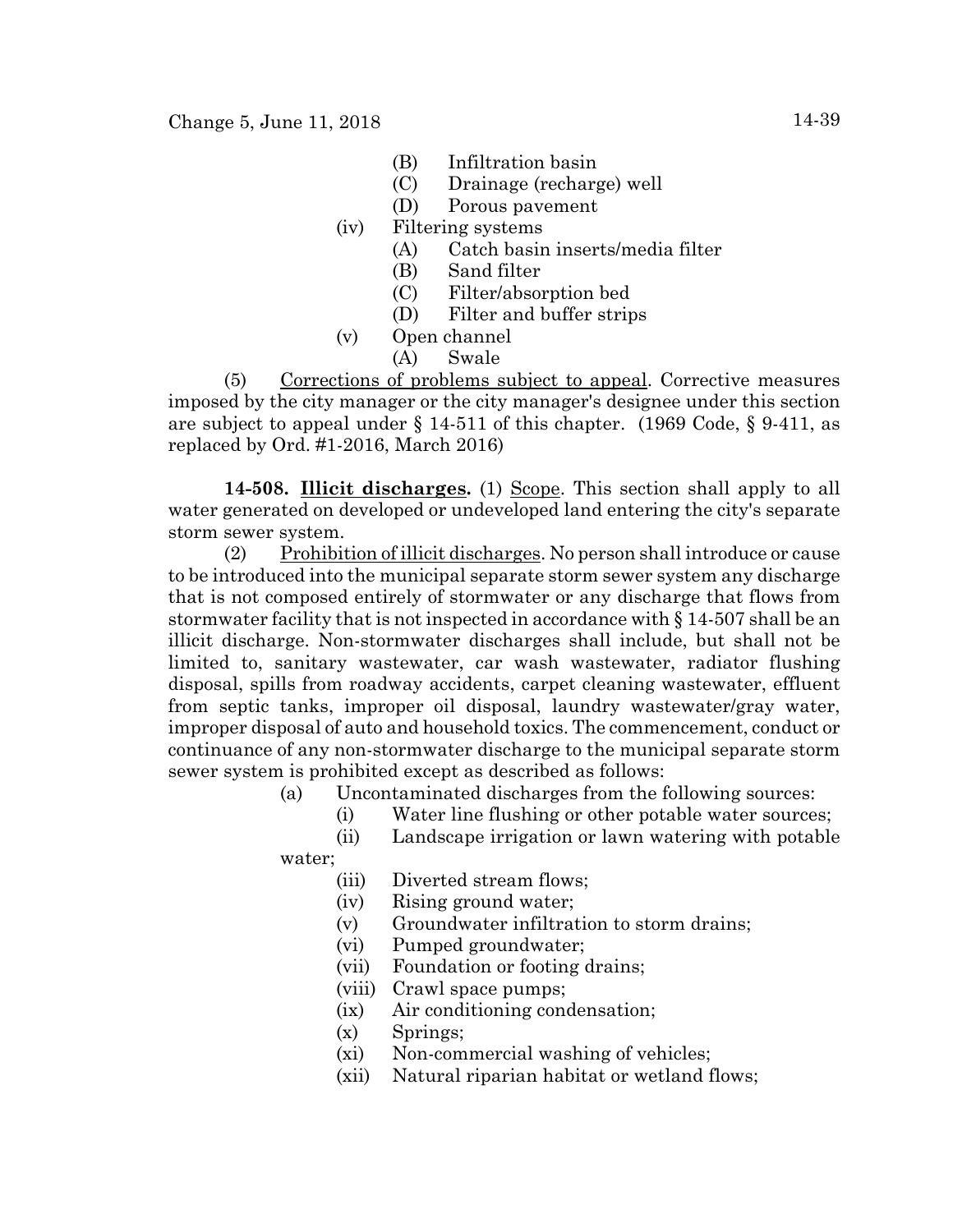(xiii) Swimming pools (if dechlorinated - typically less than one (1) PPM chlorine);

(xiv) Firefighting activities; or

(xv) Any other uncontaminated water source.

(b) Discharges specified in writing by the city as being necessary to protect public health and safety.

(c) Dye testing is an allowable discharge if the city has so specified in writing.

(d) Discharges authorized by the Construction General Permit (CGP), which comply with section 3.5.9 of the same:

(I Dewatering of work areas of collected stormwater and ground water (filtering or chemical treatment may be necessary prior to discharge);

(ii) Waters used to wash vehicles (of dust and soil, not process materials such as oils, asphalt or concrete) where detergents are not used and detention and/or filtering is provided before the water leaves site;

(iii) Water used to control dust in accordance with CGP section 3.5.5;

(iv) Potable water sources including waterline flushings from which chlorine has been removed to the maximum extent practicable;

(v) Routine external building washdown that does not use detergents or other chemicals;

(vi) Uncontaminated groundwater or spring water; and

(vii) Foundation or footing drains where flows are not contaminated with pollutants (process materials such as solvents, heavy metals, etc.).

(3) Prohibition of illicit connections. The construction, use, maintenance or continued existence of illicit connections to the municipal separate storm sewer system is prohibited. This prohibition expressly includes, without limitation, illicit connections made in the past, regardless of whether the connection was permissible under law or practices applicable or prevailing at the time of connection.

(4) Reduction of stormwater pollutants by the use of best management practices. Any person responsible for a property or premises, which is, or may be, the source of an illicit discharge, may be required to implement, at the person's expense, the BMPs necessary to prevent the further discharge of pollutants to the municipal separate storm sewer system. Compliance with all terms and conditions of a valid NPDES permit authorizing the discharge of stormwater associated with industrial activity, to the extent practicable, shall be deemed in compliance with the provisions of this section. Discharges from existing BMPs that have not been maintained and/or inspected in accordance with this ordinance shall be regarded as illicit.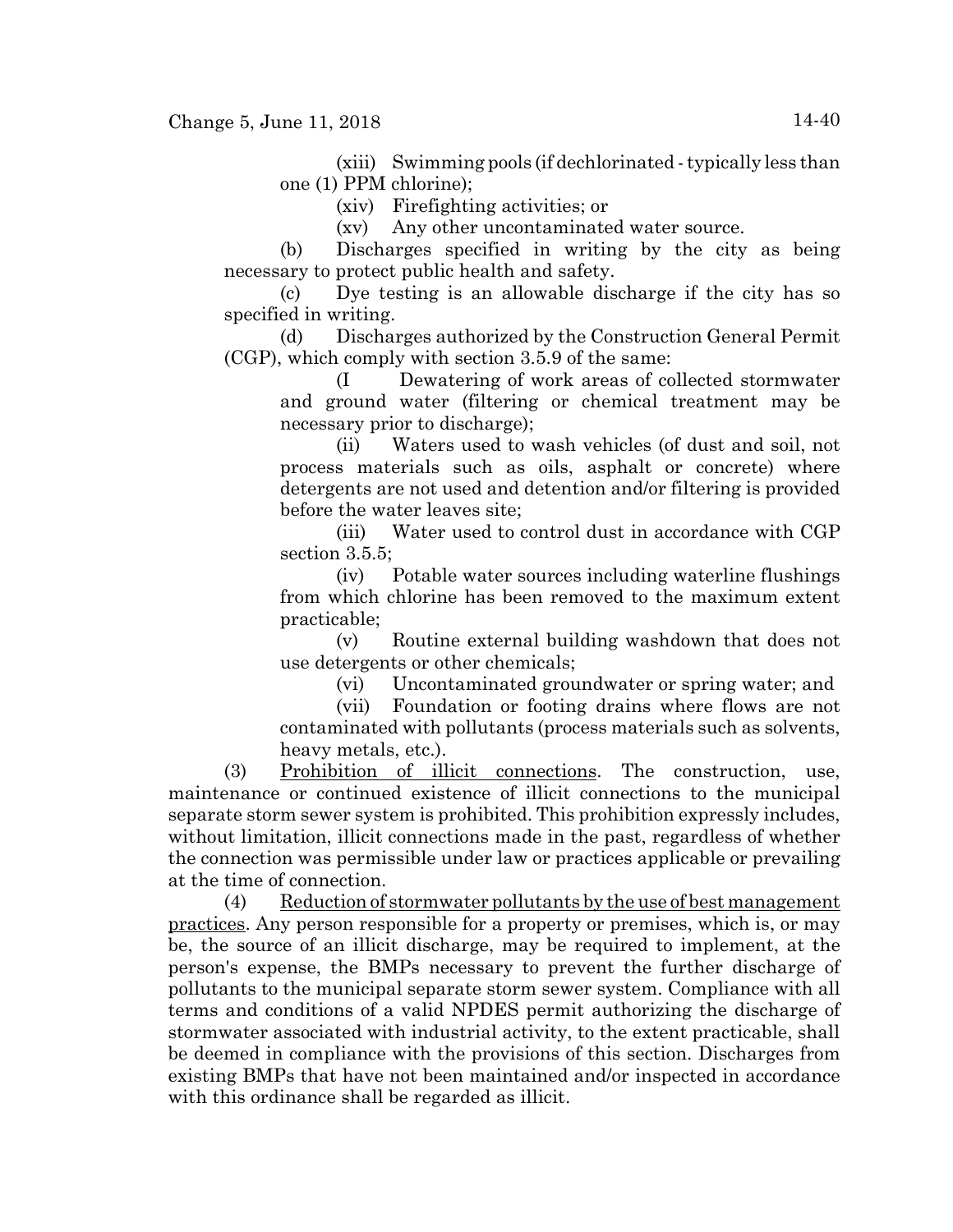Change 5, June 11, 2018  $14-41$ 

(5) Notification of spills. Notwithstanding other requirements of law, as soon as any person responsible for a facility or operation, or responsible for emergency response for a facility or operation, has information of any known or suspected release of materials which are resulting in, or may result in, illicit discharges or pollutants discharging into the municipal separate storm sewer system, the person shall take all necessary steps to ensure the discovery, containment, and cleanup of such release. In the event of such a release of hazardous materials, the person shall immediately notify emergency response agencies of the occurrence via emergency dispatch services. In the event of a release of nonhazardous materials, the person shall notify the city in person or by telephone, fax, or email, no later than the next business day. Notifications in person or by telephone shall be confirmed by written notice addressed and mailed to the city within three (3) business days of the telephone notice. If the discharge of prohibited materials emanates from a commercial or industrial establishment, the owner or operator of such establishment shall also retain an on-site written record of the discharge and the actions taken to prevent its recurrence. Such records shall be retained for at least three (3) years.

(6) No illegal dumping allowed. No person shall dump or otherwise deposit outside an authorized landfill, convenience center or other authorized garbage or trash collection point, any trash or garbage of any kind or description on any private or public property, occupied or unoccupied, inside the city. (1969 Code, § 9-412, as replaced by Ord. #1-2016, March 2016)

14-509. **Enforcement.** (1) Enforcement authority. The city shall have the authority to issue notices of violation and citations, and to impose the civil penalties provided in this section. Measures authorized include:

(a) Verbal warnings - At a minimum, verbal warnings must specify the nature of the violation and required corrective action.

(b) Written notices - Written notices must stipulate the nature of the violation and the required corrective action, with deadlines for taking such action.

(c) Citations with administrative penalties - The city manager or the city manager's designee has the authority to assess monetary penalties, which may include civil and administrative penalties.

(d) Stop work orders - Stop work orders that require construction activities to be halted, except for those activities directed at cleaning up, abating discharge, and installing appropriate control measures.

(e) Withholding of plan approvals or other authorizations -where a facility is in noncompliance, the city manager or the city manager's designee's own approval process affecting the facility's ability to discharge to the MS4 can be used to abate the violation.

(f) Additional measures - The city manager or the city manager's designee may also use other escalated measures provided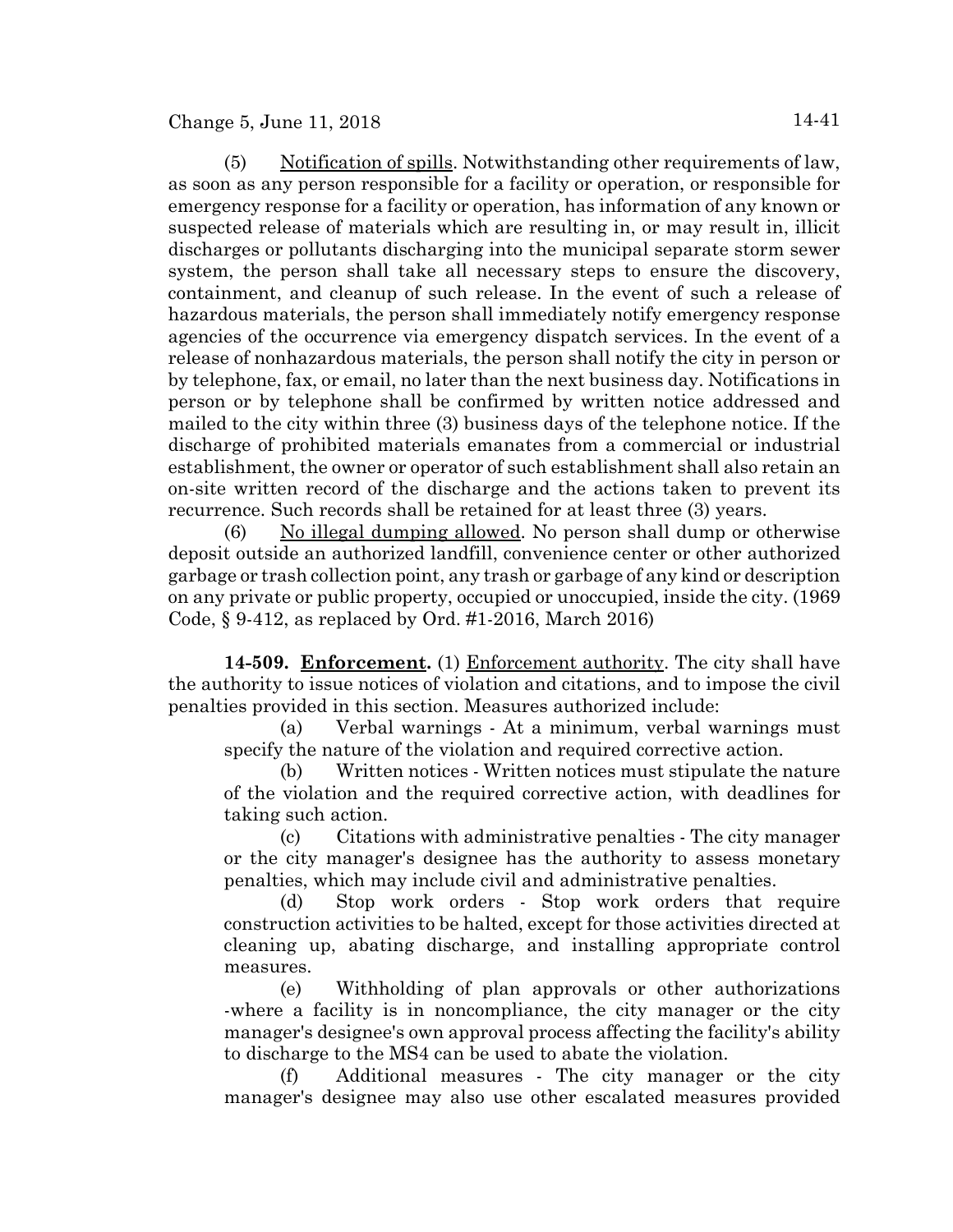under local legal authorities. The city manager or the city manager's designee may perform work necessary to improve erosion control measures and collect the funds from the responsible party in an appropriate manner, such as collecting against the project's bond or directly billing the responsible party to pay for work and materials.

(2) Notification of violation. (a) Verbal warning - Verbal warning may be given at the discretion of the inspector when it appears the condition can be corrected by the violator within a reasonable time, which time shall be approved by the inspector.

(b) Written notice - Whenever the city finds that any permittee or any other person discharging stormwater has violated or is violating this ordinance or a permit or order issued hereunder, the city manager or the city manager's designee may serve upon such person written notice of the violation. Within ten (10) days of this notice, an explanation of the violation and a plan for the satisfactory correction and prevention thereof, to include specific required actions, shall be submitted to the city manager or the city manager's designee. Submission of this plan in no way relieves the discharger of liability for any violations occurring before or after receipt of the notice of violation.

(c) Consent orders - The city is empowered to enter into consent orders, assurances of voluntary compliance, or other similar documents establishing an agreement with the person responsible for the noncompliance. Such orders will include specific action to be taken by the person to correct the noncompliance within a time period also specified by the order. Consent orders shall have the same force and effect as administrative orders issued pursuant to paragraphs (d) and (e) below.

(d) Show cause hearing - The city may order any person who violates this chapter or permit or order issued hereunder, to show cause why a proposed enforcement action should not be taken. Notice shall be served on the person specifying the time and place for the meeting, the proposed enforcement action and the reasons for such action, and a request that the violator show cause why this proposed enforcement action should not be taken. The notice of the meeting shall be served personally or by registered or certified mail (return receipt requested) at least ten (10) days prior to the hearing.

(e) Compliance order - When the city finds that any person has violated or continues to violate this chapter or a permit or order issued thereunder, he may issue an order to the violator directing that, following a specific time period, adequate structures or devices be installed and/or procedures implemented and properly operated. Orders may also contain such other requirements as might be reasonably necessary and appropriate to address the noncompliance, including the construction of appropriate structures, installation of devices, self-monitoring, and management practices.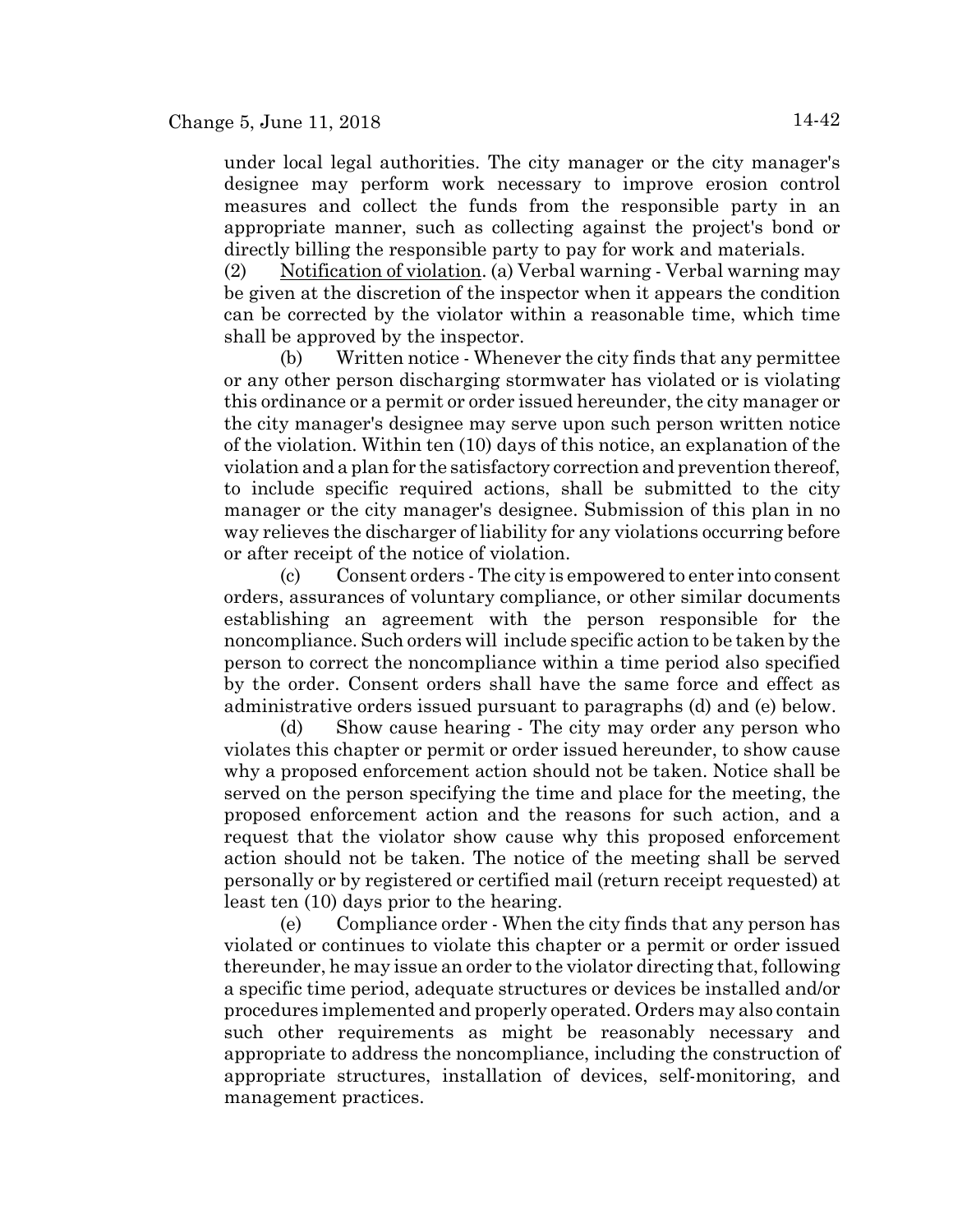(f) Cease and desist and stop work orders - When the city finds that any person has violated or continues to violate this chapter or any permit or order issued hereunder, the city manager or the city manager's designee may issue a stop work order or an order to cease and desist all such violations and direct those persons in noncompliance to:

(i) Comply forthwith; or

(ii) Take such appropriate remedial or preventive action as may be needed to properly address a continuing or threatened violation; including halting operations except for terminating the discharge and installing appropriate control measures.

(g) Suspension, revocation or modification of permit - The city may suspend, revoke or modify the permit authorizing the land development project or any other project of the applicant or other responsible person within the city. A suspended, revoked or modified permit may be reinstated after the applicant or other responsible person has taken the remedial measures set forth in the notice of violation or has otherwise cured the violations described therein, provided such permit may be reinstated upon such conditions as the city manager or the city manager's designee may deem necessary to enable the applicant or other responsible person to take the necessary remedial measures to cure such violations.

(h) Conflicting standards - Whenever there is a conflict between any standard contained in this chapter and in the BMP manual adopted by the city under this ordinance, the strictest standard shall prevail. (1969 Code, § 9-413, as replaced by Ord. #1-2016, March 2016)

**14-510. Penalties.** (1) Violations. Any person who shall commit any act declared unlawful under this chapter, who violates any provision of this chapter, who violates the provisions of any permit issued pursuant to this chapter, or who fails or refuses to comply with any lawful communication or notice to abate or take corrective action by the city manager or the city manager's designee, shall be guilty of a civil offense.

(2) Penalties. Under the authority provided in Tennessee Code Annotated, § 68-221-1106, the city declares that any person violating the provisions of this chapter may be assessed a civil penalty by the city of not less than fifty dollars (\$50.00) and not more than five thousand dollars (\$5,000.00) per day for each day of violation. Each day of violation shall constitute a separate violation.

(3) Measuring civil penalties. Under the authority provided in Tennessee Code Annotated, § 68-221-1106, the following factors may be considered by the city in assessing a civil penalty:

(a) The harm done to the public health or the environment;

(b) Whether the civil penalty imposed will be a substantial economic deterrent to the illegal activity;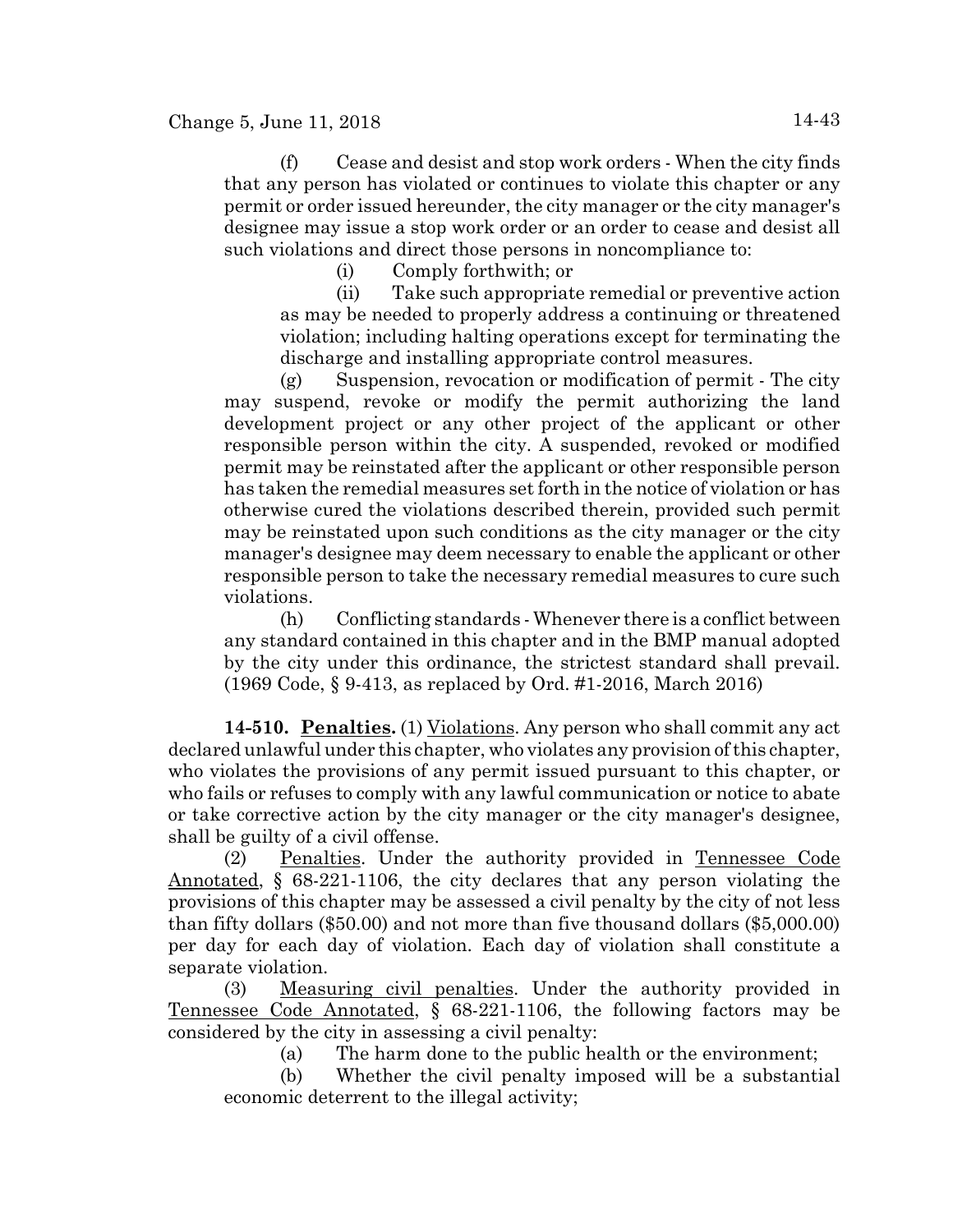(c) The economic benefit gained by the violator;

(d) The amount of effort put forth by the violator to remedy this violation;

(e) Any unusual or extraordinary enforcement costs incurred by the city;

(f) The amount of penalty established by ordinance or resolution for specific categories of violations; and

(g) Any equities of the situation which outweigh the benefit of imposing any penalty or damage assessment.

(4) Recovery of damages and costs. In addition to the civil penalty in subsection (2) above, the city may recover:

(a) All damages proximately caused by the violator to the city, which may include any reasonable expenses incurred in investigating violations of, and enforcing compliance with, this chapter, or any other actual damages caused by the violation; and

(b) The costs of the city's maintenance of stormwater facilities when the user of such facilities fails to maintain them as required by this chapter.

(5) Referral to TDEC. Where the city has used progressive enforcement to achieve compliance with this ordinance, and in the judgment of the city has not been successful, the city may refer the violation to TDEC. For the purposes of this provision, "progressive enforcement" shall mean two (2) follow-up inspections and two (2) warning letters. In addition, enforcement referrals to TDEC must include, at a minimum, the following information:

(a) Construction project or industrial facility location;

(b) Name of owner or operator;

(c) Estimated construction project or size or type of industrial activity (including the Standard Industrial Classification (SIC) code, if known); and

(d) Records of communications with the owner or operator regarding the violation, including at least two (2) follow-up inspections, two (2) warning letters or notices of violation, and any response from the owner or operator.

(6) Other remedies. The city may bring legal action to enjoin the continuing violation of this chapter, and the existence of any other remedy, at law or equity, shall be no defense to any such actions.

(7) Remedies cumulative. The remedies set forth in this section shall be cumulative, not exclusive, and it shall not be a defense to any action, civil or criminal, that one (1) or more of the remedies set forth herein has been sought or granted. (Ord.  $\#7-98$ , Feb. 1998, § 6, as replaced by Ord.  $\#1-2016$ , March 2016)

**14-511. Appeals from decisions of city manager or the city manager's designee.** (1) When may appeal. Whenever the city manager or the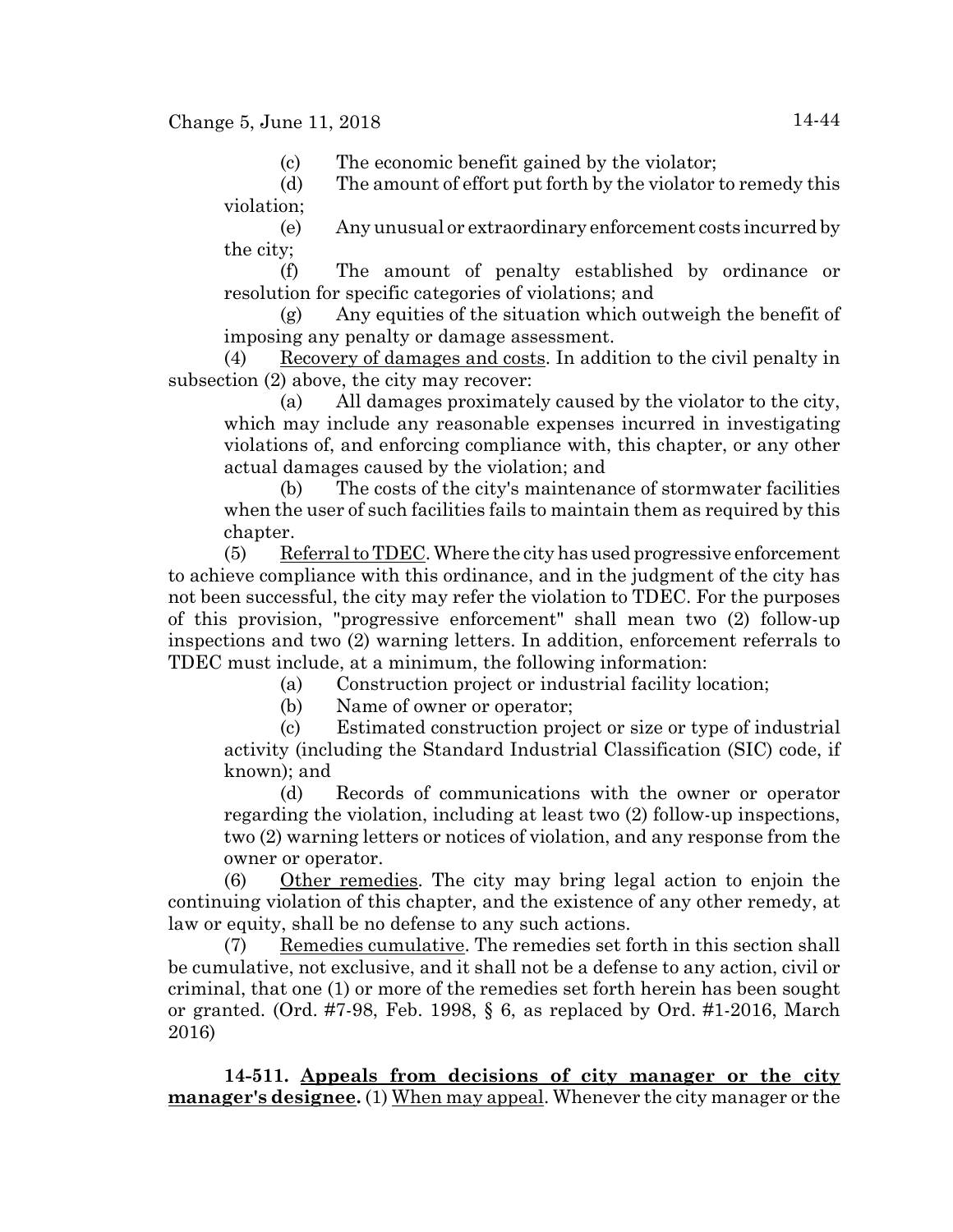city manager's designee shall reject or refuse to approve the mode or manner of construction proposed to be followed, or materials to be used, or when it is claimed that the provisions of this ordinance do not apply, or that an equally good or more desirable form of construction can be employed in any specific case, or when it is claimed that the true intent and meaning of this ordinance or any of the regulations thereunder have been misconstrued or wrongly interpreted, the owner of such property or his duly authorize agent, may appeal from the decision of the city manager or the city manager's designee to the board of zoning appeals. Notice of appeal shall be in writing and filed within sixty (60) days after the decision is rendered by the city manager or the city manager's designee. A fee of two hundred dollars (\$200.00) shall accompany such notice of appeal which shall be returned to the appellant if successful.

(2) Time for appeal may be limited. In case of a condition which, in the opinion of the city manager or the city manager's designee, is unsafe or dangerous, the city manager or the city manager's designee may, in his order, limit the time for such appeal to a shorter period.

 $(3)$  Appeal form. Appeals under this section shall be on forms provided by the city manager or the city manager's designee.

(4) Time frame. The board of zoning appeals shall meet and conduct a hearing on any appeal within thirty (30) days unless the appellant requests or consents to additional time. (Ord. #7-98, Feb. 1998, § 7, as replaced by Ord. #1-2016, March 2016)

**14-512. Appeal of damage assessment or civil penalty.** Pursuant to Tennessee Code Annotated, § 68-221-1106(d), any person incurring a damage assessment or a civil penalty as provided by this chapter (alleged violator) may appeal the damage assessment or civil penalty to the city's board of zoning appeals.

(1) Appeals to be in writing. The appeal shall be in writing and filed with the community development department within thirty (30) days after the civil penalty and/or damage assessment is served in any manner authorized by law.

(2) Appealing decisions of board of zoning appeals. The alleged violator may appeal a decision of the board of zoning appeals pursuant to the provisions of Tennessee Code Annotated, title 27, chapter 8.

(3) Failure to appeal to board of zoning appeals. If the alleged violator does not file an appeal within the time frame set forth above in subsection (1 ), the alleged violator shall be deemed to have consented to the damage assessment or civil penalty and it shall become final. The city may then apply to the appropriate chancery court for a judgment and seek execution of such judgment. The court shall treat the failure to appeal such damage assessment or civil penalty as a confession of judgment. (1969 Code, § 9-440, as replaced by Ord. #1-2016, March 2016)